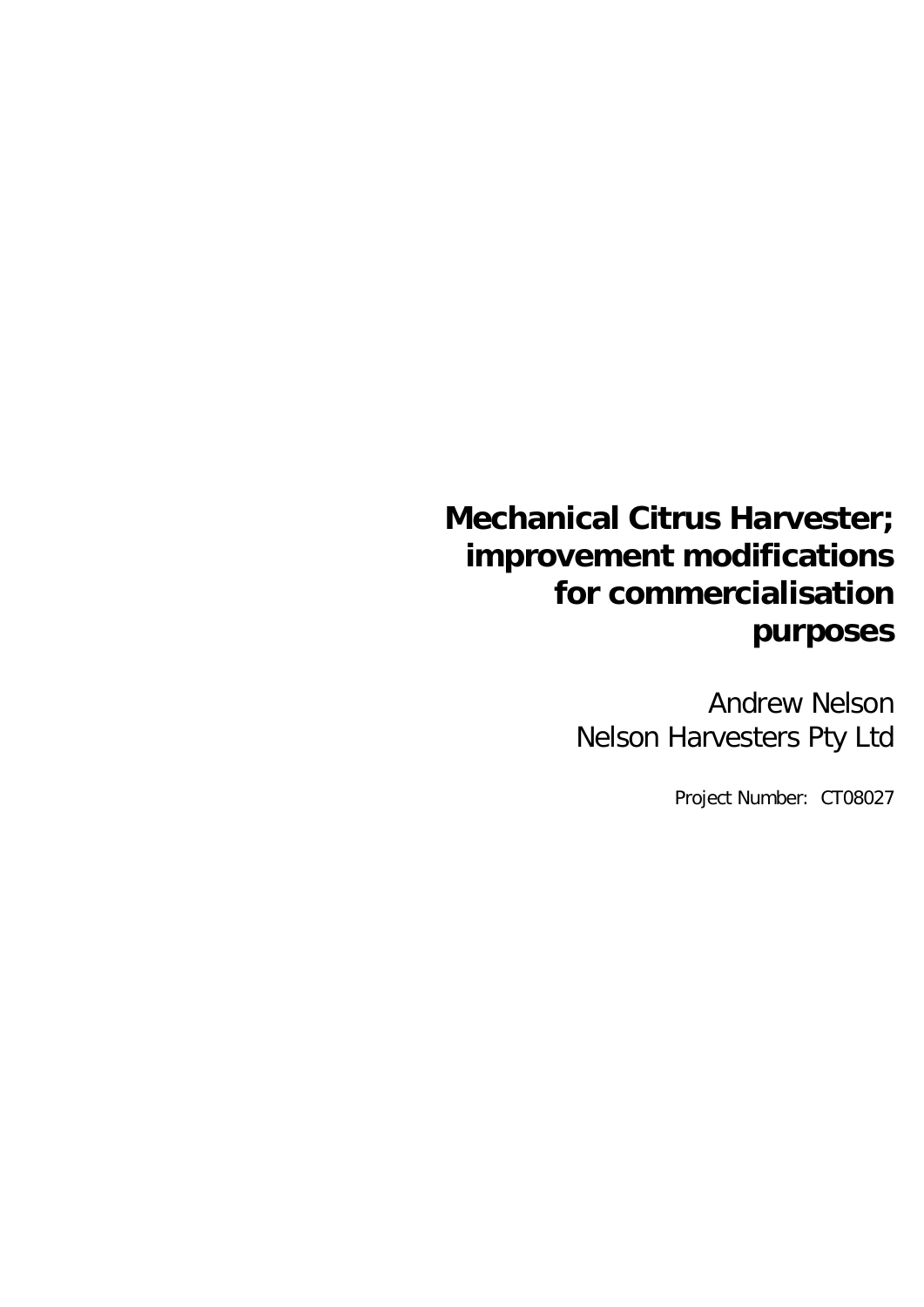#### **CT08027**

This report is published by Horticulture Australia Ltd to pass on information concerning horticultural research and development undertaken for the citrus industry.

The research contained in this report was funded by Horticulture Australia Ltd with the financial support of Nelson Harvesters Pty Ltd.

All expressions of opinion are not to be regarded as expressing the opinion of Horticulture Australia Ltd or any authority of the Australian Government.

The Company and the Australian Government accept no responsibility for any of the opinions or the accuracy of the information contained in this report and readers should rely upon their own enquiries in making decisions concerning their own interests.

ISBN 0 7341 2140 7

Published and distributed by: Horticulture Australia Ltd Level 7 179 Elizabeth Street Sydney NSW 2000 Telephone: (02) 8295 2300 Fax: (02) 8295 2399

© Copyright 2009



Know-how for Horticulture™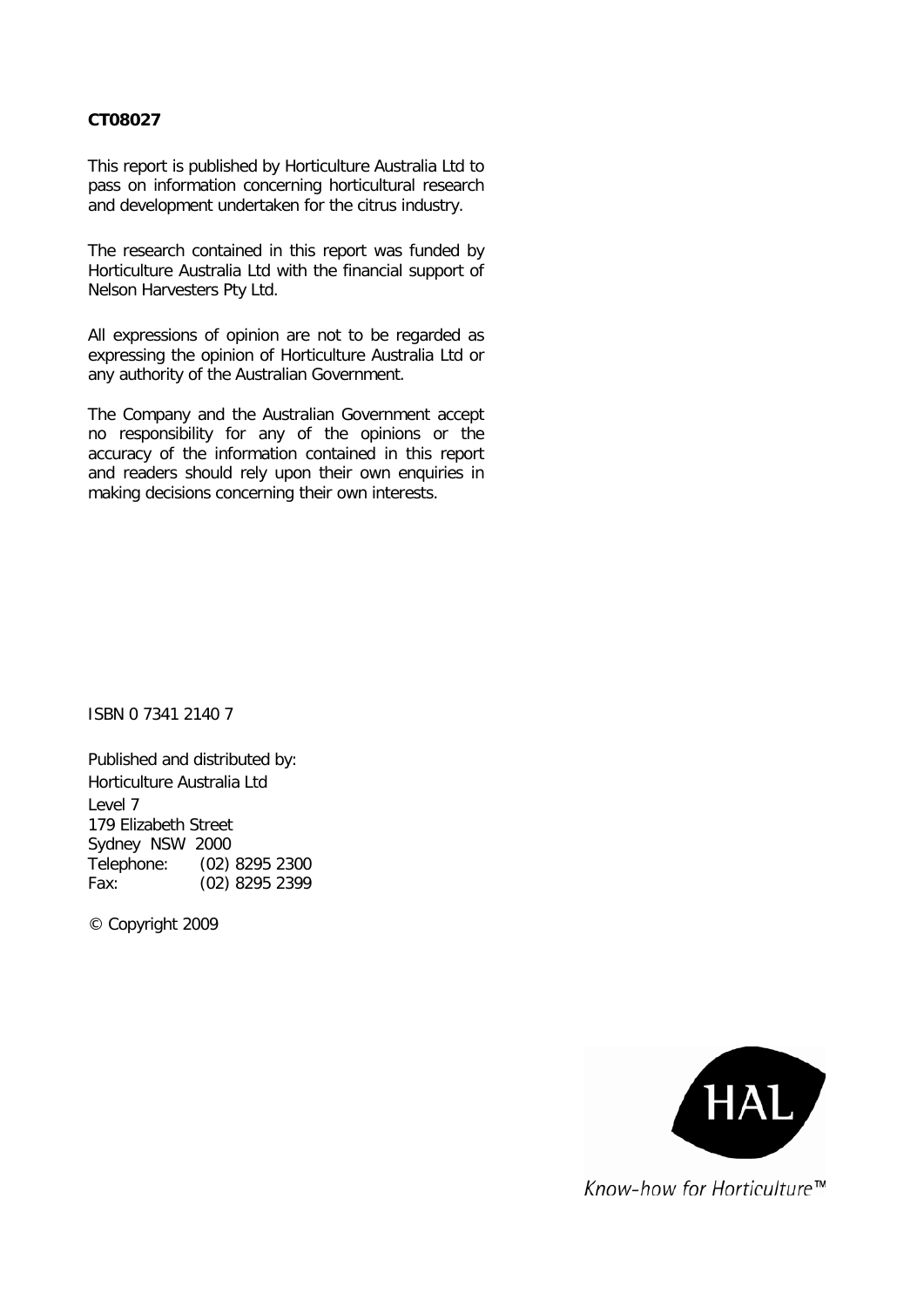## **MECHANICAL CITRUS HARVESTER: IMPROVEMENT MODIFICATIONS FOR COMMERCIALISATION PURPOSES**

**Horticulture Australia Project Number: CTO8027 (September 2009)**

## **NELSON HARVESTERS PTY LTD**

 **Authors Andrew Nelson and Richard Nelson**

 **Nelson Harvesters Pty Ltd**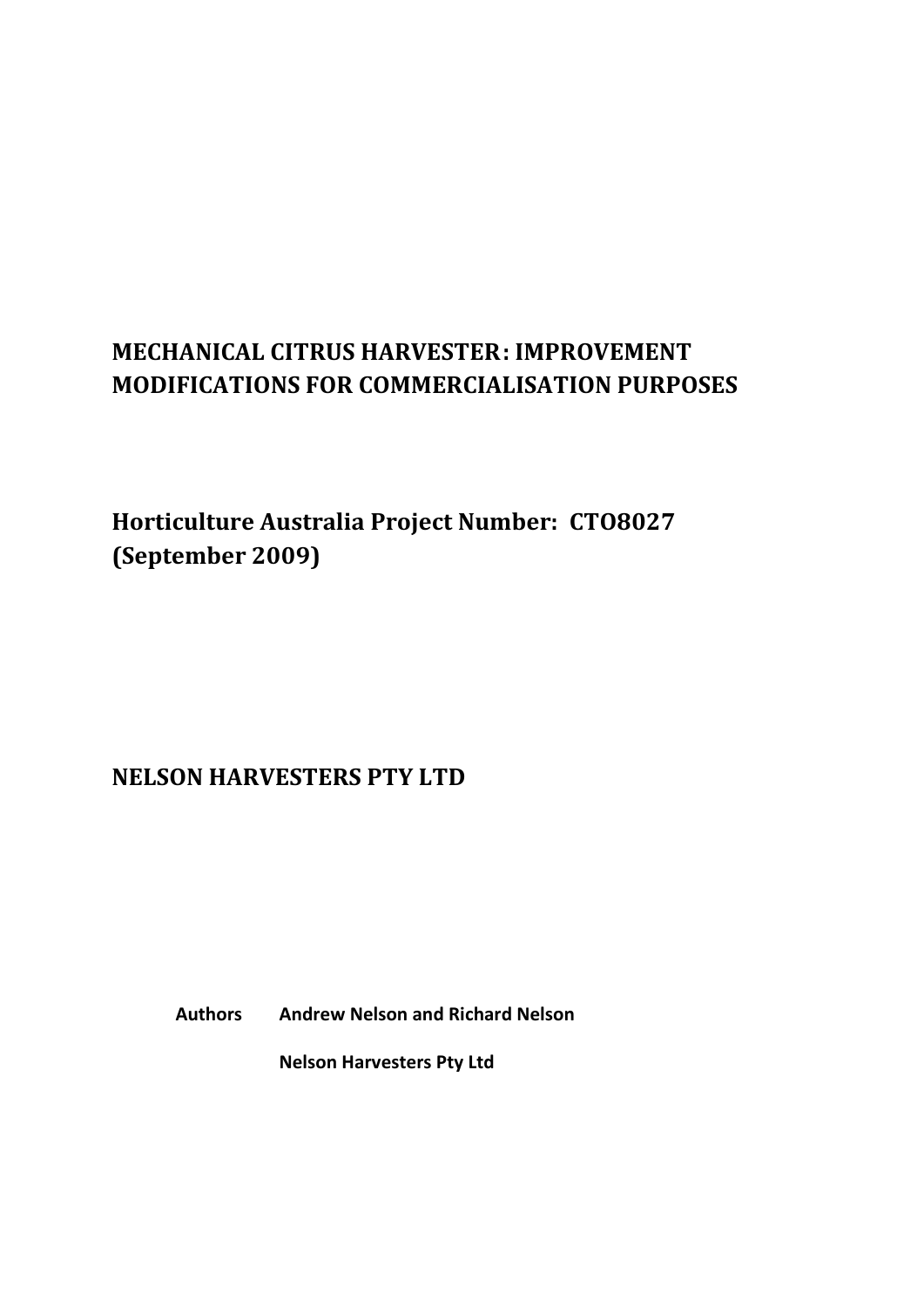| Project Leader:        | <b>Andrew Nelson</b>           |                                                 |
|------------------------|--------------------------------|-------------------------------------------------|
|                        | Nelson Harvesters Pty Ltd      |                                                 |
|                        | 1/24 Newcastle St Newport 3015 |                                                 |
|                        | Ph: 0429 853 096               | Email: walnuts@mcmedia.com.au                   |
|                        |                                |                                                 |
| Project Administrator: | <b>Richard Nelson</b>          |                                                 |
|                        | Nelson Harvesters Pty Ltd      |                                                 |
|                        | PO Box 281 Inverloch 3996      |                                                 |
|                        |                                | Ph: 0400 820 275 Email: renelson@bigpond.net.au |

This final report describes the engineering development of a 24-hour, all-weather mechanical citrus harvester that has increased harvest productivity to 5 tonnes/hour for a full season on medium sized crops. The harvester cost growers \$80/tonne during this season which is the same rate as hand labour. Further modifications are expected to follow in coming years.

Voluntary Contributor funding was provided by Nelson Harvesters Pty Ltd and matched Commonwealth Government funding was provided by Horticulture Australia Limited.

September 2009

Any recommendations contained in this publication do not necessarily represent current HAL Limited policy. No person should act on the basis of the contents of this publication, whether as to matters of fact or opinion or other content, without first obtaining specific, independent professional advice in respect of the matters set out in this publication.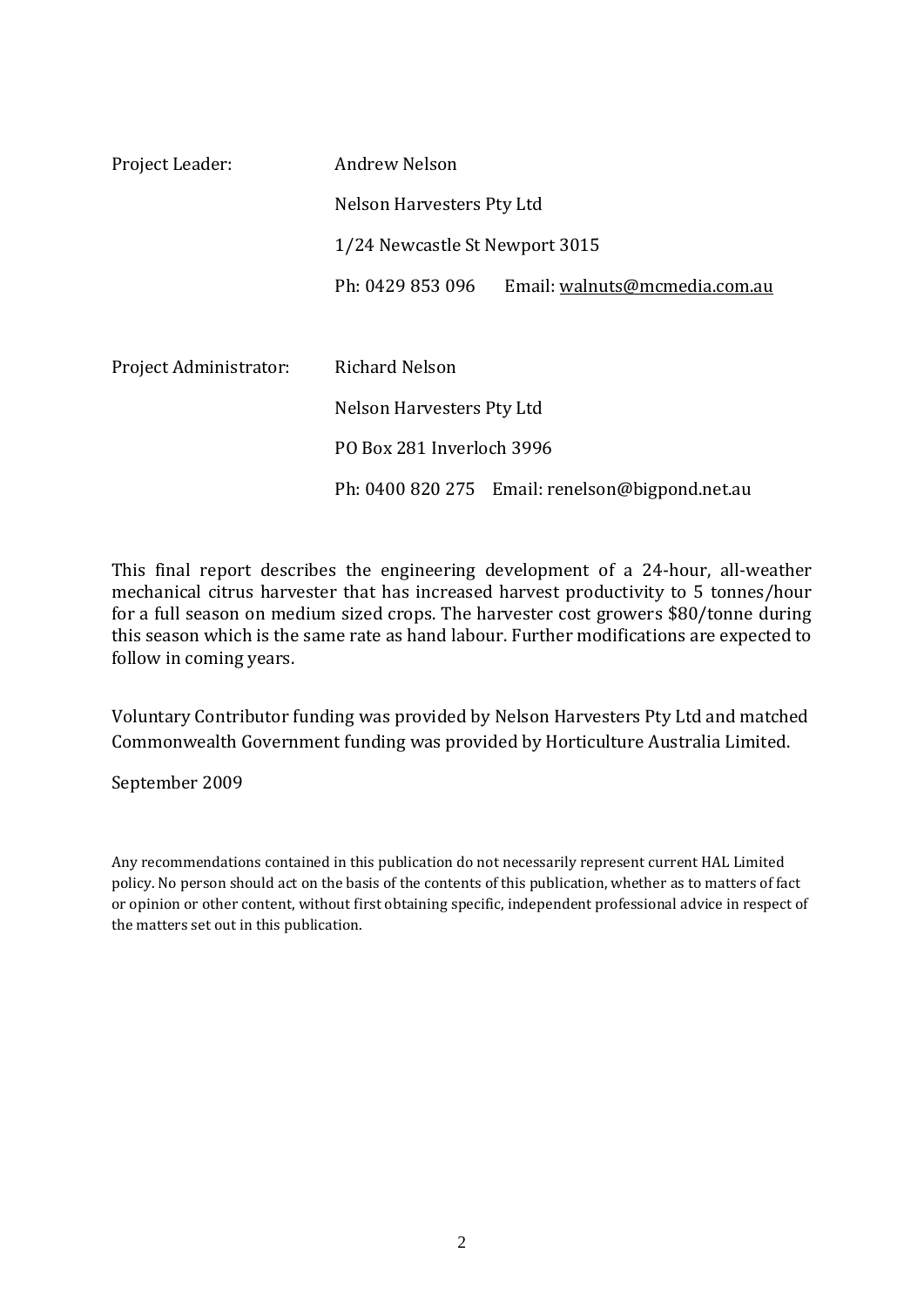## **TABLE OF CONTENTS**

| 1. |  |
|----|--|
| 2. |  |
| 3. |  |
| 4. |  |
| 5. |  |
| 6. |  |
| 7. |  |
| 8. |  |
| 9. |  |
|    |  |
| 1. |  |
| 2. |  |
| 3. |  |
| 4. |  |
| 5. |  |
|    |  |
| 1. |  |
|    |  |
|    |  |
|    |  |
|    |  |
|    |  |
| 2. |  |
| 3. |  |
| 4. |  |
| 5. |  |
| 6. |  |
|    |  |
|    |  |
|    |  |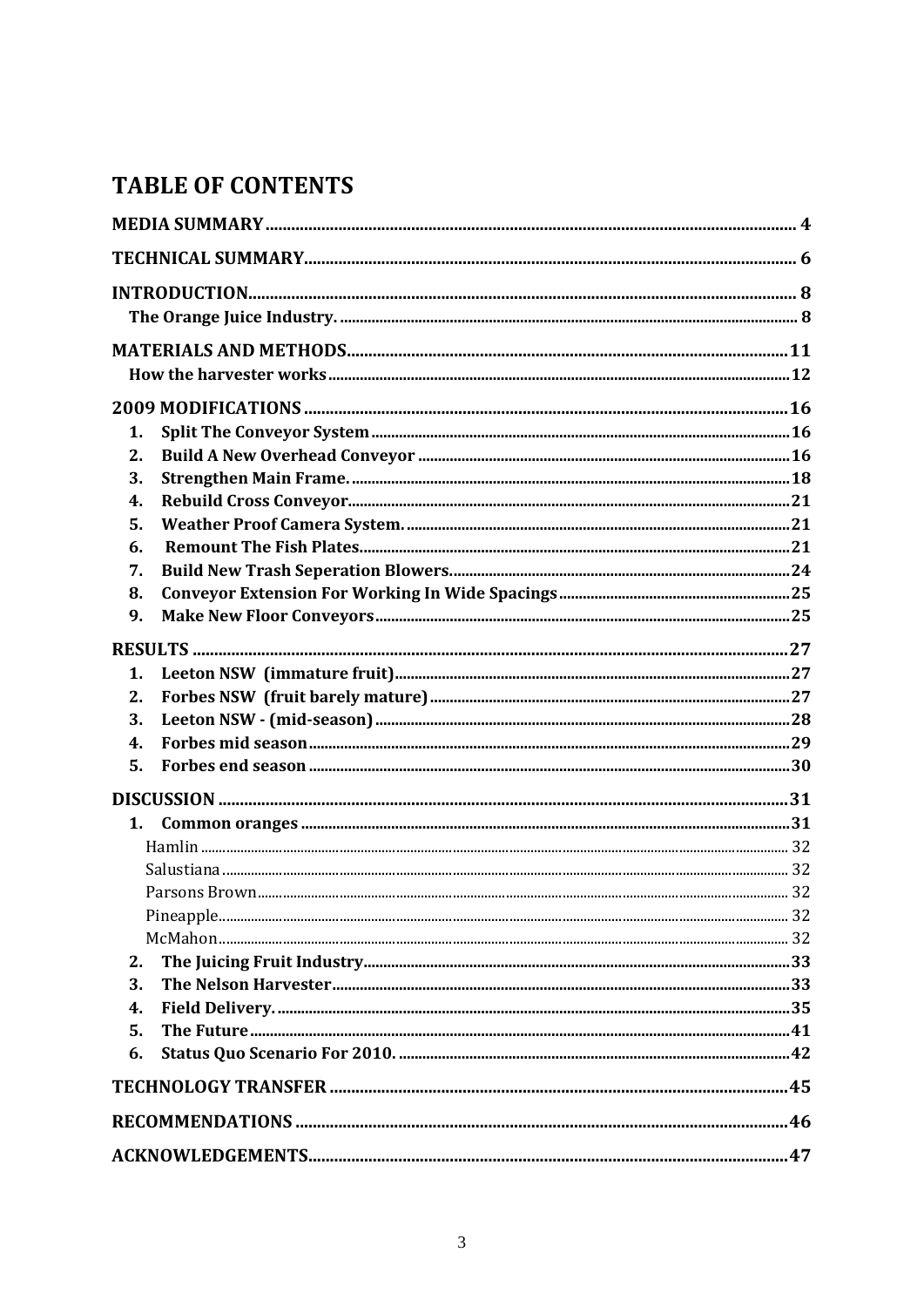## **MEDIA SUMMARY**

The Australian Citrus Industry has been seeking a satisfactory mechanical harvester since at least the 1980s. It is perhaps therefore no surprise that when a machine comes along that is clearly a big step in the right direction, there is considerable interest in its performance.

Nelson Harvesters Pty Ltd (**Nelson**) had already designed and built a prototype mechanical harvester, which was originally trialled and used commercially in the olive industry. Nelson's decision to develop the machine for orange harvesting was encouraged by leaders in the citrus industry. In 2008 (prior to this project's commencement), the Nelson Harvester (the **machine**) was trialled commercially on several varieties of juicing oranges in the Riverina district of NSW. In October of that year it was demonstrated at the 2008 Australian Citrus Industry Conference and viewed by 150 growers, representatives of juicing companies and other interested parties.

In order to keep up with and meet the needs of Australia's rapidly expanding Citrus Industry – specifically for the orange juice industry - modifications were required on the 2008 model of Nelson Mechanical Citrus harvester before being able to consider manufacture or even consider tackling a full season harvest. The modifications aimed to achieve 24 hour harvesting by undertaking the following:

- 1) Split the conveyor system to allow for quick clearing of blockages
- 2) Build an overhead conveyor to pass fruit across the adjacent tree row so that the ferry bin trailer need not be located in the same tree row as the harvester as is the present arrangement
- 3) Replace existing overhead conveyor with one of greater capacity
- 4) Install a weather proof camera system to monitor discharge system
- 5) Install longer fishplates to minimise fruit loss
- 6) Fit a size grading mechanism so as to separate any immature fruit
- 7) Fit a de-stemmer to overhead conveyor so as processing plant does not need to deal with stems
- 8) Strengthen elements of the frame where necessary
- 9) Modify blower system to better remove dead twigs and branch material
- 10) Replace floor conveyor system with more suitable components with no sharp edges
- 11) Build new trailer conveyor
- 12) Install and plumb new hydraulics

The 2009 trials successfully demonstrated that 90% of fruit was collected using the modified Nelson citrus harvester. In this project, a total of 1155 tonne of fruit was harvested with this modified harvester with a daily average of 29.7 tonne, with an average day consisting of 8.6 hr of harvesting time (which equated to a total of 12 hours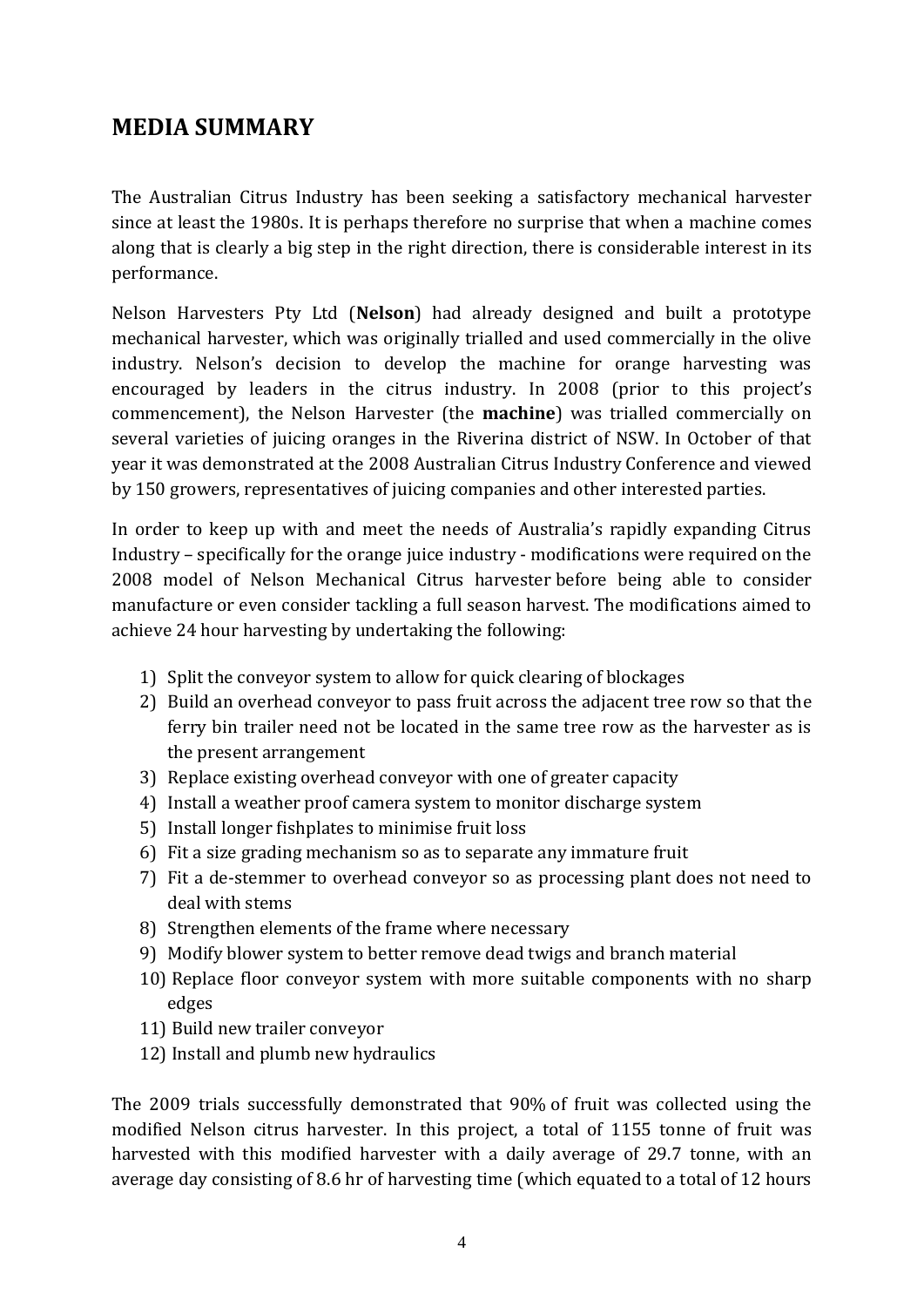actually in the orchard). Assuming a second tractor and chaser bin are added in the 2010 season to the harvesting operation, with no further modifications, Nelson harvesters predict the harvest total to increase by an additional 30% of crop per working day.

These modifications are aiming toward better financial returns for growers, juicing factory and machine operator/owner.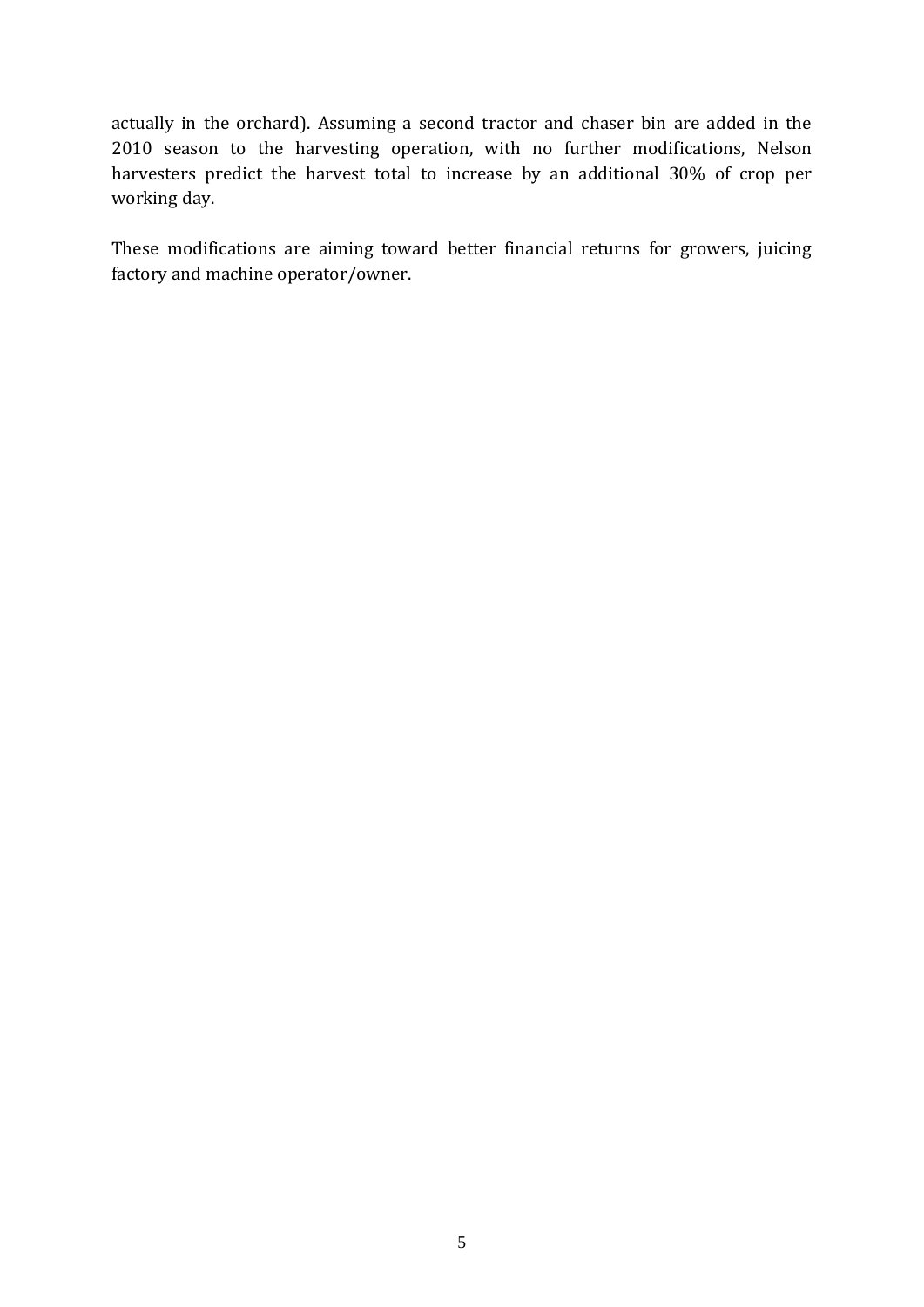## **TECHNICAL SUMMARY**

The prototype machine is towed by an off-set tractor and straddles the tree lines. The trees enter the body of the machine with the trunks passing through a series of fish plates, while from each side of the machine slowly rotating spindles, from each of which protrudes approximately 400 vigorously vibrating rods, close in and return knocking the fruit to the floor of the machine. By a series of conveyors, the fruit, after passing through cleaning blowers, is deposited into a ferry bin hauled by a second tractor.

The modifications made with HAL support are:

- 1. The conveyor discharge system has been split into more separately controlled parts so as to allow for quicker clearing of blockages.
- 2. A new over the row conveyor has been built to pass fruit across the adjacent tree row and into the ferry bin trailer. The trailer needs to be in the adjacent row in case it is filled with fruit before harvesting of a heavy crop in a long tree row is complete.
- 3. The cross conveyor at top of machine has been rebuilt to increase its capacity.
- 4. A weatherproof camera system to monitor discharge system has been installed. Four cameras focus on parts of the rear of the machine where blockages are most likely to occur.
- 5. The fishplates have been remounted to minimise fruit falling through gaps often caused by less than dead straight tree rows.
- 6. A size grading chain has been fitted to the over the row conveyor to separate out fruit, which is unacceptably small for the juice factories.
- 7. Part of the main frame has been strengthened to carry the weight of the overhead conveyor.
- 8. New blowers have been built which will better remove leaves, dead twigs and branch material from the discharge system. Included in this is a device to chop up twigs about to enter the bucket conveyor.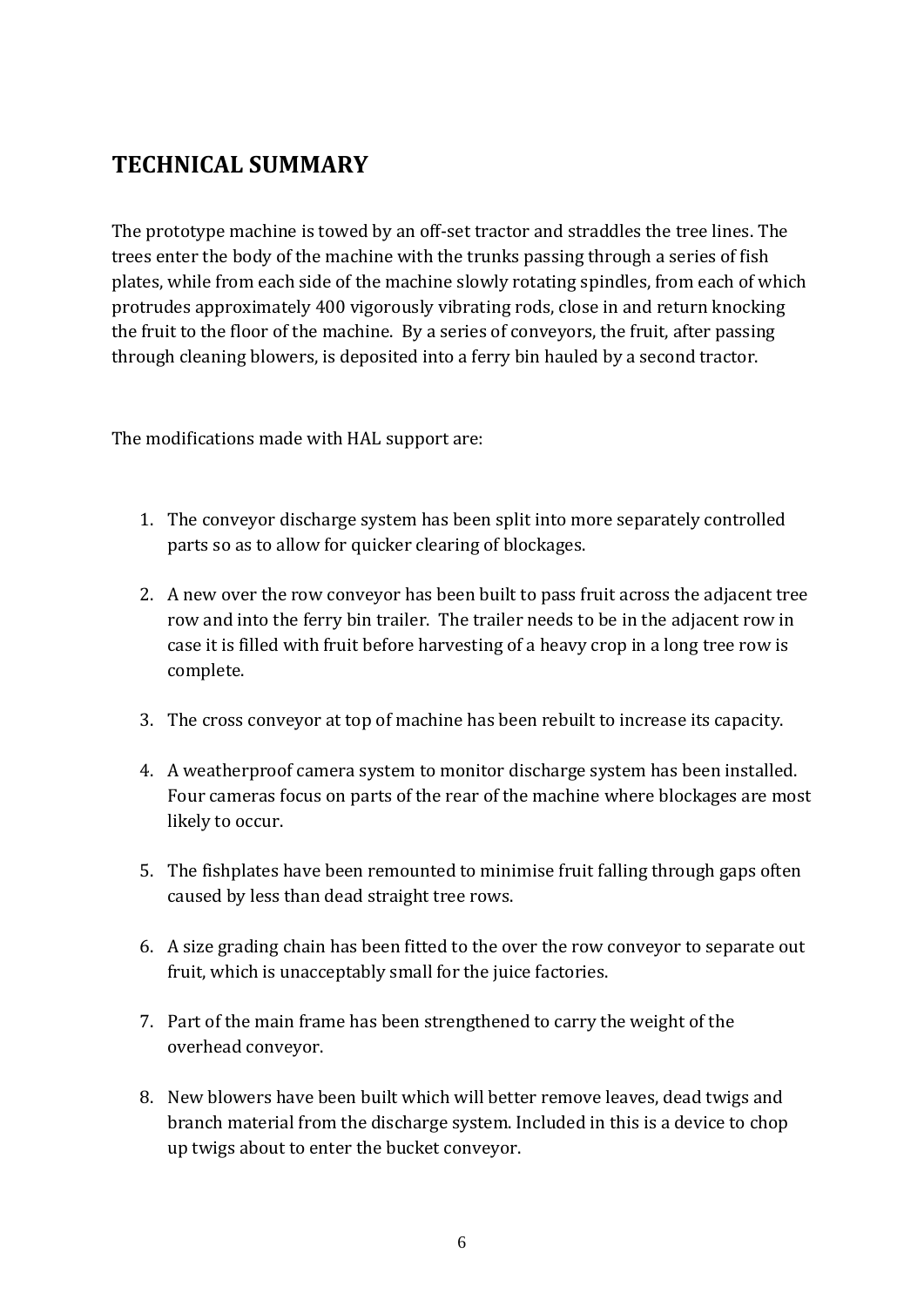9. The floor conveyors have been replaced with more suitable components that don't have sharp edges and have far more capacity than the olive variant.

The extent of these modifications could indicate the prototype machine did not perform well during the 2008 trials. On the contrary, perhaps to the surprise of Nelson, selected growers and representatives of the 2 juicing factories, the prototype machine performed very well. But all recognised substantial modifications were needed to prepare it for a full commercial harvest.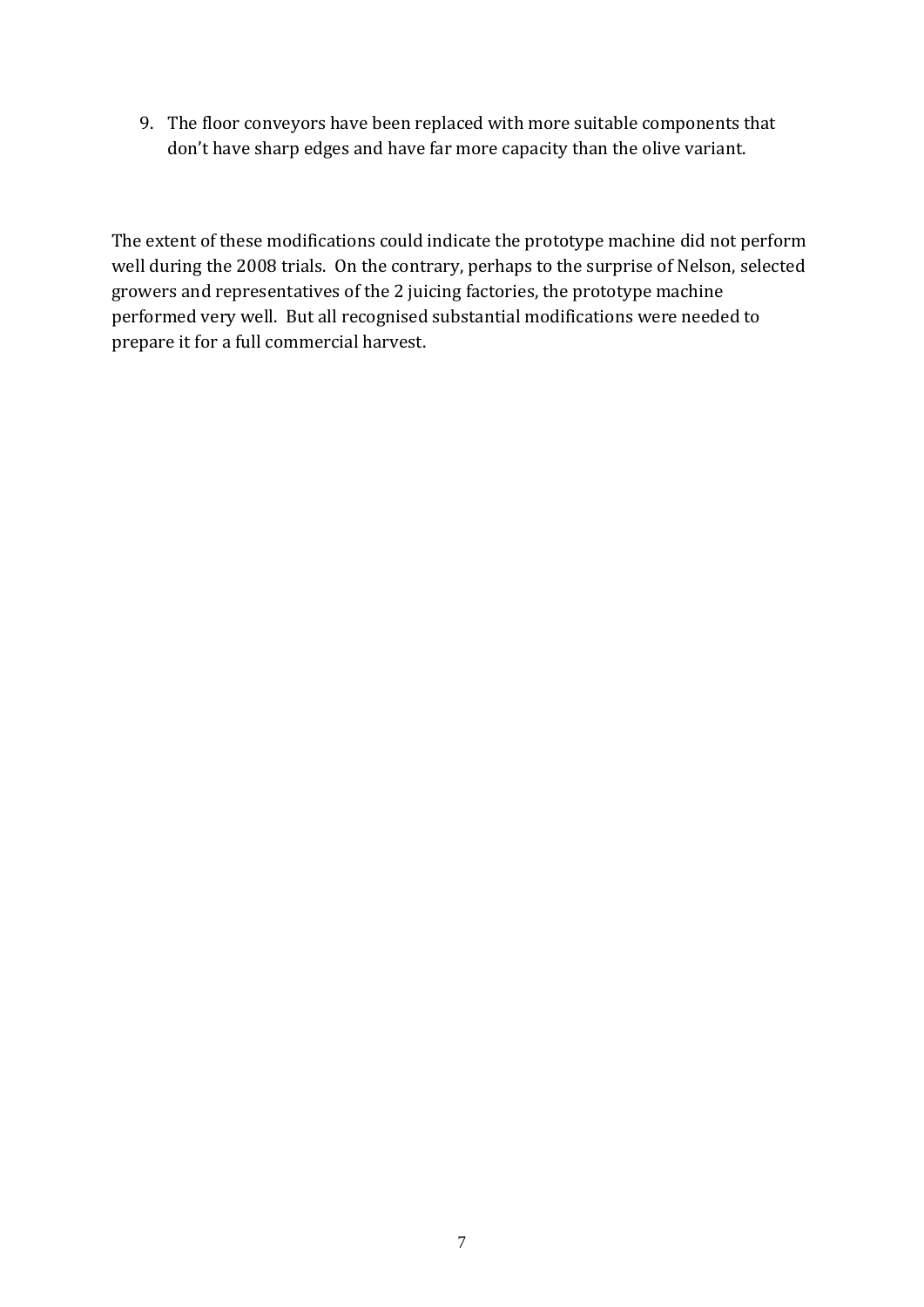## **INTRODUCTION**

In 2001 Nelson watched with interest the beginning and rapid growth of the Australian olive industry. Large and well-funded groves were springing up everywhere. The industry seemed confident that modified nut harvesters that used the shake and catch principal would cover their harvest needs. The two biggest players had great faith in an unproven machine from Argentina that straddled the tree row and beat the crop off with plastic rods.

Nelson at the time was farming nuts, contracting and building relatively simple machines for its own use. Trials in 2001 on olives confirmed forever that modified nut harvesters were never going to really work on olives.

The company decided to build a straddle harvester and offer growers a contract harvesting service. The intention was to make significant improvements during the off seasons until a machine with a high level of performance had been achieved.

It was expected to be a long-term project that would lead to manufacturing options, possible joint ventures or sale of the intellectual property once a proven and widely accepted machine had been produced.

The most recent olive harvesting season was 3 years ago and it was an outstanding success. Of the 15 harvesters operating at Timbercorp that season, we had arguably the most reliable machine and certainly the one best suited to difficult varieties. The machine ran 24 hours a day, was unaffected by rain, quite capable in mud and harvested over 2000 tonne of olives.

It took 6 years of hard work, a very large sum of money and constant innovation to produce the successful run on olives in 2007. Two prototypes and continuous alterations to get greater performance or longer component life dominated the 9 months of the year when we were not harvesting.

Our engineering skills, trials and successful harvesting runs had to develop quickly to match the rapid increases in trees size, crop loads and harvested hectares. In a 5-year period we worked on most of the managed investment schemes and larger privately owned groves in the eastern states. Unfortunately for us the Australian Olive industry got very wobbly soon after the 2007 season and ended with the spectacular collapse of Timbercorp and Great Southern earlier this year.

Perhaps sensing the impending judgement day for the olive industry, we got involved with the Australian citrus industry in May 2007.

## *The Orange Juice Industry.*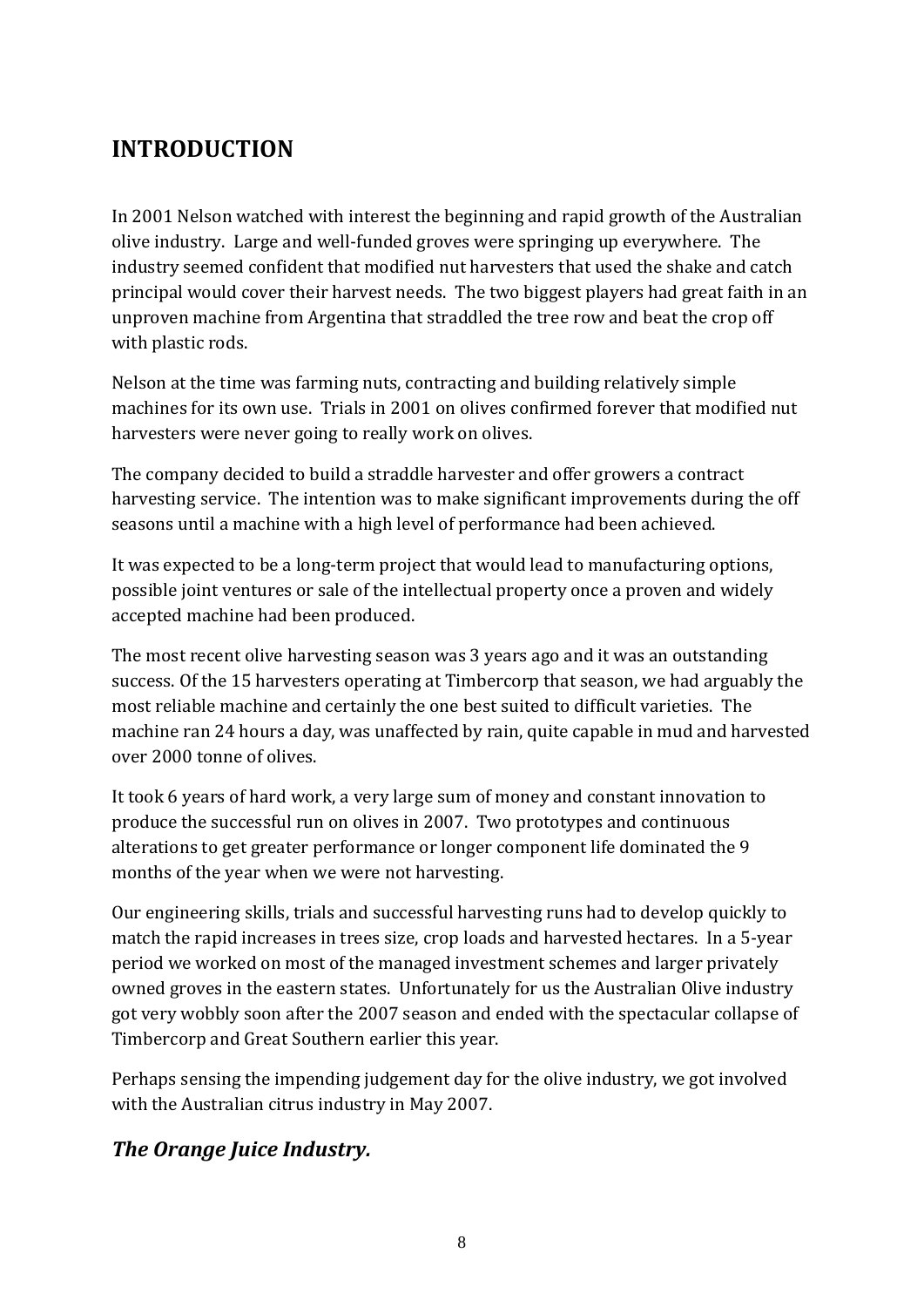The orange juice industry in Australia is large, well established and stable. Severe drought and restricted irrigation water availability are knocking the Murray Valley growers hard, but the engine room has always been the irrigation areas feeding off the Murrumbidgee River in Western NSW. High security water users in those areas are in relatively good shape and there is a strong feeling of optimism for the new varieties of juicing fruit, combined with mechanical harvesting.

At the request of several citrus growers in the Riverina, Nelson was asked to trial its machine on recently planted varieties of juicing oranges. The machine, hauled by its tractor, was transported in June 2008 from West Footscray to Hillston by public road, (it can cover up to 300k per day). During the following 5 weeks, onsite modifications were carried out to adjust components for citrus use. Modifications made are largely based on the principle of trial and error - there is no manual to follow. A period of harvesting in Hillston, on a contract basis, of Salustiana, Parson's Brown, Pineapple and Hamlin varieties then followed.

The machine was taken to Forbes and the Leeton district and again the trials and contract harvesting on the above varieties were successful. During this time minor adjustments were being constantly made.

The trials were on 2 to 3 year old trees planted with the aim of being mechanically harvested.

At the request of the organising committee, the machine was demonstrated at the Australian Citrus Industry Conference held at Griffith in October 2008. The demonstration was well received and was made on 7-year old Pira Lima variety that had been pruned for mechanical harvesting. Over 150 growers and others attended, including representatives of many of the bigger growers and 2 juice processing companies.

In November another trial was conducted at Leeton. This time the variety was 30-year old Valencia, a variety that bears in summer. The summer fruit was easily removed, minimal damage was done to the trees and those who witnessed the trial felt an acceptably small amount of the developing next season's crop was disturbed. A further trial on this variety was conducted in December and confirmed the level of such loss was acceptable. However the machine had difficulty in coping with the old dead twig and branch matter that builds up in well-established Valencia trees.

The industry, from the Chief Executive of Citrus Australia Limited down, is interested in mechanical harvesting in order to lessen its dependence on labour, where it is in fact available, with its consequent cost and reliability issues.

In addition, mechanical harvesting is perhaps 10 times faster than hand harvesting. With rapidly expanding crops of juicing varieties, some with limited optimum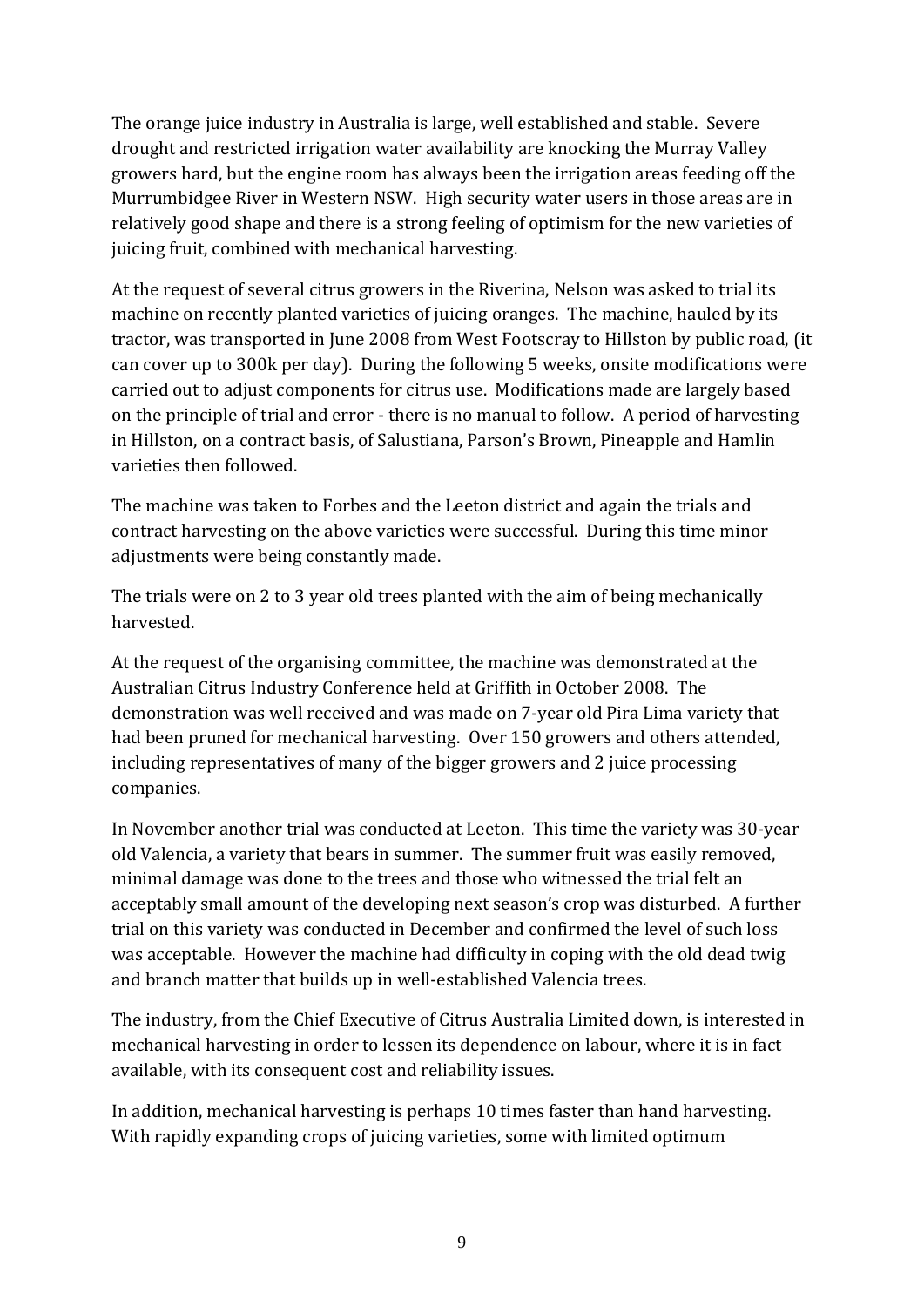harvesting windows, and the vicissitudes of weather, the timing of the harvest becomes critical.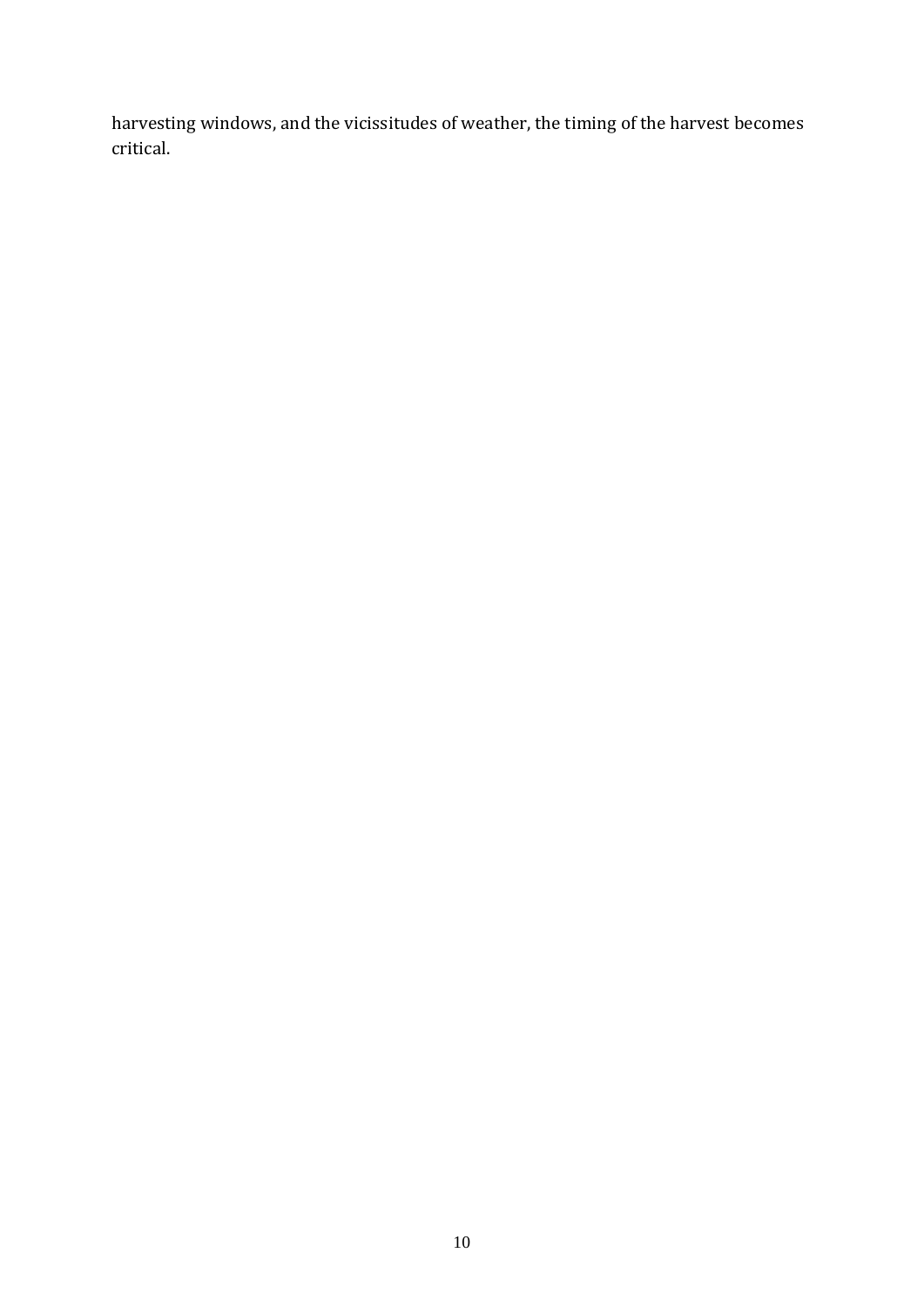## **MATERIALS AND METHODS**

The current machine (the 4th prototype harvester built by Andrew Nelson) was manufactured in 2005-2006 at premises in Barooga NSW with the main frame built by a steel fabricator in Albury. Twelve months later, over \$100,000 was spent on modifications at Nelson's current yard at West Footscray Vic in preparation for what became the final olive season.

Andrew Nelson is the prime designer and assembler. Based on a working lifetime in agriculture, originally as a walnut and almond grower who designed and manufactured much of his own harvesting machinery, he takes an educated guess on what to build. He makes site modifications "on the run" and as necessary subsequently makes more significant modifications for the following season

Full use is made of both computer aided design and computer aided manufacturing by the company. Since day one everything has been drawn using 2 dimensional autocad. Three-dimensional autocad is used with increasing regularity and may in time become the main drawing package.

The company (started in 1992) is fortunate to have existed during a time of rapid development in the steel fabrication industries. Traditional methods of marking out, drilling, cutting and welding all by skilled tradesmen are well understood and still used by the company. The ease, accuracy and ability to effortlessly make multiples by using computer guided tooling is appreciated and now widely use to make harvester components.

Engineering drawings are emailed directly to fitting and turning shops for both milling and lathe work. Similar drawings are sent to plate shops for cutting with laser beams or high definition oxy acetylene equipment.

The company owns the usual range of equipment found in a small steel fabrication business. A 3 phase mig welder, drills, oxy set, hand tools, benches, vices, lifting gear, painting tools hydraulic hose making equipment etc etc. A forklift is mounted to the front of a tractor.

Folding, rolling, guillotine and press work are all done by outside workshops

As required the company engages a mechanical engineer based in Echuca who can add a "sounding board" aspect, used to refine Andrew's ideas

Andrew has assembled a team of skilled boilermakers, hydraulic and electrical personnel who are called upon as appropriate. Being a very small organisation, decision-making and implementation times are kept to a minimum.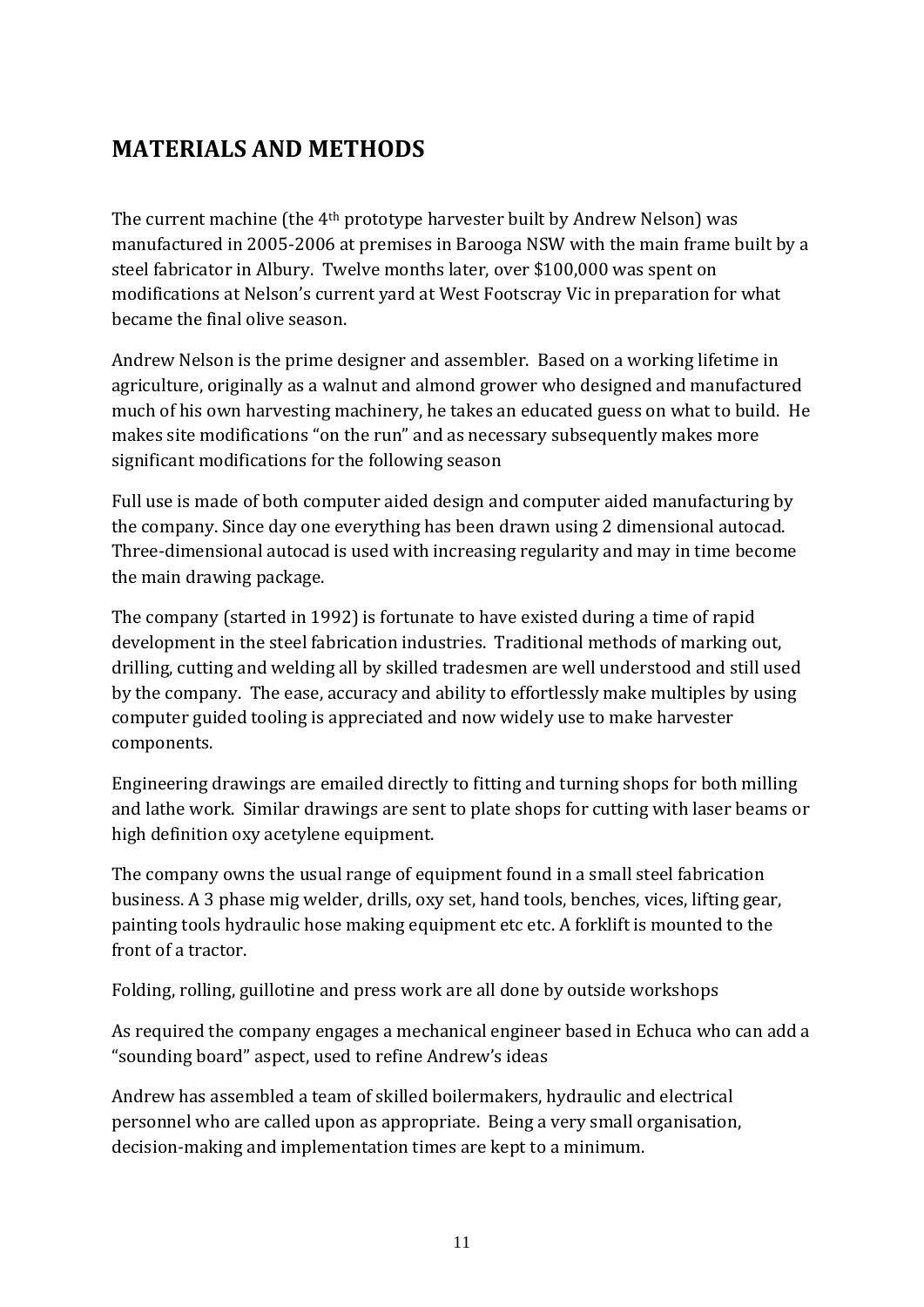### *How the harvester works*

The prototype machine, on which HAL-funded 2009 modifications were made, consisted of the working harvester drawn by an off-set tractor. It straddles the tree line. The trees enter the machine, passing through fishplates, which allow the tree trunks to pass and then spring shut to avoid fruit loss. Slowly rotating side-mounted spindles from each of which protrudes approximately 400 vigorously vibrating rods, then close in from either wall of the machine. They shake the vegetation, knocking the fruit to the base of the machine before returning to their original positions. By a series of conveyors the fruit, after passing through blowers which separates out leaves, twigs and other matter is deposited into a ferry bin drawn by a 2nd tractor.

Photo 1 - Overall views of machine. This photo shows the machine in its working setup. The tractor driver positions the harvester so the trees pass through the centre of the machine. Trees up to 4000mm high and 2400 mm wide can pass through the harvesting chamber. It is a very large machine that is best suited to large orchards with long rows and plenty of turning room at the headlands. With 2 escort vehicles it can travel 350 km a day. Approximate road km in the last 7 years is 10,000.

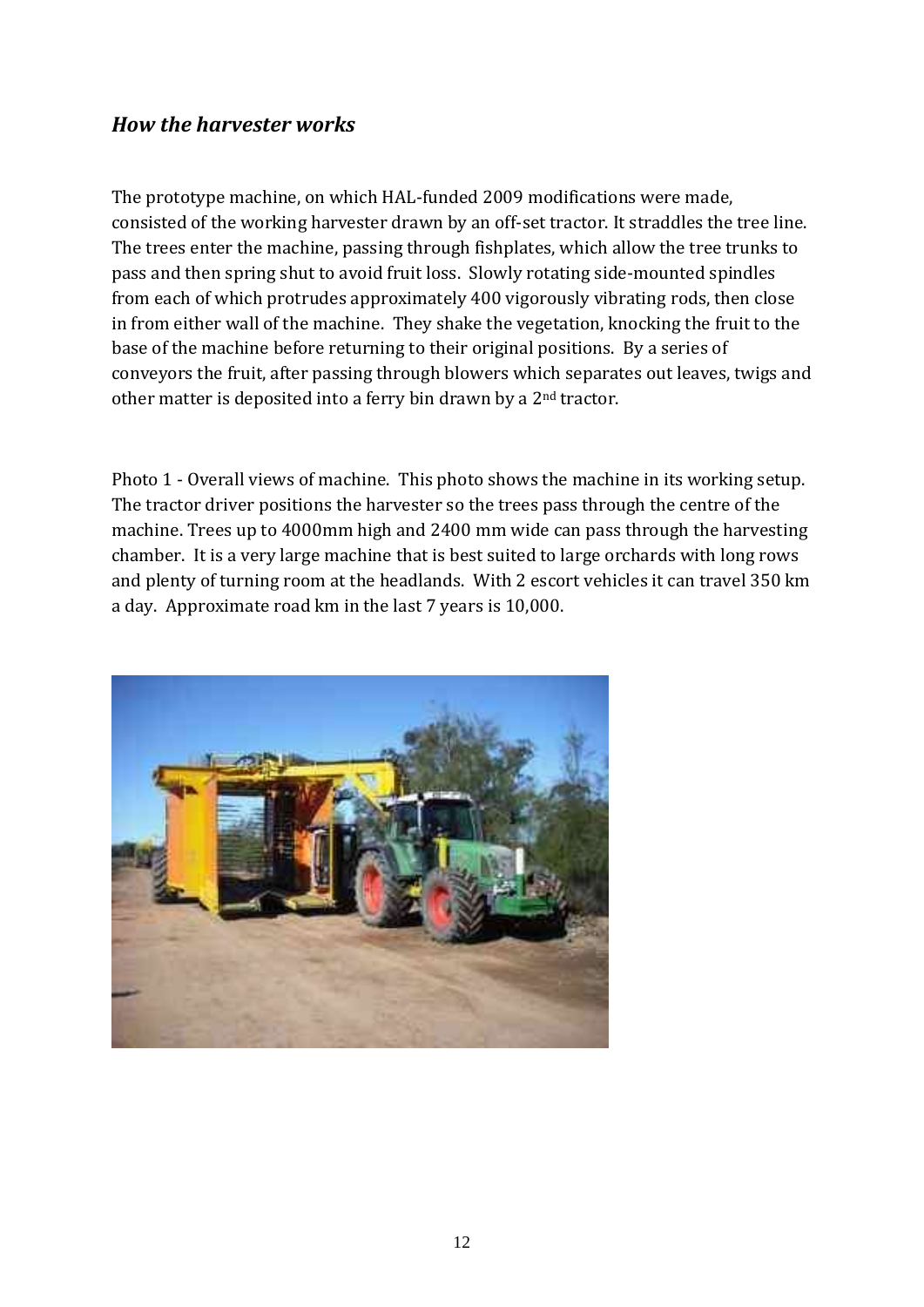Photo 2 - Overall view of machine. Photo 2 shows the working end of the harvester. Layers of vigorously shaking fibreglass rods dislodge the fruit and 8 conveyors transfer the crop to the chaser bin towed by a  $2<sup>nd</sup>$  tractor in an adjacent tree row. Cleaning fans separate trash. "Fish plates" from the grape harvesting industry create a moving seal around the tree trunks to prevent losses onto the ground. Despite having an internal length of over 7000mm, only small quantities of fruit are lost through the front and back.

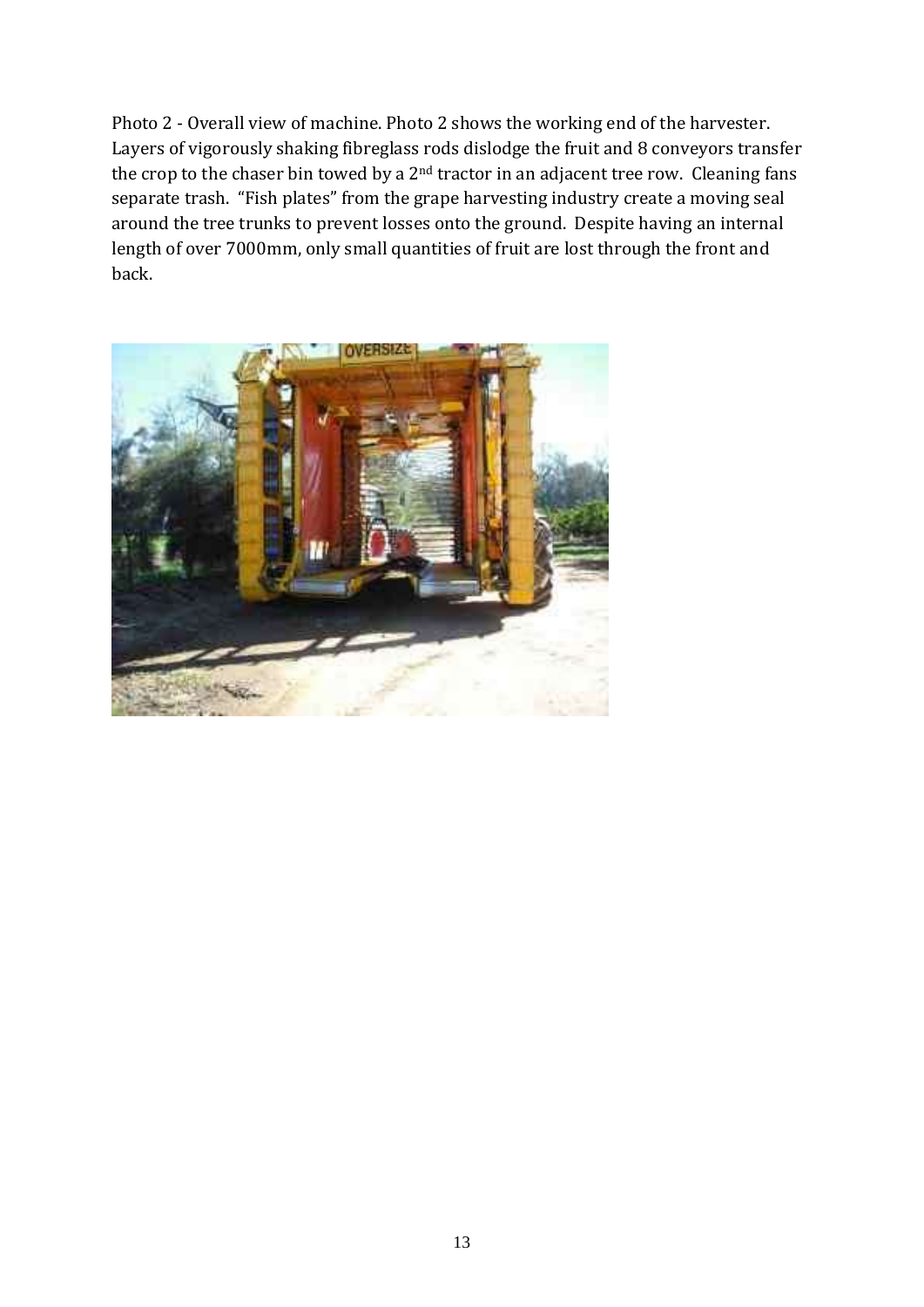Photo 3 – The machine's turning ability



The slewing hitch and vertical pull (that eliminates binding up) allow a relatively tight turning circle of 14 metres diameter. The company has great faith in the tractor drawn idea.

Funds can be spent developing picking and delivery systems leaving very complex engineering jobs of power, transmission, steering, brakes and comfortable cabins to the tractor manufacturers.

The tractor can be uncoupled during the off-season for other farming or contracting work.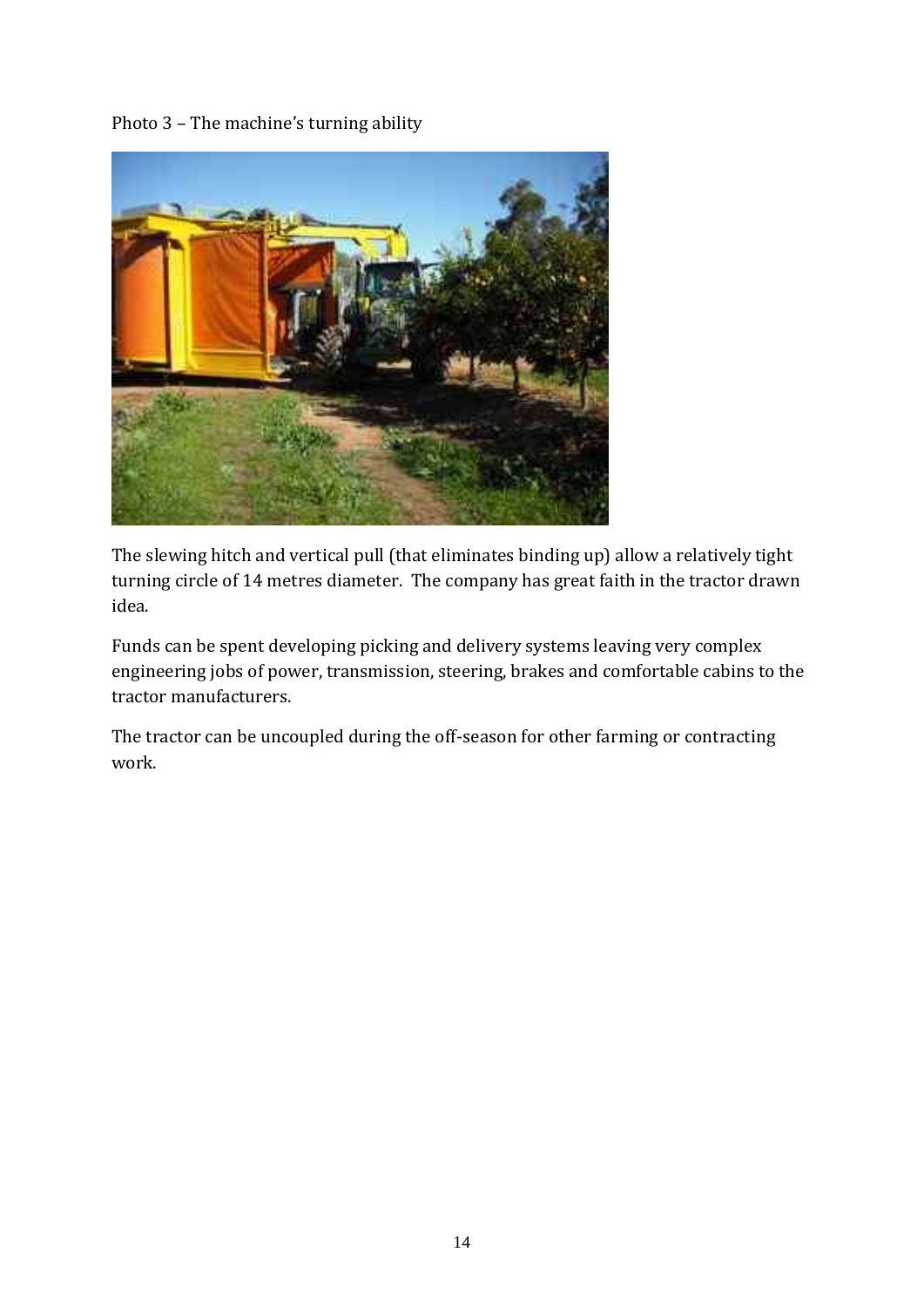Photos 4 and 5 - Line of trees about to enter machine



Straight tree lines, upright tree trunks, good weed control and the removal of low hanging branches produce good harvesting conditions. Planting on mounds is generally good. This grower could expect 95 % removal and collection.



The harvester dimensions are more than adequate for these close planted (1800mm Centre – Centre) trees even at maturity. Very large tyres and 4800mm wheel track keep soil compaction away from the root zone. This machine has worked comfortably during and after 45 mm of rain on a heavy soil. Light soils allow 24 hour operation.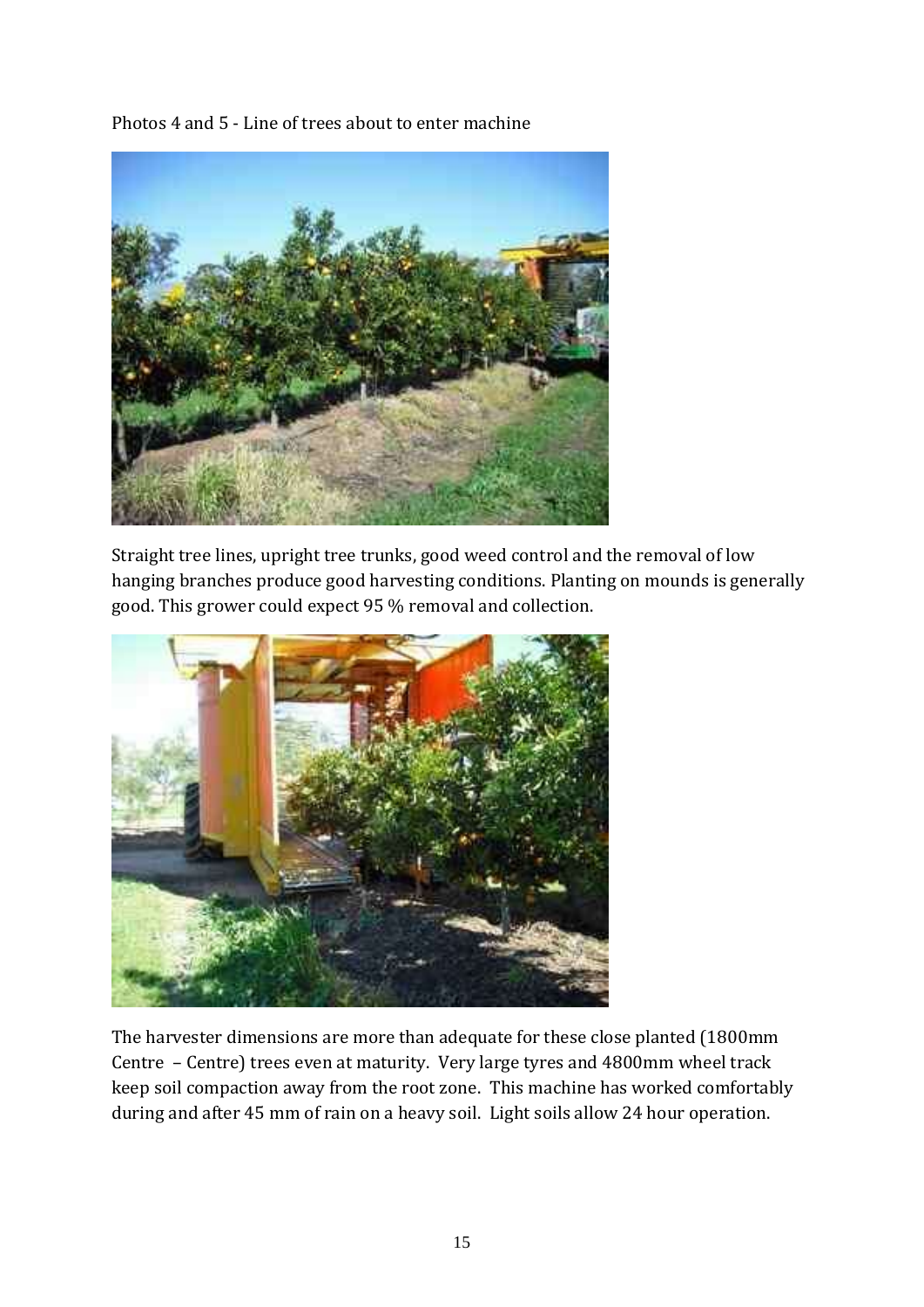## **2009 MODIFICATIONS**

### *1. Split the Conveyor System*

Splitting the conveyor discharge system into more separately controlled parts allowed for quicker clearing of blockages. This was achieved by putting an easily accessible priority valve into the hydraulic circuit so flows to the large floor conveyors could be stopped but everything else let run. As has always been the case we can slow the system down with the engine revs and stop it at five different places to reduce build up once a blockage occurs. Ordinary 32 mm hexagon nuts where welded to shaft ends in the bucket conveyors so a shifter could be used to turn them backwards or forwards to release sticks.

This splitting was achieved by separating the controls for various parts of the hydraulic system. The separated controls are located both in the lead tractor and the operator's box situated to one side of the machine. The criterion for this modification was to reduce down-time by 5%. Other elements to this year's improvements worked so well that the splitting function is very rarely used. The cameras allow the tractor driver such a good view of the discharge conveyors that large messy blocks have been eliminated.

### *2. Build a New Overhead Conveyor*

Building a new overhead conveyor allowed fruit to pass across the adjacent tree row and fall into the new chaser bin. The trailer needs to be in the adjacent row in case it is full before the end of the row.

The overhead conveyor was made from custom rolled C-section purlins that are 300mm deep and 100mm wide. Webbing is RHS. The conveyor is 4000mm long in standard trim but a bolt in section extends it another 2000mm for use in wide spaced tree rows. It has both lift and slew functions that are controlled from the head operator's cabin.

Rather than use a conventional rubber belt, we built what is generally called a grader chain. The gaps between bars are 50 mm and the chain does an excellent job of sorting out undersize fruit (sub 50 mm) and dumping it on the ground. The bars are carried on twin attachment chains that have rollers to ease metal to metal contact.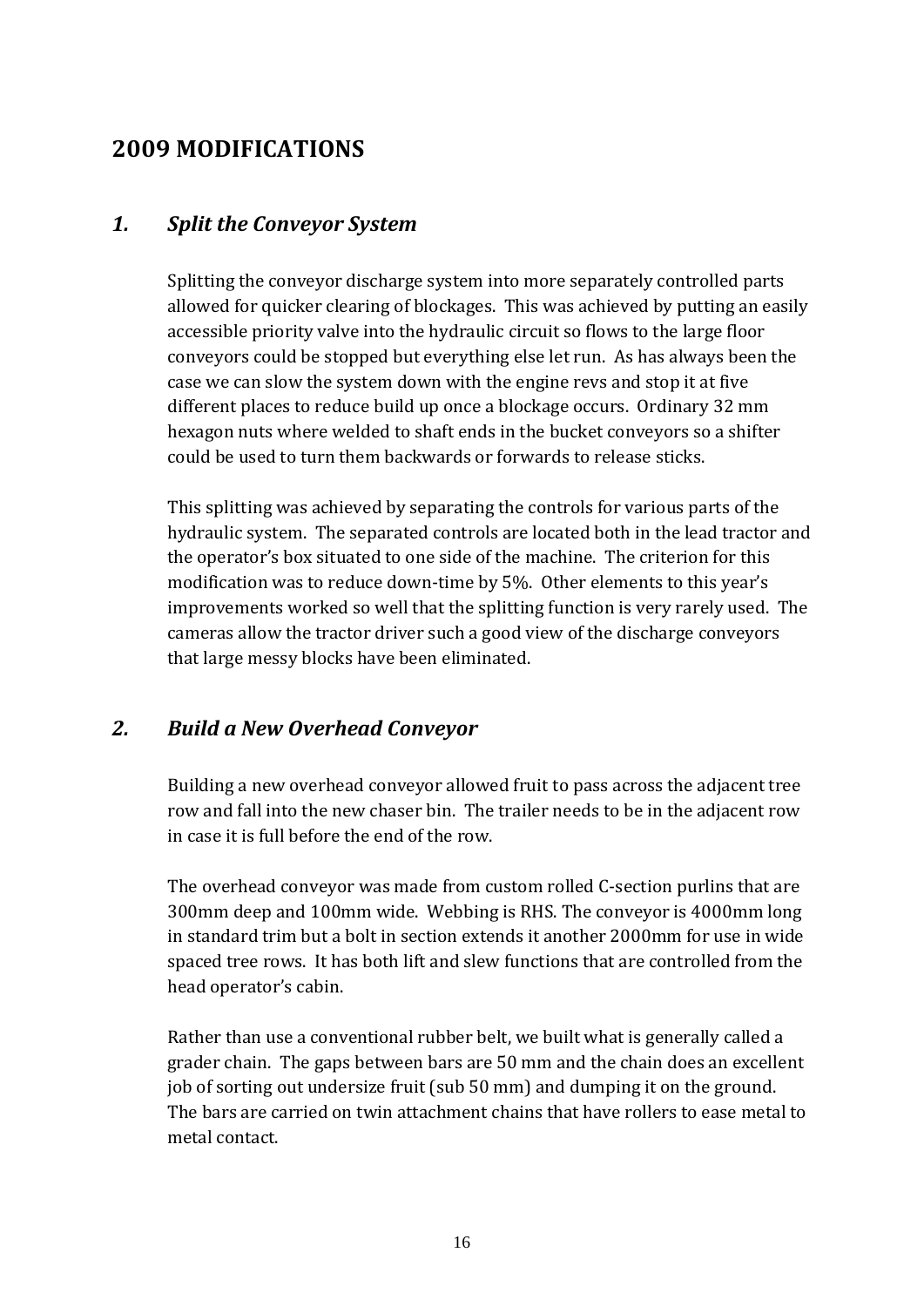Undersize immature fruit that is hard and green is a real problem in some of the new "common orange" varieties. It is hoped the occurrence will diminish as the trees mature but in the meantime it is causing problems in the orchard and probably reducing yields.

All conveyor components have been zinc plated which is having some protective value against the acidic nature of oranges.

The criterion for this modification, plus the positive impact of the new trailer, which has a capacity of 10 tonne, was to reduce downtime by a further 15 %. This criterion was again 100% achieved. The full benefit of the over the row conveyor will be realised next year when a second chaser bin and tractor are added to the assembly. It will then become a genuine non-stop operation.

The grader chain is an excellent addition to the harvester and it gives all the operators satisfaction to see a stream of nuisance green oranges falling on the ground. The growers are pleased to see the immature oranges removed from the tree. They can be a serious problem in several of the new "common orange' varieties and it is hoped that as the trees mature the problem will diminish.

Photos 6 - Conveyor slewed to 90 degrees from the machine for harvesting, but is parallel when machine not harvesting. Bolts for the 2000mm extension can be seen.

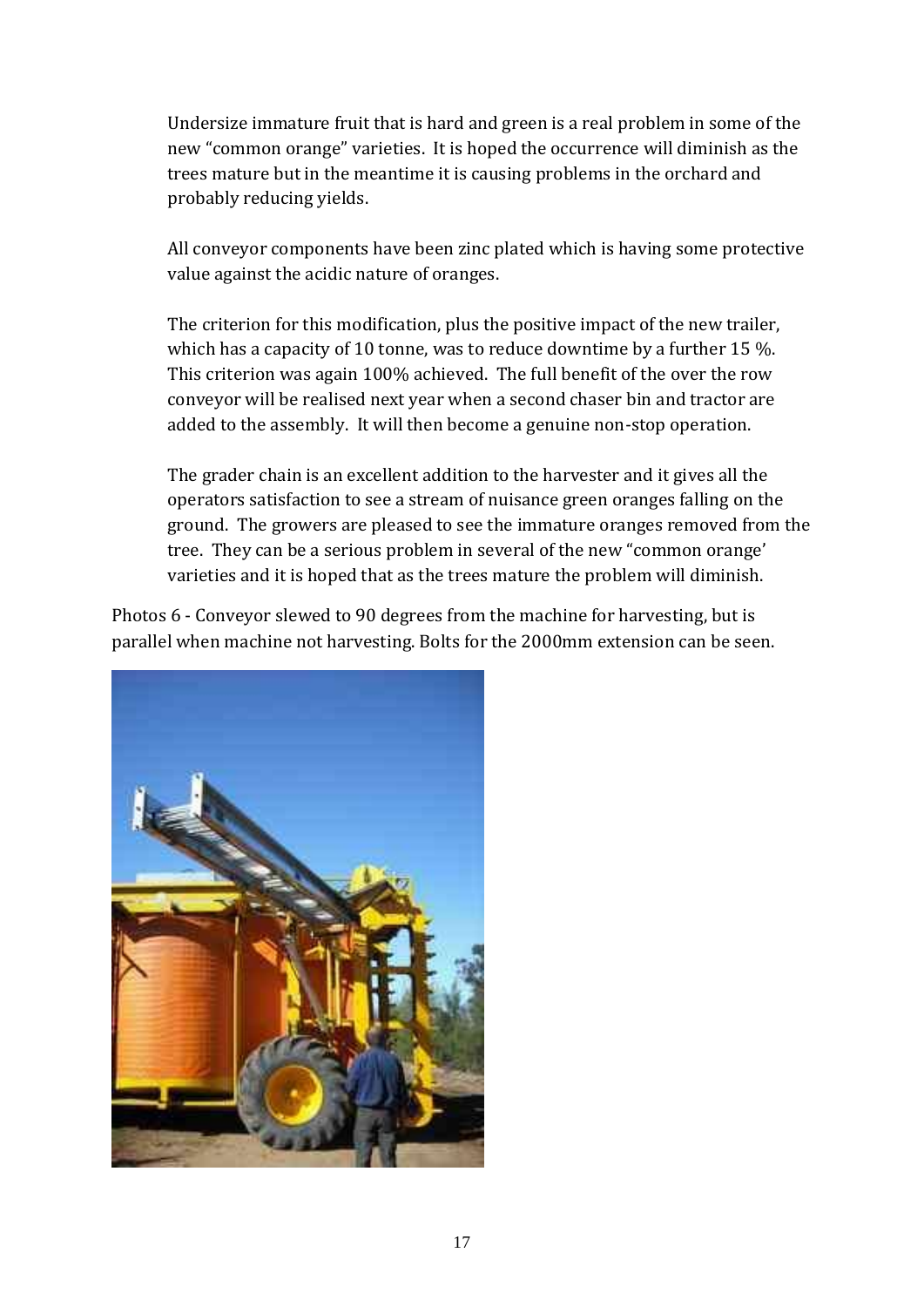Photo 7 - shows take-up bearings for chain adjustment and 2 pivot points. 200cc hydraulic motor cannot be seen. Conveyor is positioned for turning at headlands.



### *3. Strengthen Main Frame.*

The overhead conveyor is a substantial piece of steel work that weights approx 400 kg and has large forces associated with it due to its 6000 mm length. Mounting it to the side of the harvester about 3 metres up from the ground required some additional heavy steel framework.

Lighter bracing and hydraulic hose brackets where added as well. The heavy steel work is 125 \* 125 \*4 RHS that has been triple welded. It seems likely that another leaf separation blower will be required and we are fortunate that there is enough room between the upper and lower brackets to fit in another unit.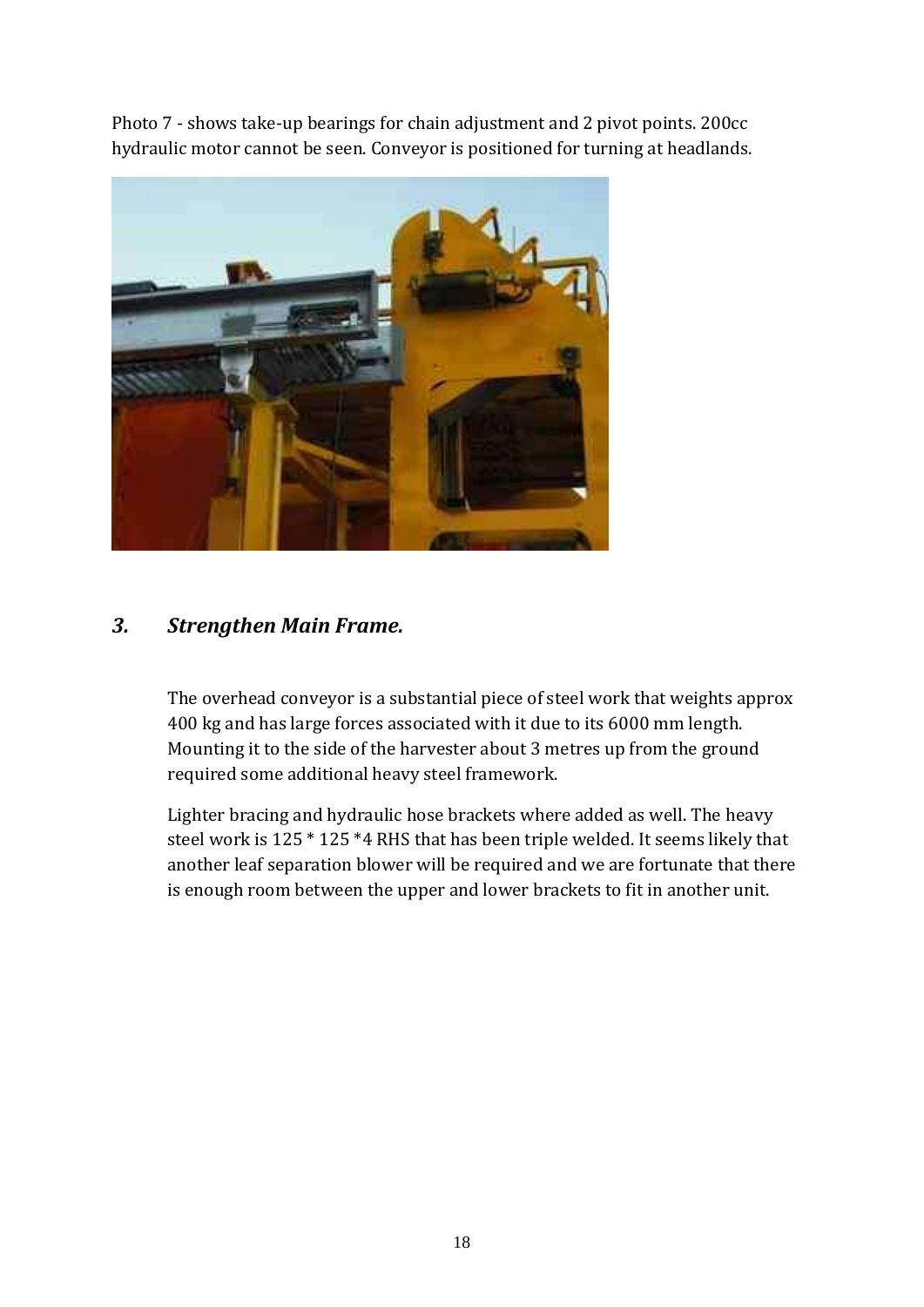Photo 8 – Strengthen main frame to carry overhead conveyor.



Photo 8 shows unpainted framework to carry the Overhead conveyor. It is 125 \* 125 RHS and light bracing. Hinge is 50mm ground bar carried in DU bushes. The tail end of the lift cylinder can be seen. Harvester tyres are 1700 mm in diameter.

The criterion for this modification was to reduce by 90% undersized fruit arriving at the juice factory. This criterion has been 100% achieved.

Some leaf material that isn't picked out by the blowers is carried on the grader chain (to our surprise) and deposited into the chaser bin.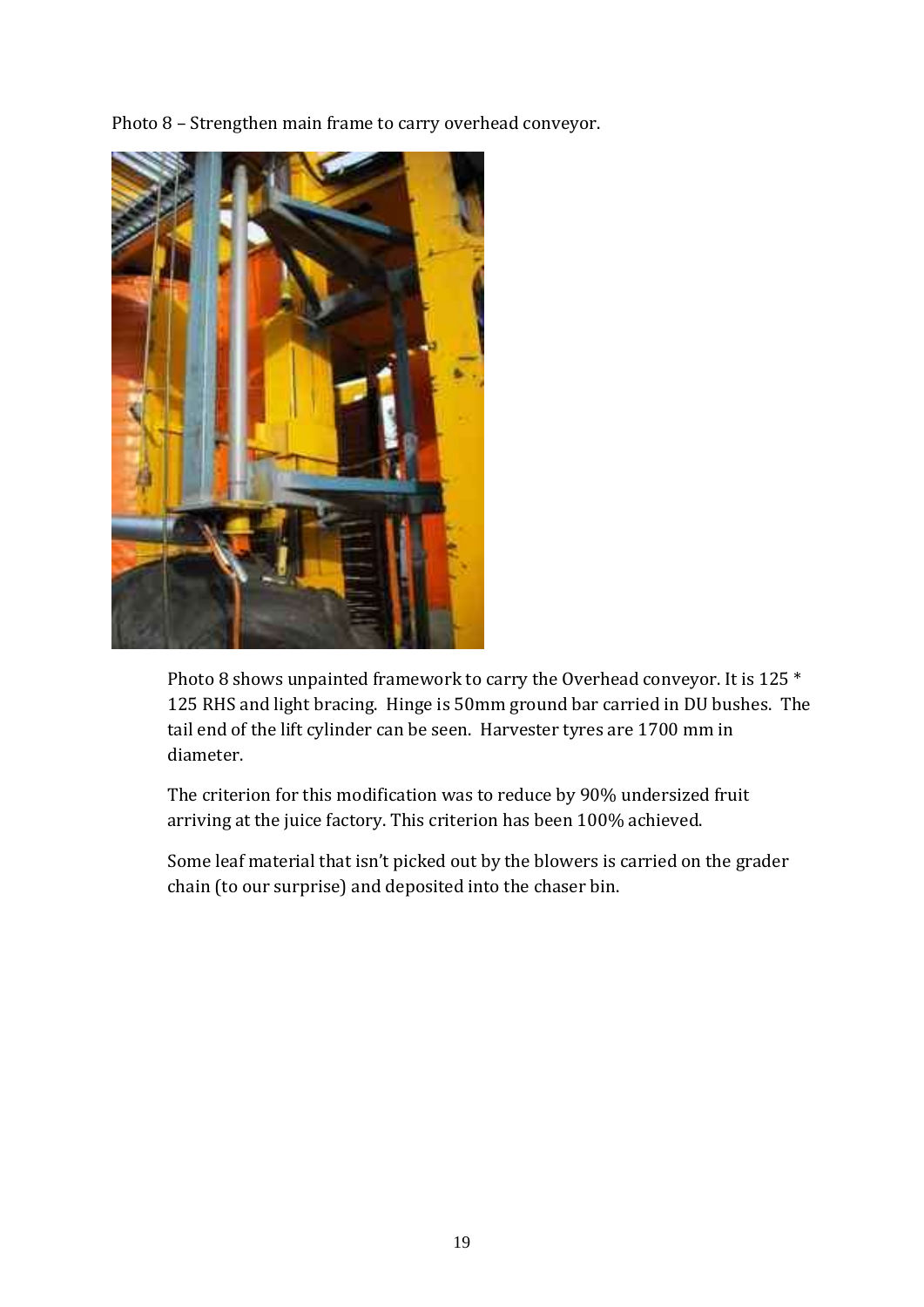Photos 9 and 10 - Ram and grading mechanism. The conveyor has been built to have a capacity of 10 tonne per hour which is becoming accepted as an industry wish (at the moment no harvester comes close ).



Photos shows all zinc plated construction to resist corrosive characteristics of orange juice.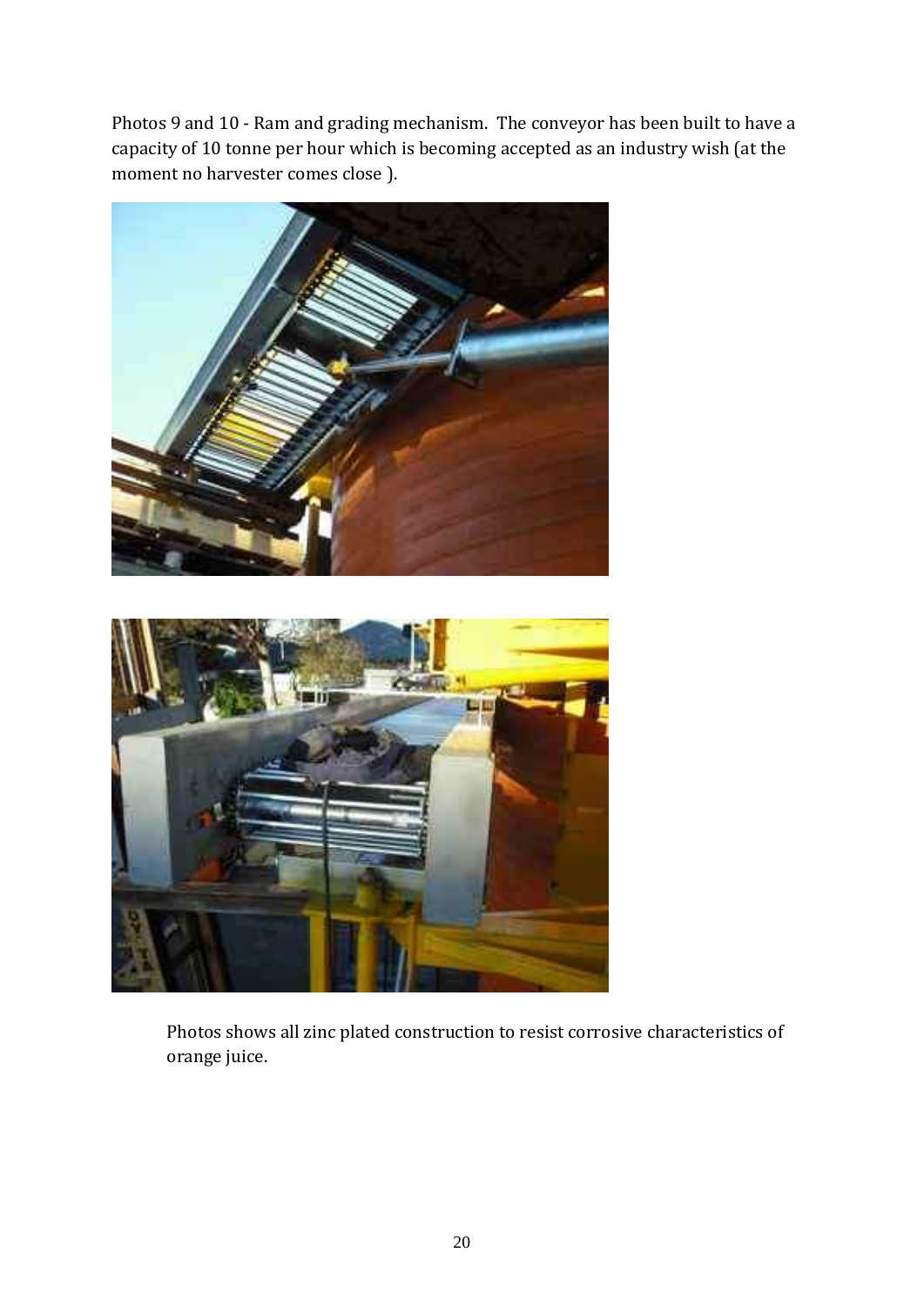### *4. Rebuild Cross Conveyor*

The reason for rebuilding the cross conveyor at the top of the machine is to give it greater capacity. This was a relatively simple job. Better tensioners, bigger bearings, a lower profile allowed and bigger openings in the bucket conveyors allowed a greater flow of fruit along the conveyor.

### *5. Weather Proof Camera System.*

As part of preparations to handle vastly increased tonnages per hectare (compared to olives) we decided to install a remote camera system to monitor the 6 conveyors that experience told were most likely to overload. The cameras, control box and TV screen came straight from the security industry. The cameras have infrared capacity and work well at night. The screen is mounted in the tractor and is used to set the level of the harvester so ground clearance is minimised and effective picking zone maximised.

There are 4 cameras mounted at the rear of the machine of which 2 are focussed on the back end of the 2 floor conveyors and 2 are focussed on the mini conveyors delivering fruit to the bucket conveyors. The purpose of the cameras is to check whether branch and twig material is threatening to block the flow of fruit or the amount of fruit on a conveyor is too great and likely to cause fruit to fall from the machine or be damaged.

#### *6. Remount The Fish Plates.*

Trials in 2008 showed too much fruit was falling through the fishplates and being lost on the ground. More overlap and a greater fall in the plate itself were required.

This exercise proved to be more difficult than expected. Sample new, larger fishplates were acquired. They proved to be unsatisfactory as they became soft and pliable in hot sun. Thus an alternative solution was adopted and the mounting of the old fishplates was altered. New mounting bars were fixed to the main frame for that part of the fishplates where fruit was most likely to be lost. The original fishplates and their spring-loaded hinges were then bolted to these mounting bars. This process closed the gap; in fact one line of fishplates now overlaps the other (causing no impediment to the passing tree trunks).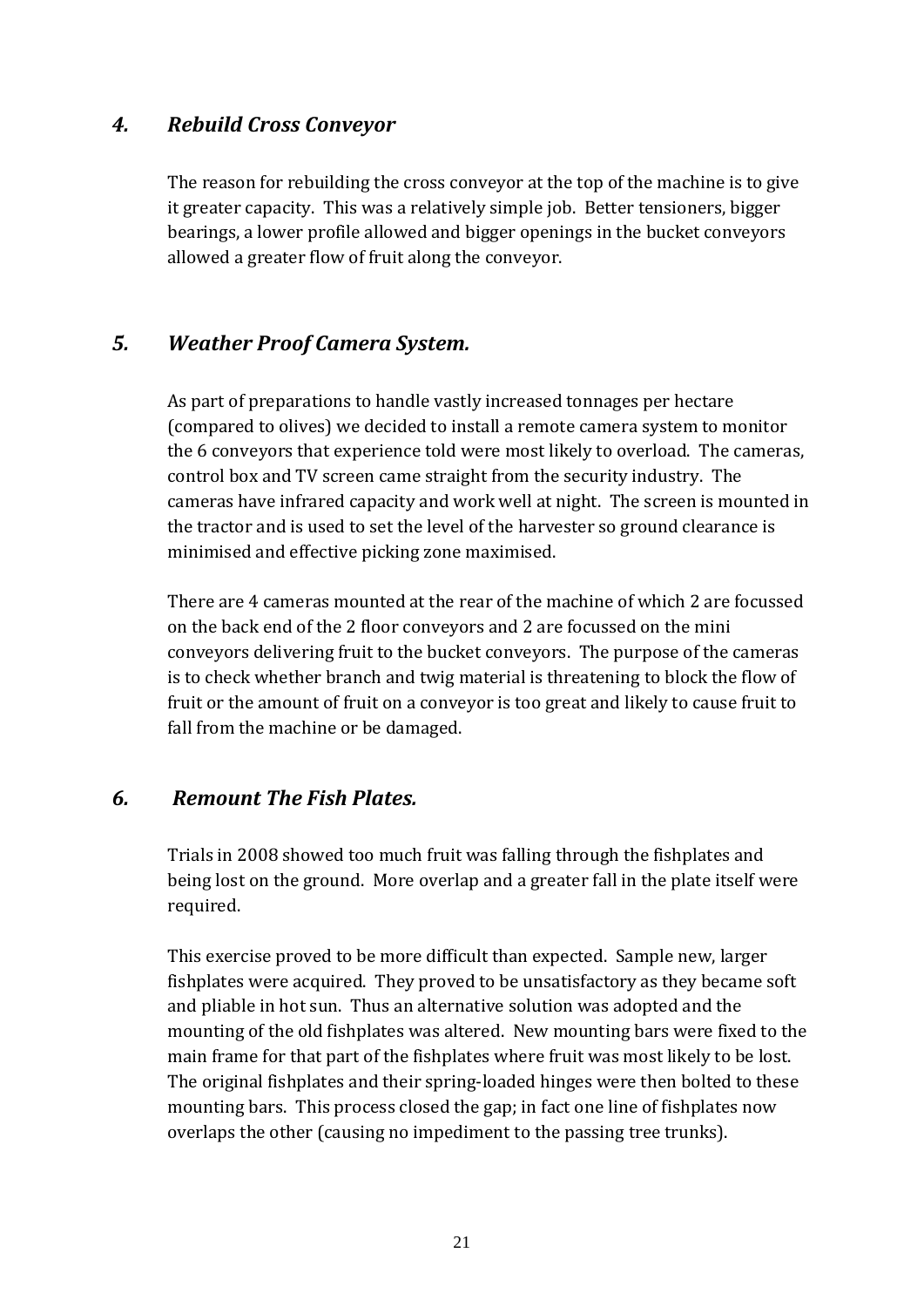Photo 11 - Amalgam of new (at tractor end) and original fishplates



Photos 12, 13 and 14 - Stages of fishplate replacement

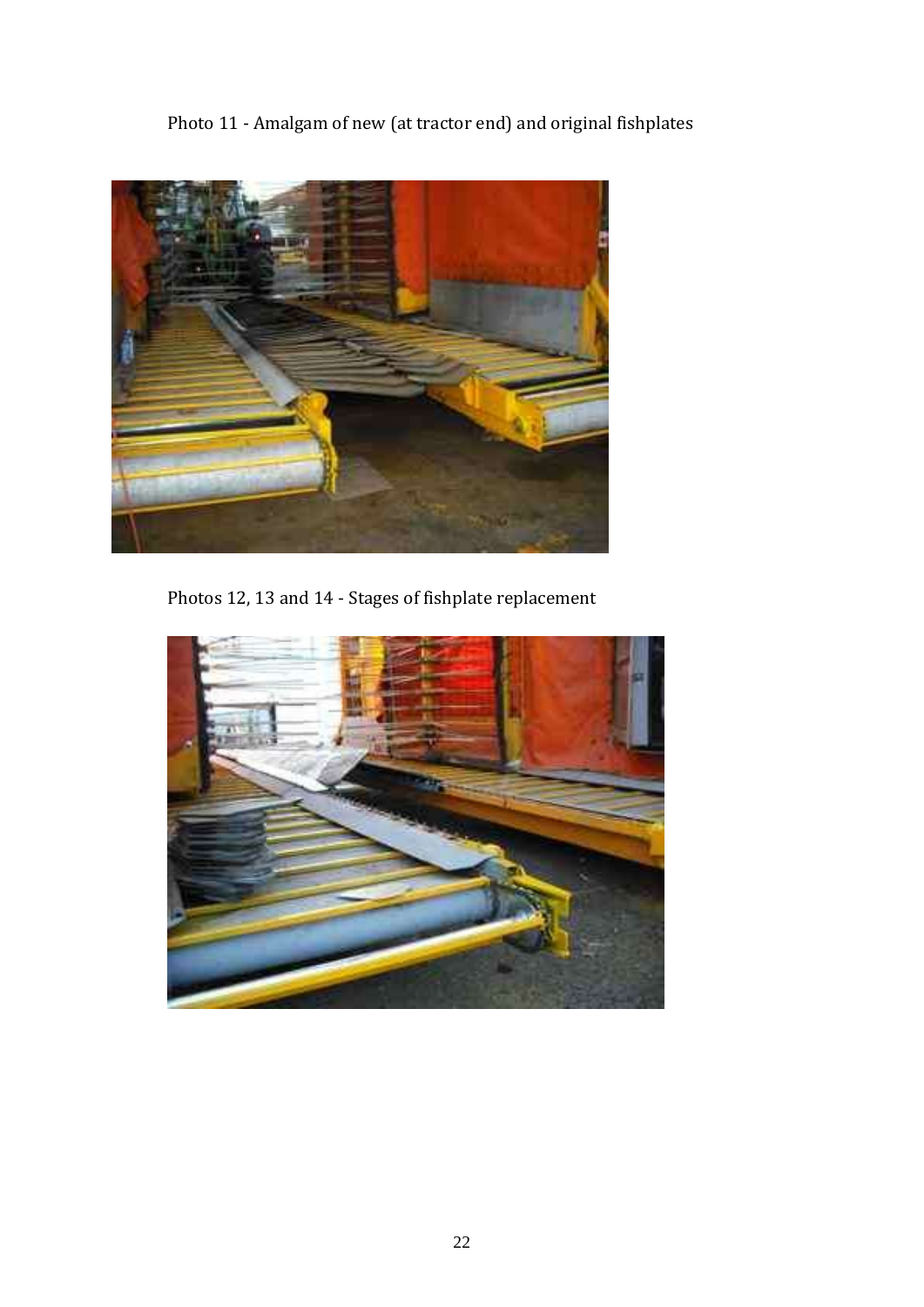

The American made fish plates are very strong and it was decided to remount them rather than make new plates.



Note the new yellow steel tubes, known as flight bars, which scrape along the 2 harvester floors moving the fruit to the rear of the machine. Although the original flight bars were satisfactory to move olives, they were unsatisfactory for the movement of citrus.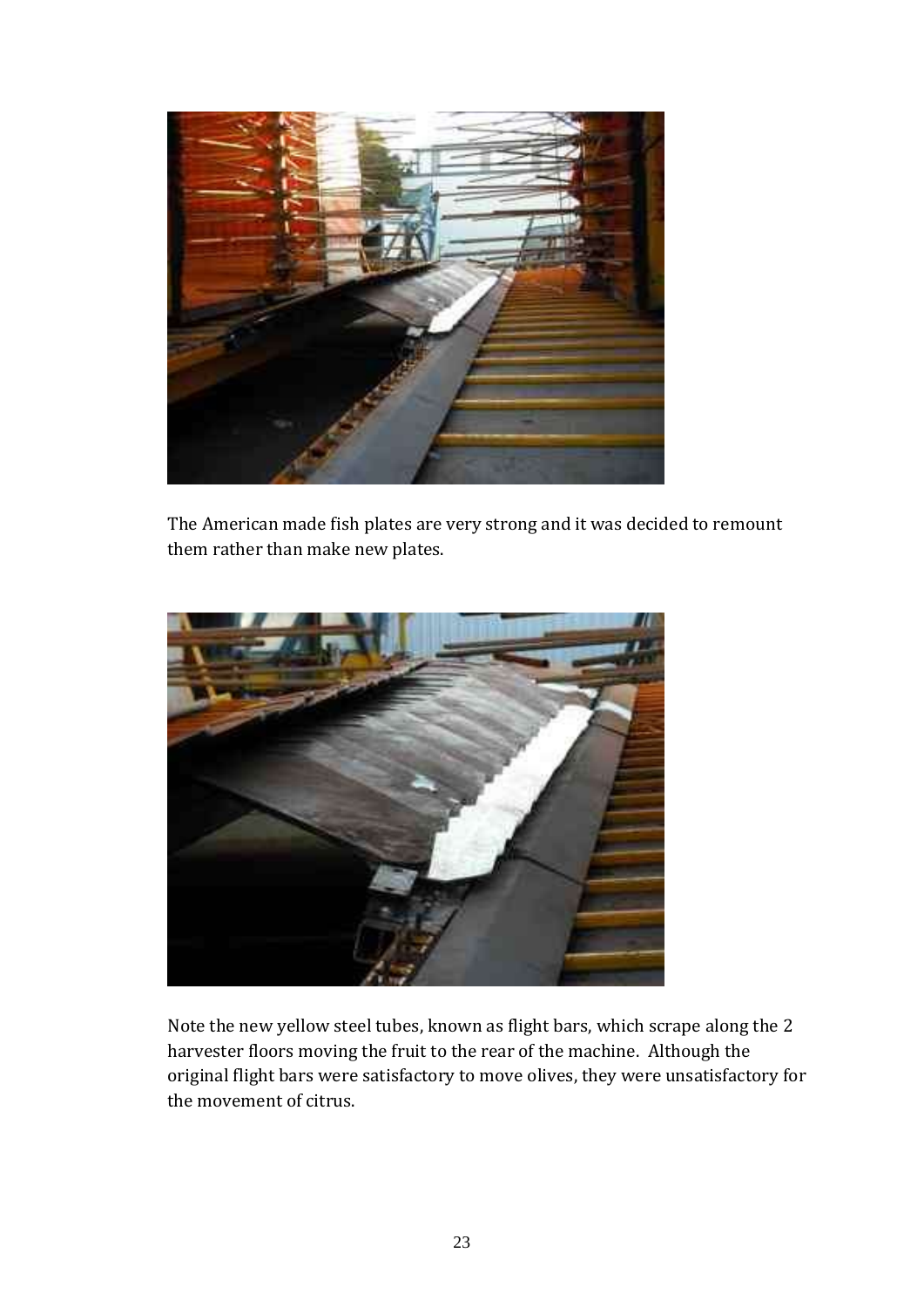### *7. Build New Trash Separation Blowers.*

The original HAL proposal included a small sum to get the maximum performance out of the existing blowers. The work was carried out and the improvement was negligible. The company is very conscious that the crops and loads on the harvester are going to increase by a factor of 3 for the next year or two and it was decided new high capacity blowers would be required. HAL accepted an amendment and agreed to redirect some funding towards building new blowers.

It was all a rushed exercise but an outstanding result. Blowers are big users of horsepower and care needs to be taken with airflows to get the best possible trash separation. The company have built blowers in the past and less than a month after getting approval from HAL, we were mounting 2 large, strong and beautifully smooth blowers into the machine. They include a device to chop up twigs and small branches about to enter the bucket conveyors or block the inlet ducting to the blowers.

Blocked blowers was one of the more obvious problems we experienced in 2008. Trials on 30 year old, woody Valencia trees in December 2008 showed some promise except for the blocking of the blowers.



Photo 15 – Bigger, more powerful blower

The blowers are a nice piece of engineering. They are readily disassembled, very strong, all the bearings are absolutely true and there are no flexible couplings. The shaft is 35 mm and replaceable pieces of hydraulic hose serve as "stick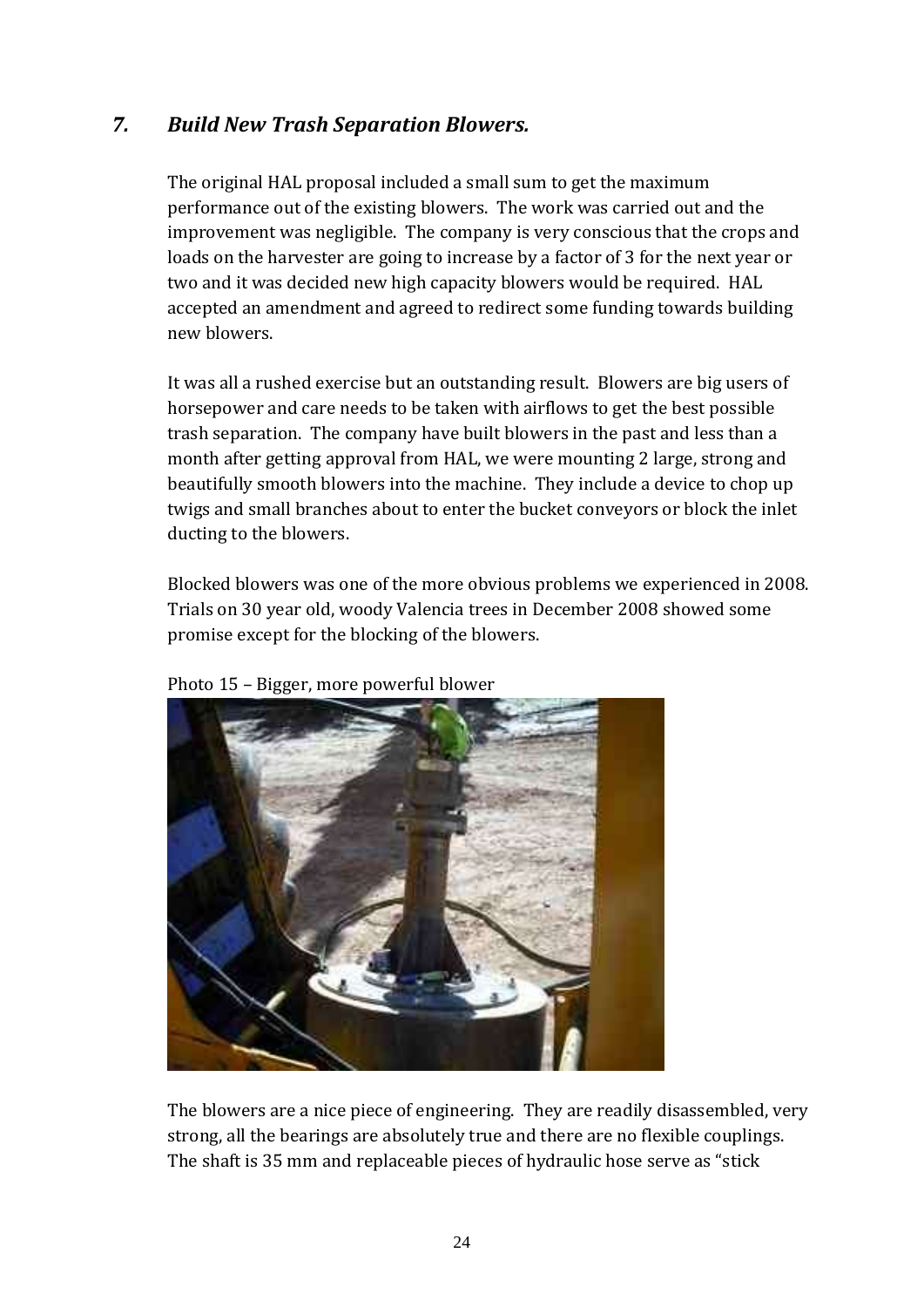flickers" to keep the inlet clear of trash. The hydraulic motors have 1' gears. They have been balanced to the second highest turbine rating and run very smoothly. We ran out of time to paint them, it will happen this coming summer.

## *8. Conveyor Extension for Working in Wide Spacings*

Planners of the new orchards intended for mechanical harvesting have gone for either wide (7 metre) or narrow (5 metre) row spacings. There are merits in both, but swapping from one grove to another presents a few problems for the harvesting contractor. It is necessary to have a removable extension for the over the row conveyor and some catching equipment mounted onto chaser bin trailers.

#### Photo 16 - removable extension.



### *9. Make New Floor Conveyors*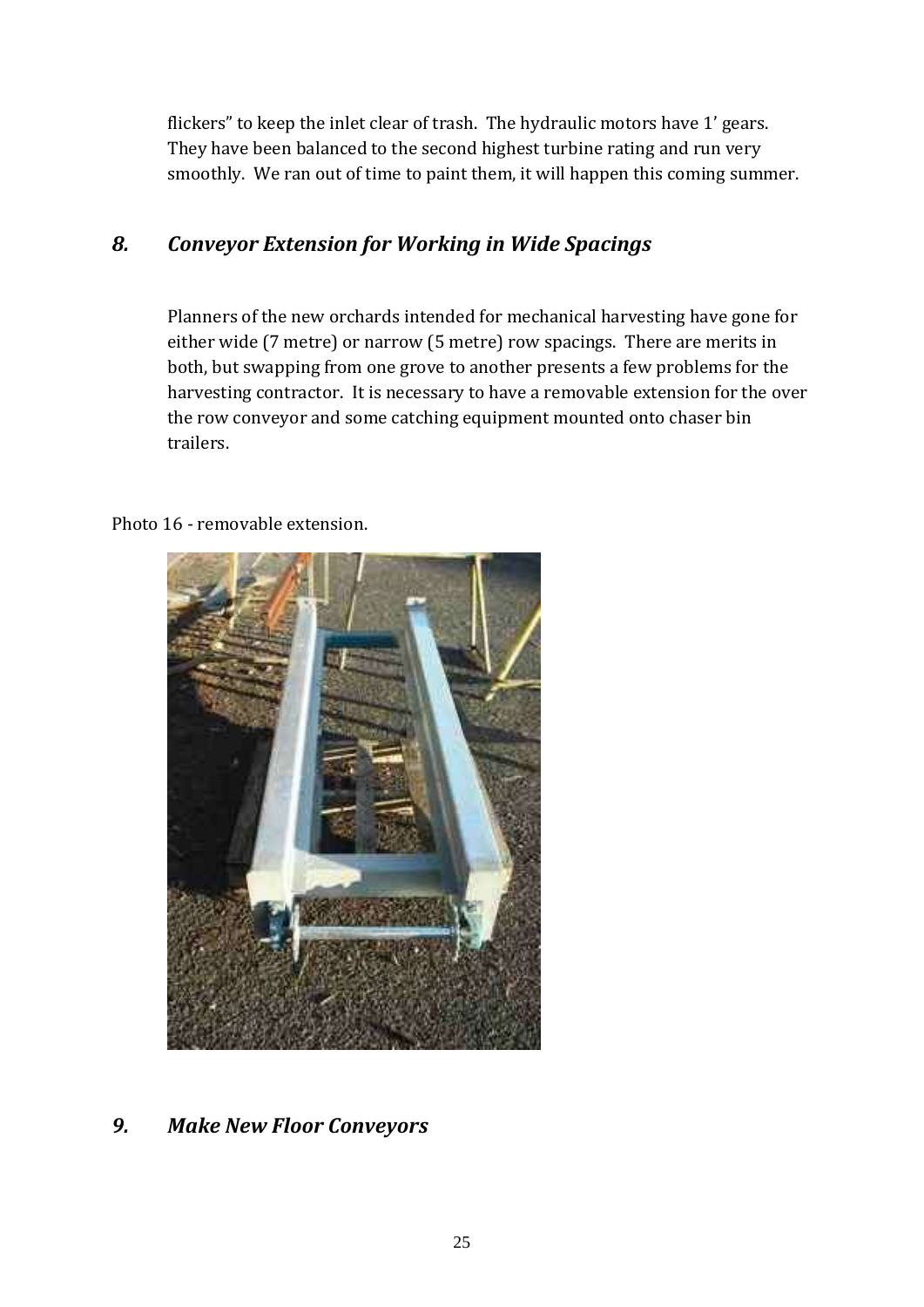The floor conveyors are a major part of the harvester. They gather fruit that is scattered over the entire harvester floor and pull it backward towards the mini conveyors and the cleaning fans. The machine as it stood in 2008 damaged too many oranges with sharp edges. Lacking lubrication supplied by squashed olives it was also noisy and hard-wearing.

The angle iron "scrapper bars" were spaced on 380 mm centres, which was deemed too far apart to deal with heavy citrus crops. New floor conveyors where built with HAL funding. Angle was replaced by 20 mm RHS, sprocket rollers and idler rollers replaced all sliding metal to metal contact and the gaps between bars was reduced by 100 mm.

There is over 28 metres of chain in each floor conveyor and stretching and consequent adjusting are still quite time consuming jobs. The company will make investigations into spring loaded automatic tensioners this off-season.

The modified floor conveyors have been very successful. What was our most common cause of stopping mid row has become the best performing conveyor.



Photos 18 and 19 - New floor conveyors

In this section of the Report several statements have been made to the effect that a stated criterion has been 100 % achieved. The next section of this Report sets out the justification for making these statements.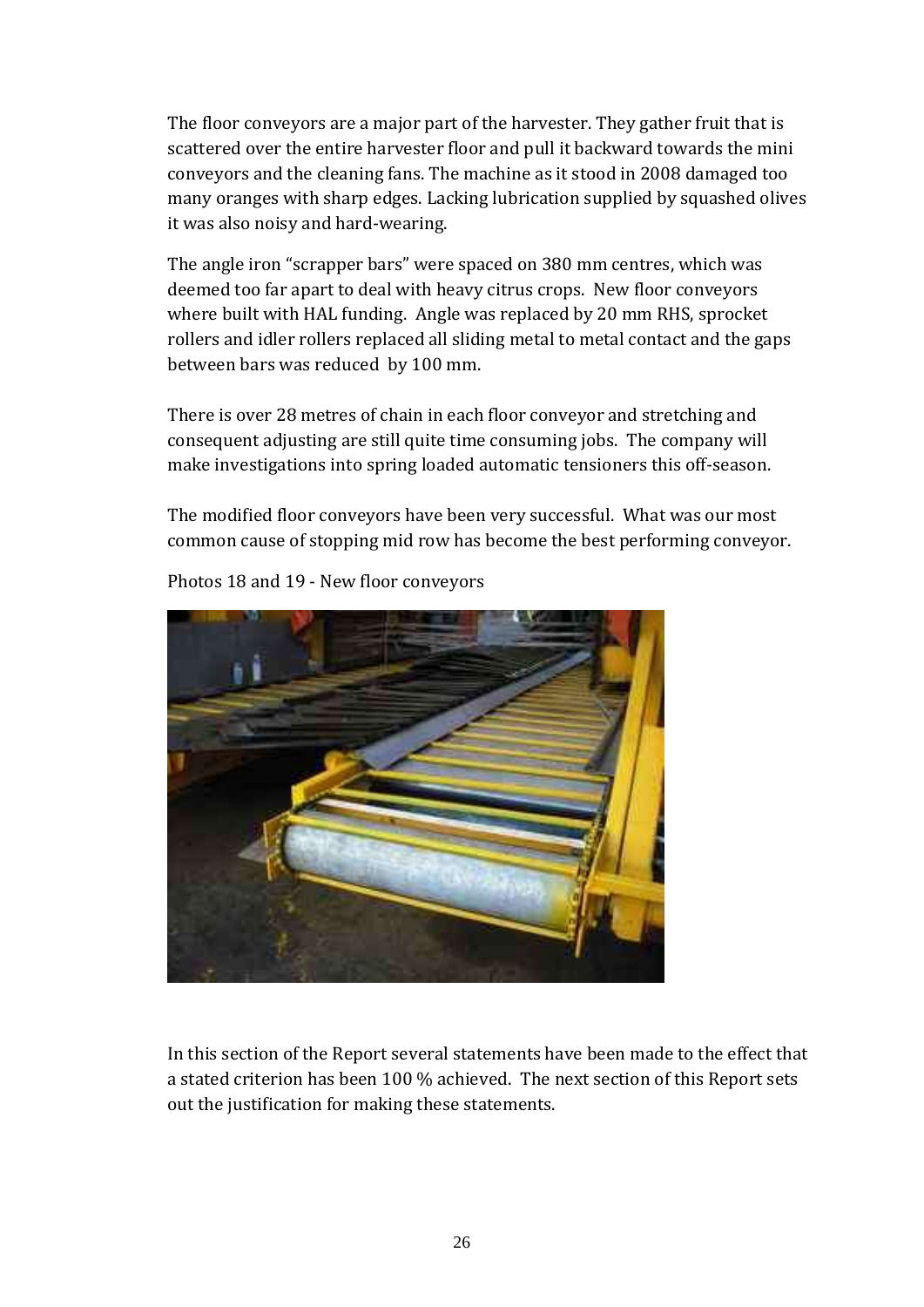## **RESULTS**

### *1. Leeton NSW (immature fruit)*

The machine was taken to Leeton in mid-July 2009 and trials were conducted. However the trees made available by a co-operative grower were not ready to be harvested, so the trials were very limited. Details were:

| 1. Dates:             | $17 - 20$ July                                      |
|-----------------------|-----------------------------------------------------|
| 2. Weather:           | wet ground, temperature 6 - 16 C                    |
| 3. Soil:              | heavy red                                           |
| 4. Season status:     | very early                                          |
| 5. Fruit maturity:    | very immature                                       |
| 6. Abscission rating: | very high                                           |
| 7. Variety:           | Salustiana and Hamlin                               |
| 8. Tree age:          | 1 <sup>st</sup> and 2 <sup>nd</sup> season harvests |
| 9. Tree damage:       | foliage significantly disturbed                     |

Because of the immaturity of the fruit, very little harvesting was carried out. However, time was spent testing the machine, now with its 2009 modifications, in field conditions. Consequently, adjustments were made to the new blowers and the side tipping trailer.

It should be noted that trees fully recover from foliage disturbance. Such disturbance occurred in 2008 at Forbes, when similar immature fruit was harvested very early in that season. Twelve months later the trees had totally recovered and set 14 tonne per hectare for the second harvest.. Nonetheless it is prudent for the sake of the tree and the machine for harvesting to await greater fruit maturity

### *2. Forbes NSW (fruit barely mature)*

On 22 July the machine was transported to Jemalong 20k west of Forbes, being 300k north-east of Leeton. At Jemalong the fruit was more mature, the weather conditions were slightly warmer, the season was further advanced, the ground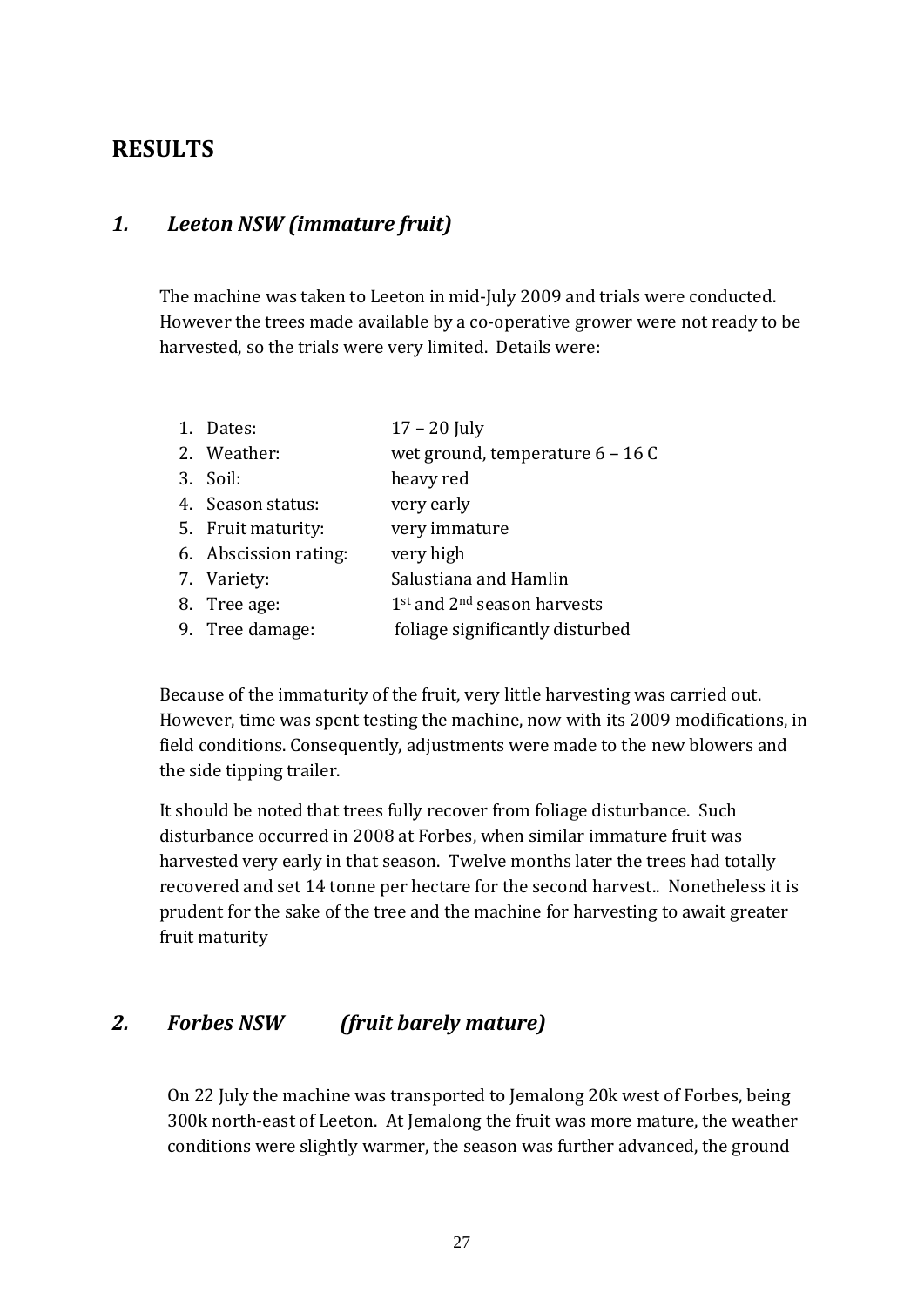conditions were dryer and the machine in 38 engine hours over a 5-day period harvested 150 tonnes of fruit. Details were:

| 1. Date                  | $25 - 29$ July                                                |
|--------------------------|---------------------------------------------------------------|
| 2. Weather:              | wet ground (18m of rain falling on one day), $1 - 18$ C       |
| 3. Soil:                 | light silt                                                    |
| 4. Season status:        | early                                                         |
|                          | 5. Dates Fruit maturity: bordering on maturity                |
| 6. Abscission rating:    | just acceptable                                               |
| 7. Variety:              | Salustiana and Hamlin                                         |
| 8. Tree age:             | planted Sep 2006 (1 <sup>st</sup> season harvest) and planted |
|                          | November 2005 ( $2nd$ season harvest)                         |
| 9. Tree spacing:         | 1.8                                                           |
| 10. Row spacing:         | 7 <sub>m</sub>                                                |
| 11. Tree damage:         | nil permanent, some foliage disturbance                       |
| 12. Downtime:            | nil                                                           |
| 13. Fruit recovery rate: | 95%                                                           |
| 14. Grading out:         | 100%                                                          |
| 15. Tonnage              | 150                                                           |

The harvesting carried out at Jemalong was in 2 of several sections of the extensive orchard. The trees had been sprayed with the abscission chemical ethylene that worked very well to reduce the amount of shaking power required to dislodge the fruit.

In 20 machine engine hours part of the section planted in September 2006, consisting of 6,650 Hamlin trees, in row lengths of 342 m, were harvested. The ground speed was between 700 and 800 metres per hour and the fruit recovered was at an average rate of 2.5 tonne per hour.

The machine then moved to an area planted in November 2005. In 18 machine engine hours 3,652 Hamlin and Salustiana trees, in row lengths of 600 m were harvested. Despite a higher crop rate, the ground speed of between 700 and 800 metres per hour was maintained. The fruit recovered was at an average rate of 4.5 to 5.5 tonne per hour.

## *3. Leeton NSW - (mid-season)*

The machine returned to Leeton on Wednesday 5 August

#### **First orchard - Stanbridge**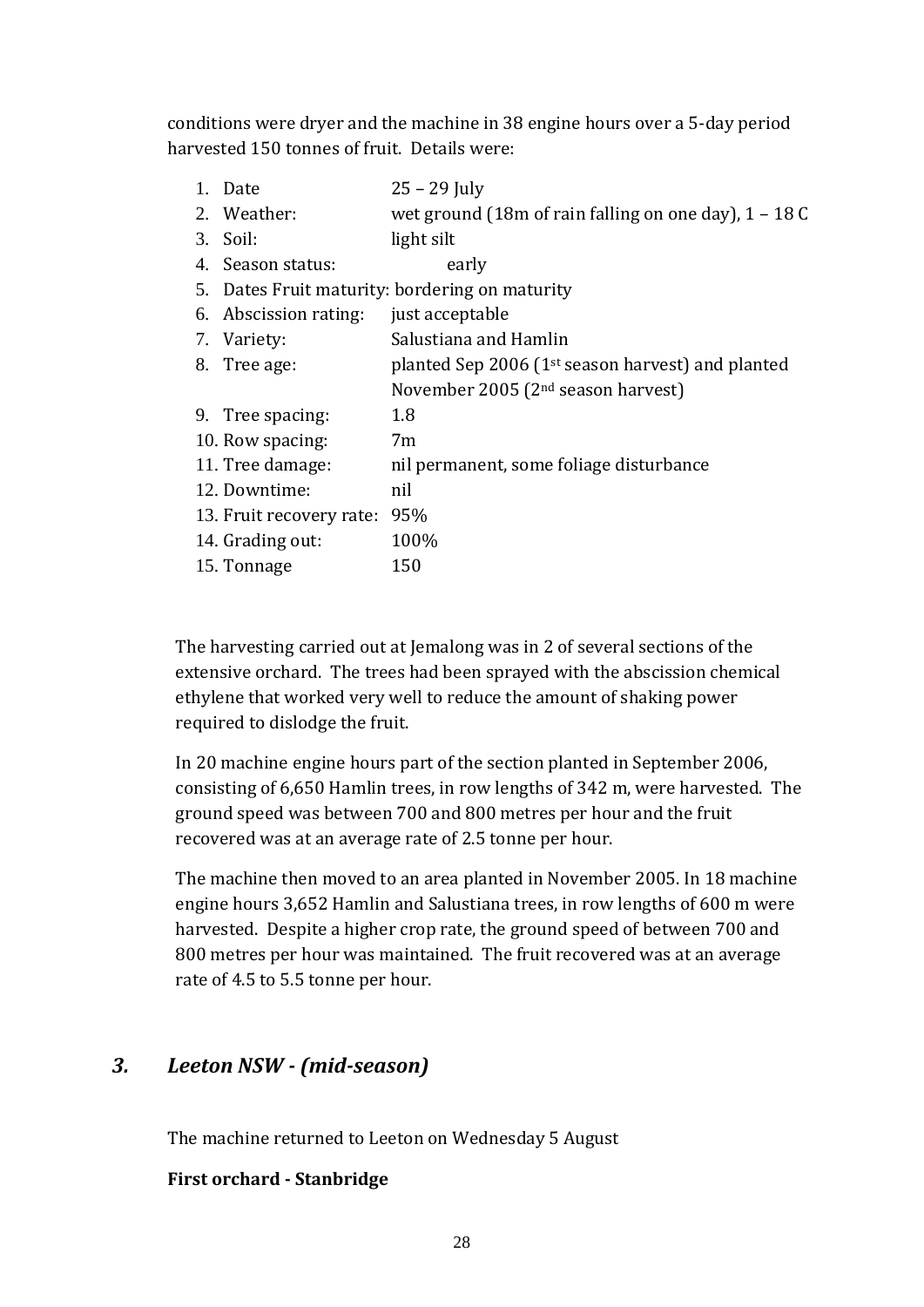| 1. Dates:                | 4 August – 15 August                                          |
|--------------------------|---------------------------------------------------------------|
| 2. Weather:              | fine and sunny temp $5 - 15C$                                 |
| 3. Soil:                 | heavy red / grey                                              |
| 4. Season status:        | early - mid                                                   |
| 5. Fruit maturity:       | mature                                                        |
| 6. Abscission rating:    | acceptable                                                    |
| 7. Variety:              | Salustiana and Hamlin                                         |
| 8. Tree age:             | planted Sep 2006 (1 <sup>st</sup> season harvest) and planted |
|                          | November 2005 (2 <sup>nd</sup> season harvest)                |
| 9. Tree spacing:         | 20m                                                           |
| 10. Row spacing:         | 5m                                                            |
| 11. Tree damage:         | nil permanent, some foliage disturbance                       |
| 12. Downtime:            | nil                                                           |
| 13. Fruit recovery rate: | 98%                                                           |
| 14. Grading out:         | 100%                                                          |
| 15. Tonnage              | 434                                                           |

## **Second orchard - Murrumi**

| 1. Dates:                    | 16 August - 27 August                 |
|------------------------------|---------------------------------------|
| 2. Weather:                  | fine and sunny temp $5 - 15$ C        |
| 3. Soil:                     | fine red windblown sand               |
| 4. Season status:            | mid                                   |
| 5. Fruit maturity:           | mature                                |
| 6. Abscission rating:        | acceptable                            |
| 7. Variety:                  | Salustiana and Hamlin                 |
| 8. Tree age:                 | 2 <sup>nd</sup> season harvest        |
| 9. Tree spacing              | 1.8                                   |
| 10. Row spacing:             | 4.8 <sub>m</sub>                      |
| 11. Tree damage:             | nil permanent, no foliage disturbance |
| 12. Downtime:                | nil                                   |
| 13. Fruit recovery rate: 98% |                                       |
| 14. Grading out:             | 100%                                  |
| 15. Tonnage                  | 352                                   |
|                              |                                       |

## *4. Forbes mid season*

On 6 September 2009 we returned to the Jemalong property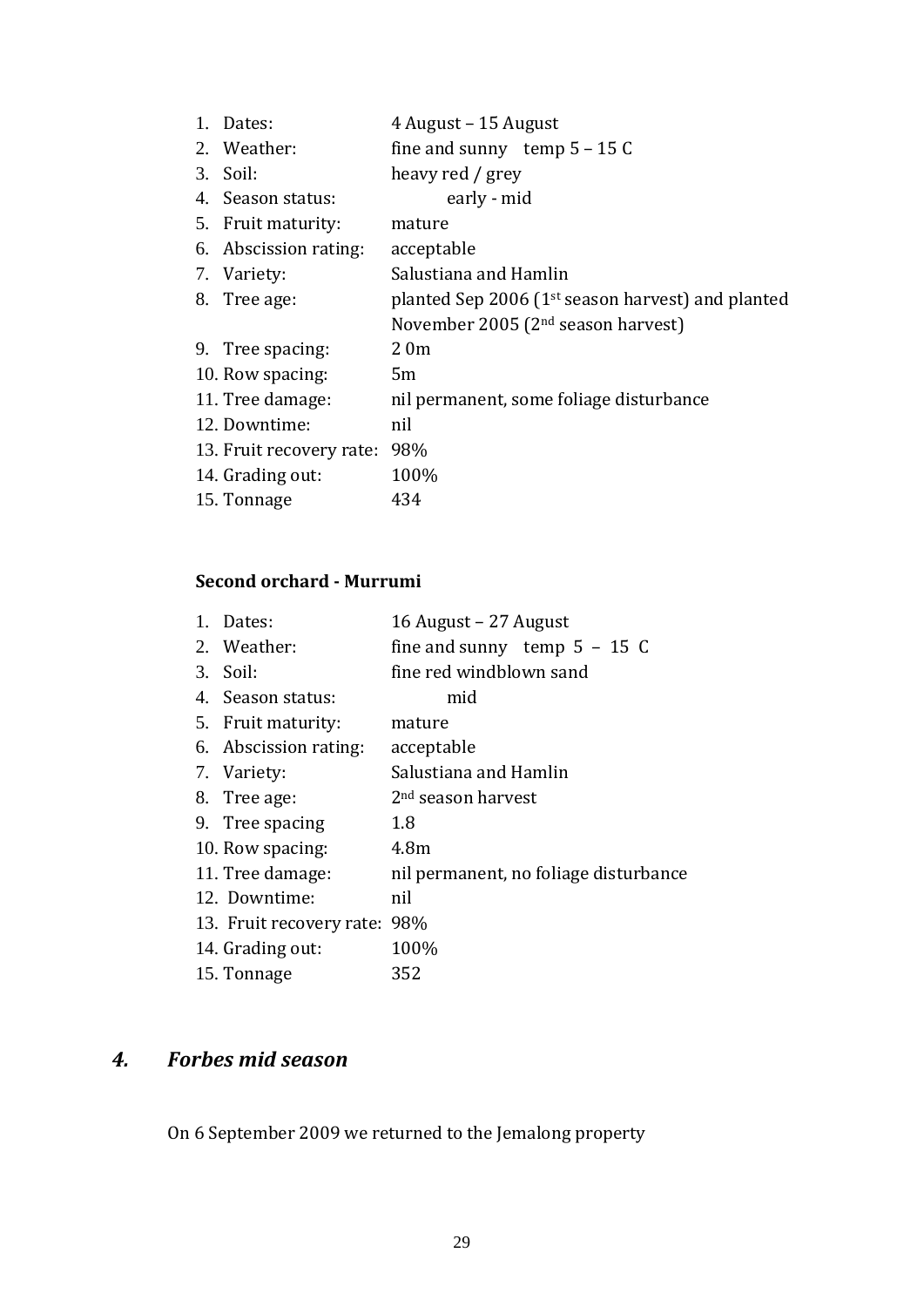| 1. Date                  | 7-10 September                                                |
|--------------------------|---------------------------------------------------------------|
| 2. Weather:              | Fine and sunny 5-18 C                                         |
| 3. Soil:                 | light silt                                                    |
| 4. Season status:        | mid                                                           |
| 5. Fruit maturity:       | mature                                                        |
| 6. Abscission rating:    | acceptable                                                    |
| 7. Variety:              | Hamlin and a small quantity of McMahon                        |
| 8. Tree age:             | planted Sep 2006 (1 <sup>st</sup> season harvest) and planted |
|                          | November 2005 ( $2nd$ season harvest)                         |
| 9. Tree spacing:         | 1.8                                                           |
| 10. Row spacing:         | 7 <sub>m</sub>                                                |
| 11. Tree damage:         | nil permanent, some foliage disturbance                       |
| 12. Downtime:            | nil                                                           |
| 13. Fruit recovery rate: | 98%                                                           |
| 14. Grading out:         | 100%                                                          |
| 15. Tonnage              | 140                                                           |

#### *5. Forbes end season*

On 28 September 2009 we are scheduled to return to the Jemalong property to harvest a final 50 tonnes of McMahons. The results of that harvest will be incorporated in any future reports to HAL.

### *6. Summary*

The 2008 tonnage was 360. The 2009 tonnage was 1155 (as noted above there is a further 50 tonnes to be harvested at Jemalong at the time of writing this report). The harvester improvements created a 330% increase in yield. Engine hours were up by less than 5% and the number of harvesting days was only 4 more. These results are very pleasing and fully justify the involvement of Horticulture Australia Limited in the 2009 Modifications.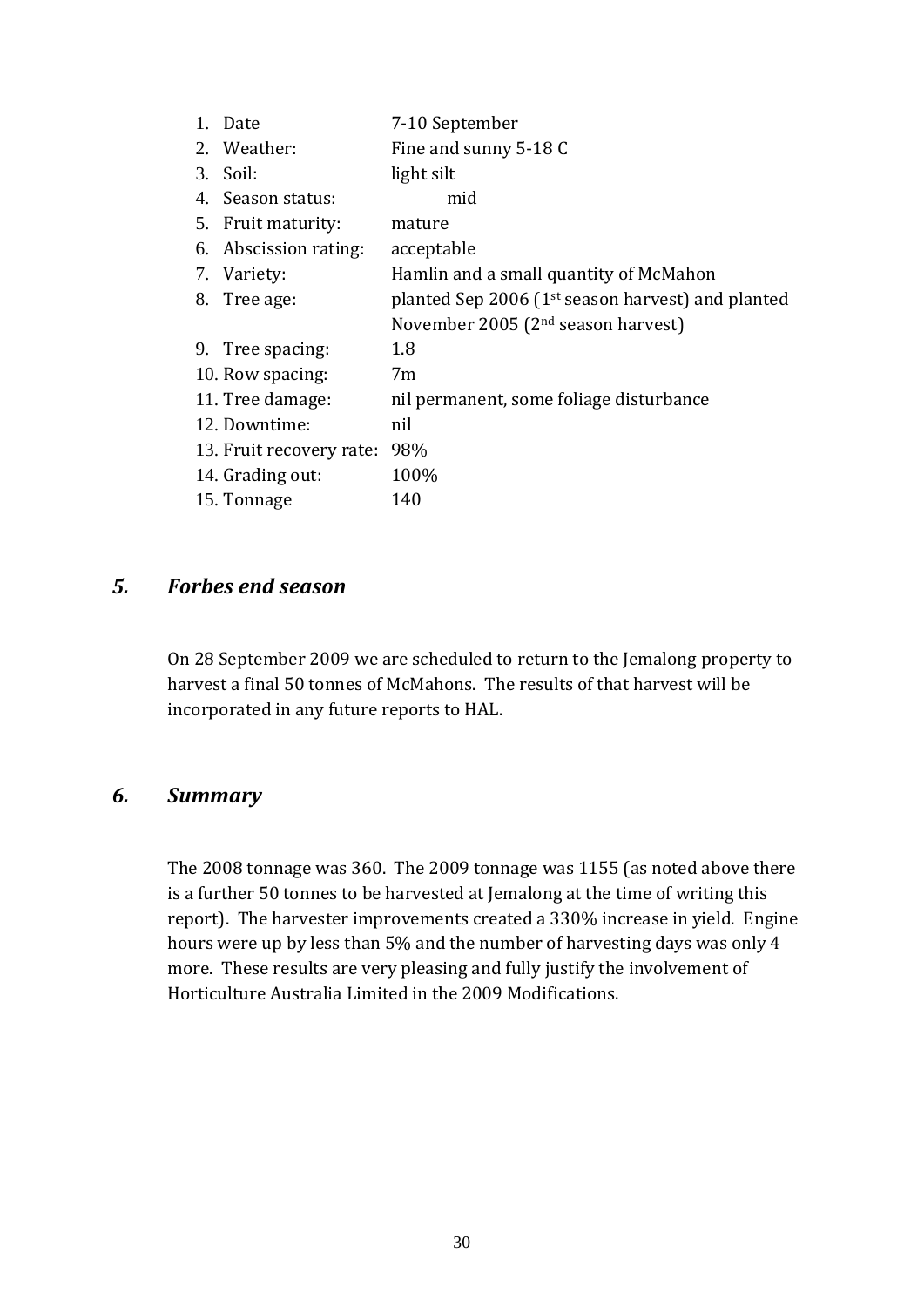## **DISCUSSION**

What follows is intended as a general discussion of the citrus industry and how mechanical harvesting fits into the picture. Figures are accurate for the sake of discussion.

Developing mechanical harvesters for tree crops is a more difficult job than development of harvesters for many other crops. Trees are obviously quite large and permanent. Damage to both tree and harvester must be avoided during the harvesting process

By comparison, in broad acre crops like wheat, the plant is dead, dry and readily crushed as the harvester separates grain from trash. Grains are generally stripped at dry times of the year. It is not uncommon for a harvester to strip 35 tonne per hour.

More difficult crops like potatoes and tomatoes need to be handled carefully but at least the plant can be destroyed during the harvesting process.

Building harvesters for wine grapes is a tough job. Not only must the trellising remain intact, but the crop is very liquid in the harvester and losses must be prevented. Grape growers will disagree, but the foliage and shoots on a grape vine are nearly completely removed during winter pruning so damage to them during the harvesting process is less detrimental to the plants long-term health than extensive leaf removal on citrus trees.

Yields of greater than 50 tonne per hectare are expected in new citrus groves versus 10 – 15 for grapes. This obviously puts extra loads into the harvesting machine and the whole harvesting operation. "Common Oranges" are going to be a winter-harvested crop in western NSW, which adds to pressures on growers and contractors. Wet winters are increasingly rare but frost and freezing conditions are common events. Both stop the harvest.

#### *1. Common oranges*

The 4 varieties that generally make up the group called common oranges have in fact been around for ages, but it is only recently that Australian growers and processors have decided to make use of a unique characteristic they have. The group are well suited to mechanical harvesting because the number of days from flowering to maturity is approximately two to three times as long as a Valencia type orange. This means complete removal of the crop with mechanical means is possible before the following seasons bloom commences. Valencias by comparison ripen during and after the following bloom and hold onto the tree (retaining their juice characteristics) for 8 months or longer.

Approximately 200,000 tonnes or oranges are grown in the Riverina area of NSW. It is the most important citrus area and has better short to medium-term prospects than Murray River locations because of the irrigation water situation.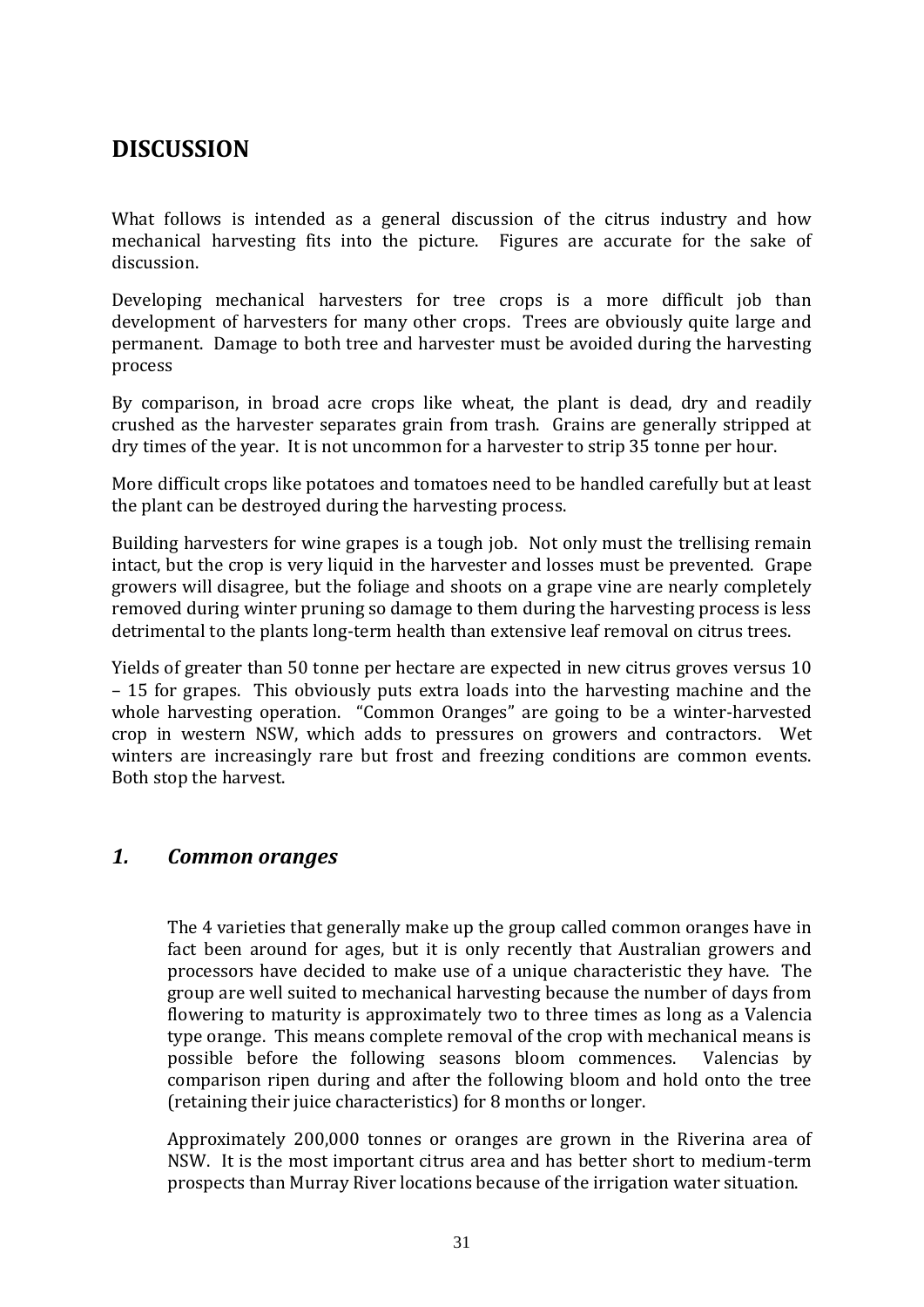120,000 tonnes are Valencia and the balance is Navels, which aren't suitable for the fresh juice market because of the short shelf life of the juice.

The harvester has been trialled very successfully on Valencia oranges in early and late December 2008. The time was chosen to minimise losses to the following seasons crop by harvesting when that fruit was 15–20 mm in diameter and hard and green. Removal of the intended crop was complete and loss of the green ones negligible (the NSW Department of Agriculture supervised the trial).

Despite this success it seems unlikely that large tonnages of Valencias will be harvested mechanically for the next 5 years. Orchards are old, full of dead wood, branching from almost ground level and don't have long runs or sufficient room at the headlands for the harvester to work. It is likely that new orchards will need to be planted with mechanical harvesting in mind before substantial tonnages are possible.

Based on 2 years' experience, the company can make the following comments on mechanical harvesting of the 4 "new" varieties of common oranges.

#### **Hamlin**

A mid season variety that is easy to remove but has a narrow harvesting window. Maturity to fruit fall is 2 weeks. G.A, sticktight and Ethylene are being trialled to extend the season. It has a tendency to throw a lot of immature off-season green fruit in young trees.

#### **Salustiana**

Much harder to harvest than expected. It will require successful manipulation with sprays to fulfil its potential as an early season variety.

#### **Parsons Brown**

Medium difficulty, hangs on tree well and throws lots of off-season green fruit.

#### **Pineapple**

Short dumpy stature of tree will need training to be suitable for machine harvesting but easy to remove variety.

#### **McMahon**

Not really a common orange but a very early Valencia. Fits mechanical harvesting well as the last variety to mature Easy to remove.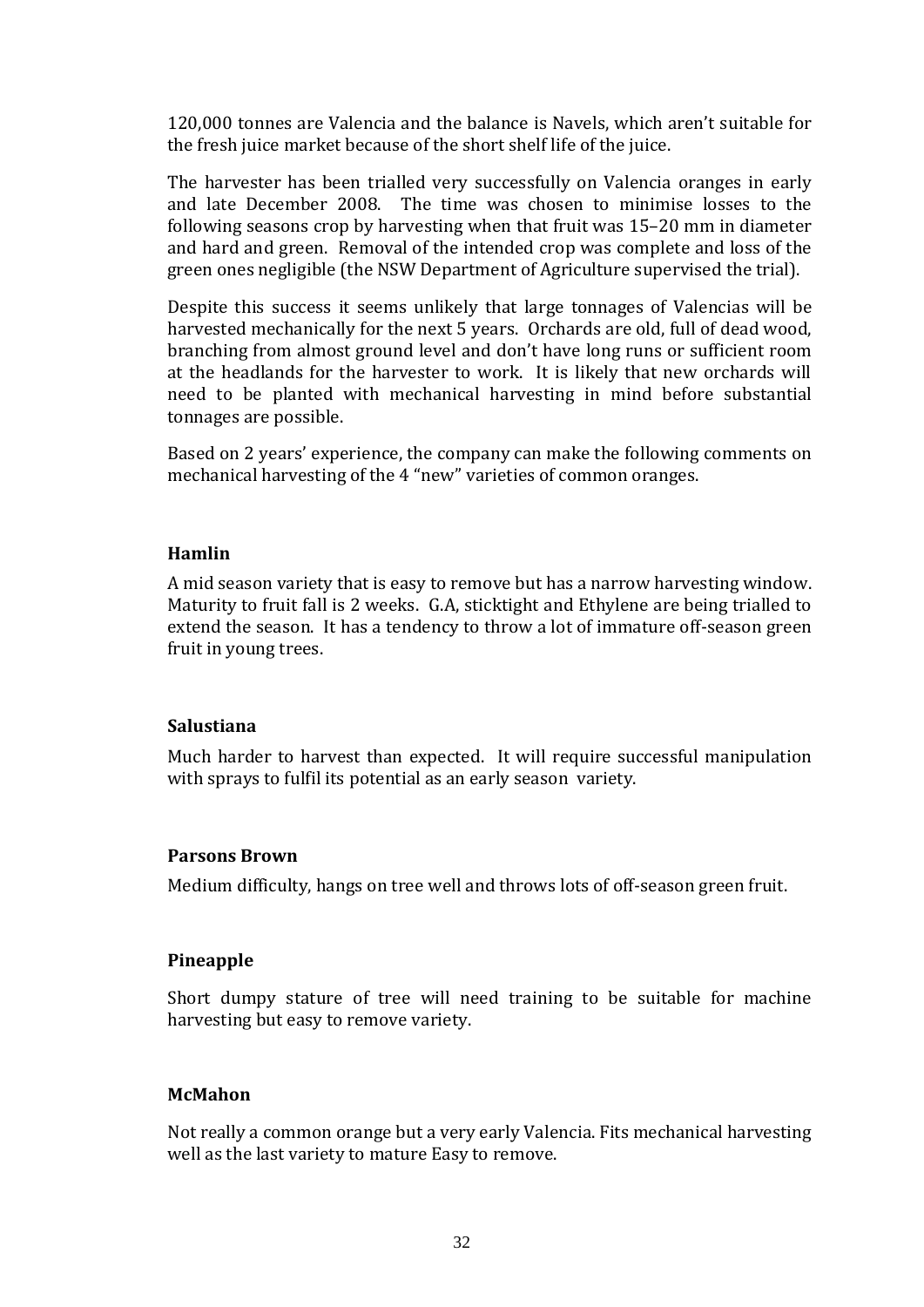### *2. The Juicing Fruit Industry*

Approximately 10 years ago, National Foods at Leeton decided on a major change to its operations. Rather than stretch Valencia orange harvesting over 11 months of the year and fill the 12th month with odds and ends, it was decided to close the Valencia season back to 9 months (where it more naturally sat) and encourage growers to plant the so called common oranges to fill the remaining 3 months. Better juice would be available, the Valencia trees could rest between crops and mechanical harvesting could be used on the new plantings. It was a well-conceived long-term business plan that has become the envy of other juice companies.

Of the National Foods contracted new plantings, approximately 250 hectares has been planted with the intention of machine harvesting. All growers have been secretly hoping a harvester would come along that could take off their Valencias as well.

Approximately 3 years later a group of predominantly cotton growers from northern NSW decided to diversify into intensive horticultural crops. The idea of machine harvesting oranges for juicing had great appeal for them. Gusto, money and expertise in row cropping saw greater hectares planted over 3 years than the carefully conceived National Foods program based 500 km south.

Combined the Northern and Riverina areas have 820 hectares of young and healthy trees planted in perfect citrus growing locations that are starting to bear crops. At a very conservative yield of 50 tonne per hectare it is likely 40,000 tonne of crop will need harvesting in say 5 years time.

Without the manipulation by as yet unproven and unregistered chemicals its likely this volume of crop will need to come off over a 10 week period (say 1 July to 15 September)

This equates to 4000 tonne per week.

In 2009 The Nelson harvester worked from July 26 to 10 September for an average of 12 hours a day, picked 1155 tonne. This equates to 172 tonne per week.

Clearly, very rapid improvements need to be made to the harvester so that new improved machines can be manufactured in 2 or 3 years time. See section titled Future for more discussion on this aspect.

#### *3. The Nelson Harvester*

In its pre-2009 form, the Nelson harvester was a very capable olive harvesting machine. It could harvest all varieties, collect 2 – 3 tonnes per hour and straddle a tree 4,500 mm high and 2,200 mm wide. It was capable of running 24 hours a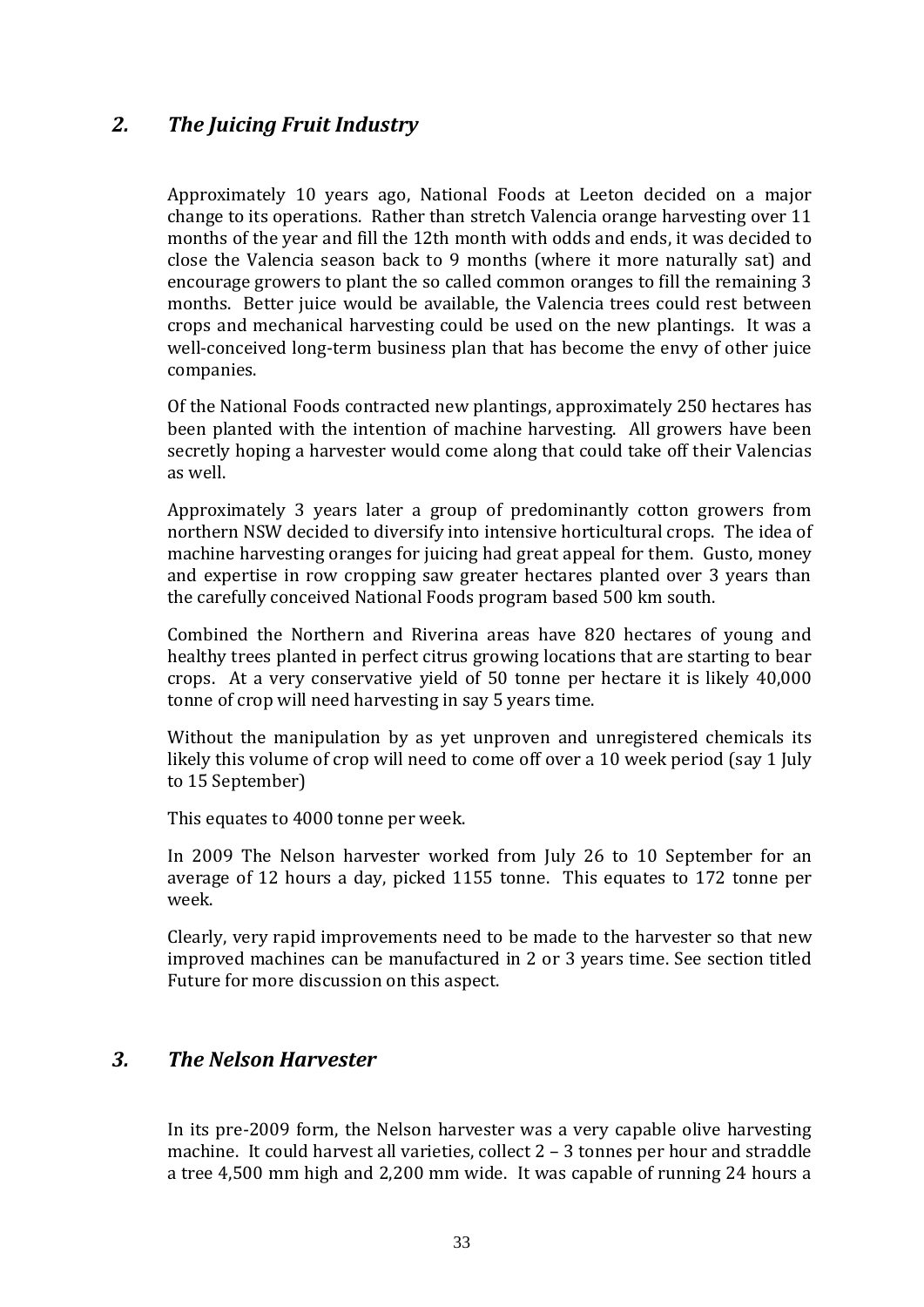day and was in every sense a competitive machine when compared to its competitor, the million-dollar Colossus harvester.

Trials in 2008 on young citrus trees showed great potential, but also exposed what would be a giant deficiency in all olive harvesters intended for conversion to citrus work. Cleaning and delivery systems built for 3000kg of olives an hour were going to fall flat on their face when pushed to little over the same weight in oranges. Given the proven yields in excess of 50 tonne per hectare on closeplanted oranges, it was apparent the systems would need many times their existing capacity.

Maqtec trialled a Colossus on citrus in Hillston in 2005/6 with unsuccessful results.

Nelson's machine with its simple construction and modular type assembly was better suited to the long-term project of doubling, then tripling then quadrupling its delivery capacity.

Fortunately for Nelson and all players in the industry the company got involved in the citrus business from before the day the first new orchard had its first very light crop. Keeping ahead of the projected tonnes is going to take rapid and successful improvements in all aspect of the harvesting operation. Growers, road transport companies and the processors are all going to adjust their thinking to getting large amounts of crop off quickly and during the coldest and historically wettest months of the year.

Our company's business plan hasn't changed since 2001. It is our intention to develop, trial and work a single machine until it is well proven and accepted. Once that day arrives we will have the option of building machines for sale to growers or contractors or for our own use. Joint ventures with machinery companies, sale or licensing of intellectual property all become options for the dissemination of knowledge and profit for the company.

The modifications described in this report have been very successful. A 3 tonne per hour harvester has been transformed to 5.5 to 6 tonne per hour machine without affecting reliability or durability. Both measures have been increased substantially.

The over the row conveyor allows genuine non-stop operation and will be fully used in 2010 when a second chaser tractor and bin are added.

The size grading chain removes immature fruit from the tree (which delights the grower) but separates it from the load (which pleases the processors).

Fruit damage is still an issue, but it didn't increase despite almost twice the fruit being harvested per hour. The company believes that reducing damage and the impact of damage will require manipulation of harvest timing with sprays, more improvement of the harvester and a different processing schedule in the factory. Machine harvested fruit will require priority over hand picked fruit, particularly the Hamlin variety that has a thin skin.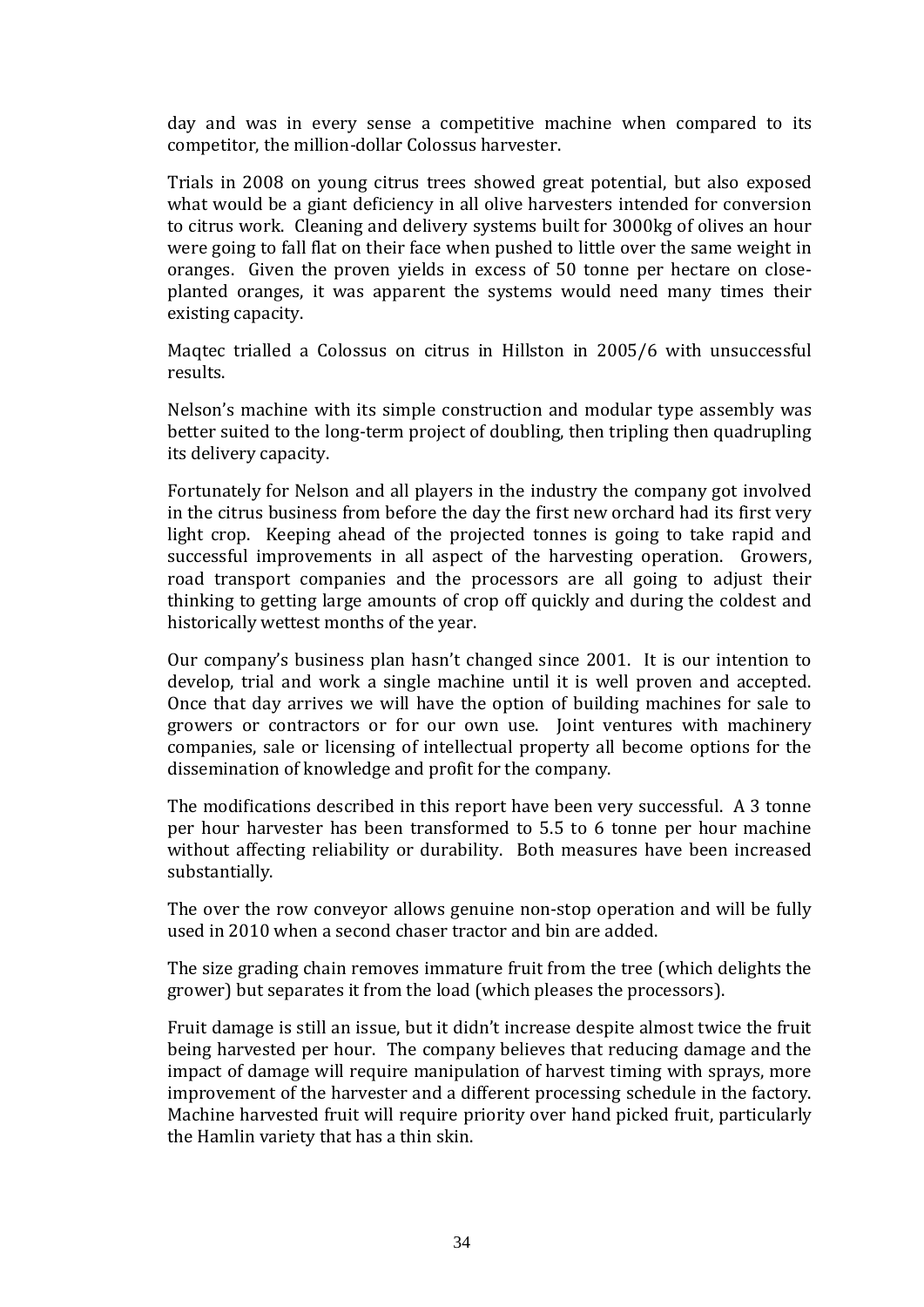With the 2009 machine modifications having been made and on the basis of mature fruit:

- the machine downtime while working in the tree rows was virtually nil, as the new floor conveyors, top cross conveyor and overhead conveyor and the split discharge system and camera systems worked almost perfectly;
- minimal leaves and no twigs or trash remained in the discharge system as the modified blower system also worked very well;
- very little permanent tree damage was sustained on trees ready for harvest;.
- little foliage disturbance occurred from mid season onwards;
- fruit recovery was 98%; and
- the grading mechanism was 100% successful.

One significant breakdown occurred during the 2009 harvest. The flange that holds one of the picking masts sheared off. Although an identical failure occurred 5 years ago on a much more lightly built mast, we were still surprised. Over 750mm of steel and weld had to shear off to cause separation. The steel was 12mm thick and a superior grade of line pipe. All welds were properly run.

It took 2 men and a machine shop 1.5 days to remove, repair and refit the broken pieces.

### *4. Field Delivery*

Picking and cleaning very heavy yields per hectare is going to be a difficult job for any harvesting contractor. Although a much easier job for an engineer, the removal of 50 tonne per hectare and delivery into large high-sided aluminium semitrailers is going to be a difficult logistical exercise.

Traditionally citrus growers have used small plastic bins with a capacity of 400kg to move their crop out of the orchard. Small trailers, small tractors and a forklift are used to move the bins and load them into waiting semitrailers. It takes 63 bins to fill a semitrailer and an hour and a half on the forklift.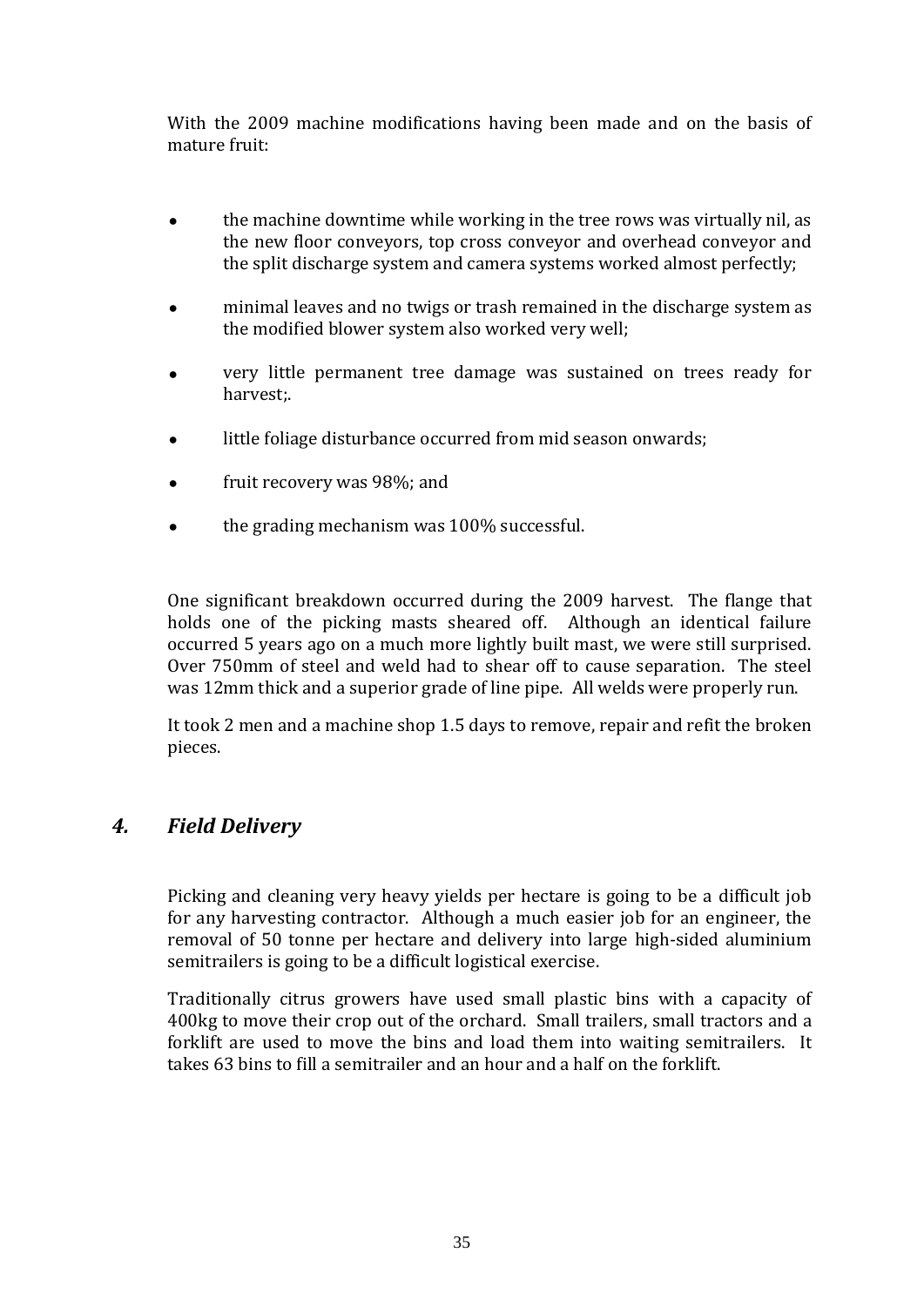#### Photo 20 - Traditional bins



Seeking to speed up the field removal operation, the company designed and constructed a new trailer, with a capacity of 10 tonne. The bin is hydraulically side-lifted so that the fruit is tipped directly into the waiting semi-trailer. Between 3 and 4 loads fills a semitrailer. This exercise was not included in the HAL project as the design and construction commenced before HAL approved the other modifications.



#### Photo 21 - New trailer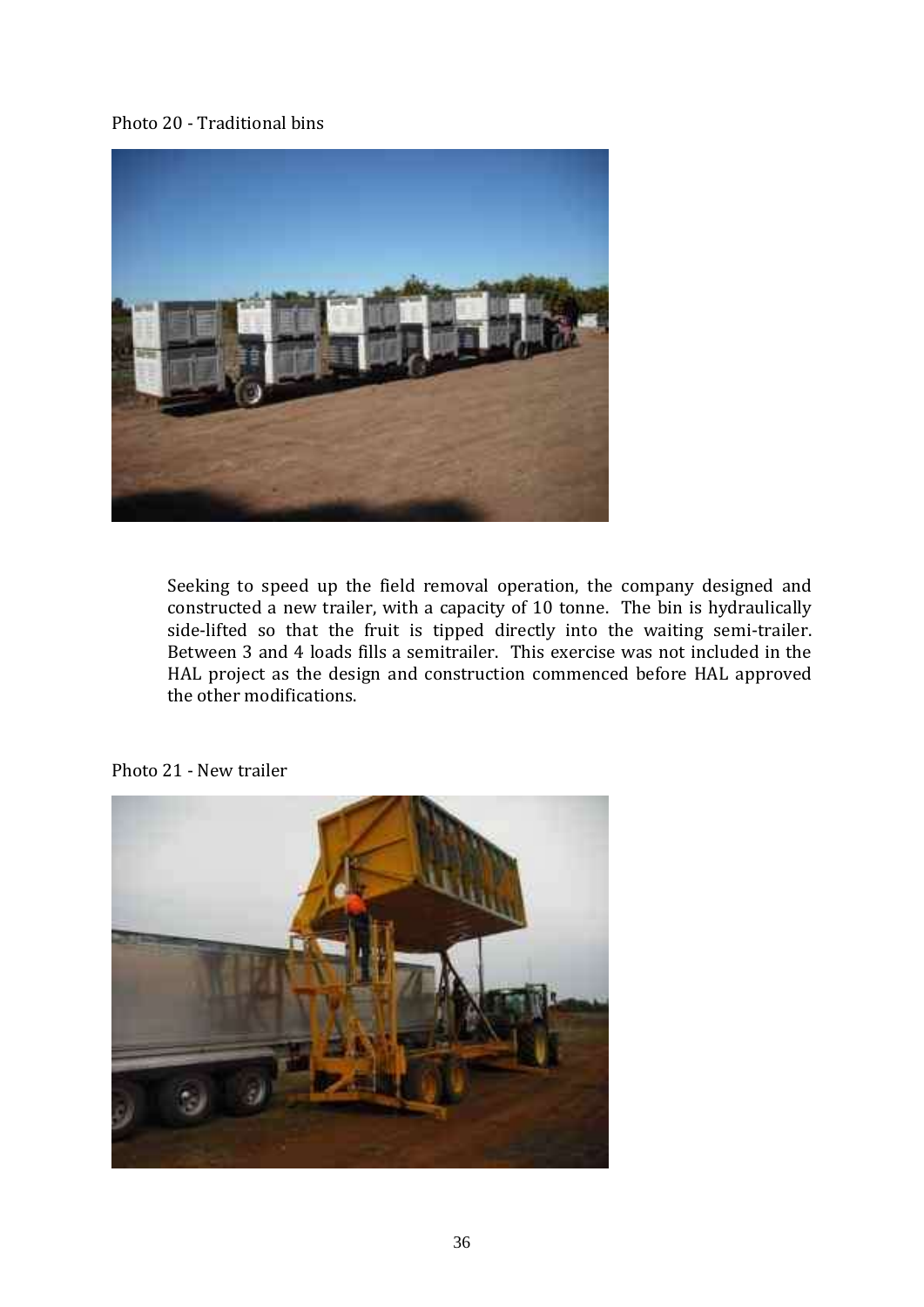When this system is refined, it will speed up further the transfer of fruit to the semi-trailer and thus capitalise on the significantly improved performance of the harvesting machine.

Whilst at Forbes an occupational, health and safety consultant reviewed the machine and assessed that it was close to being in accordance with relevant standards. Work needs to be done on this area before 2010.



Photo 22 - Machine lining up

These trees are second harvest Hamlin's that were carrying 31 tonne per hectare. Ground speed dropped dramatically so the crop could be cleared through the system without either loss or damage. The new HAL funded conveyors performed well but the remaining conveyors left over from olive harvesting days where gasping.

The company believe the picking mechanism was probably capable of 10 tonne per hour in this crop. Rough " back of the envelope " sketches have been drawn for a picking mechanism capable of 15 tonne per hour and across a range of crop yields.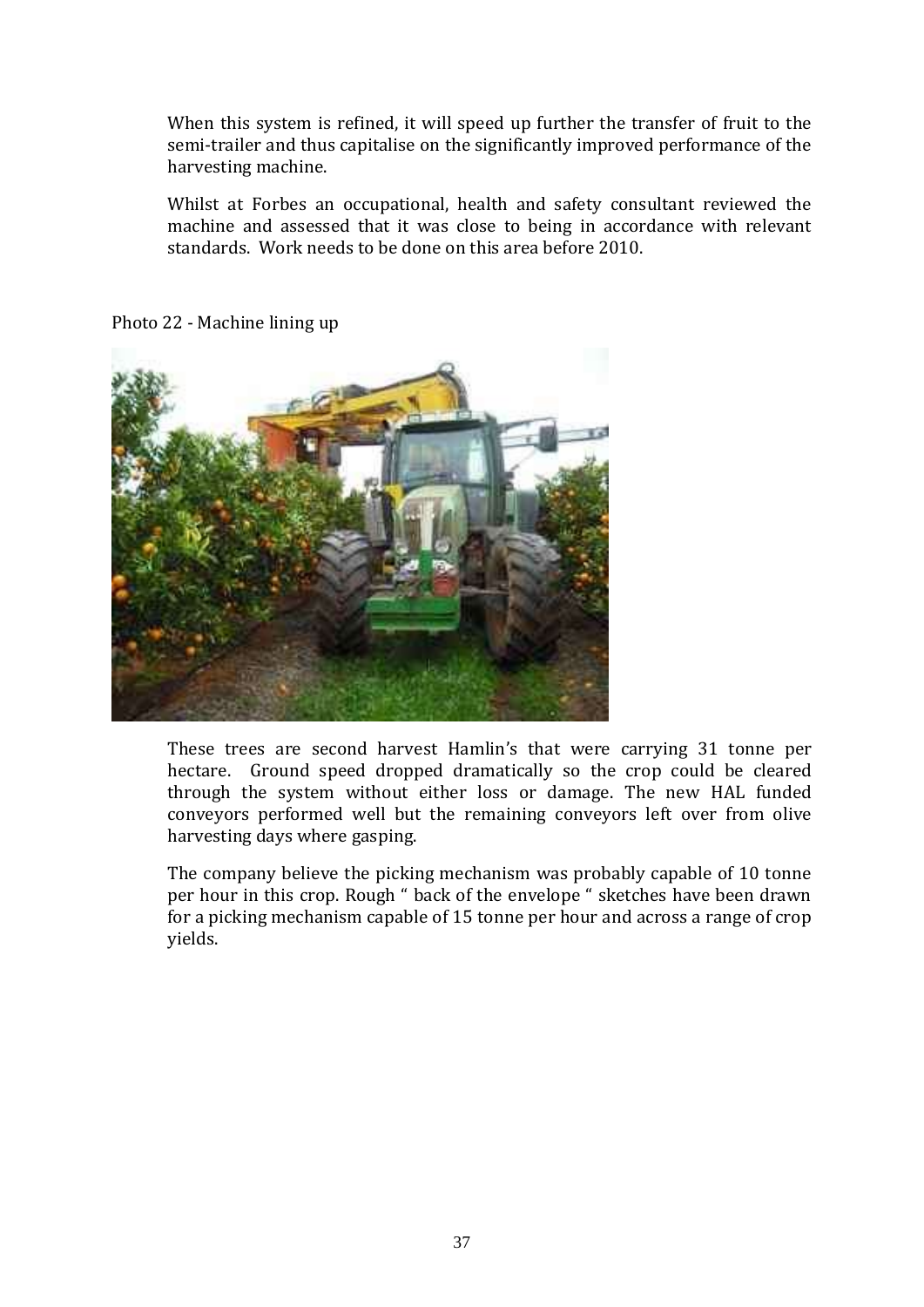Photo 23 - Andrew Nelson in lead tractor



The machine in its current form requires very capable operators. Trees pass through the harvester at the rate of  $\overline{5}$  a minute and over 100kg of fruit is picked, cleaned and delivered in the same time. It is noisy, shakes a lot and can be dusty. A high level of concentration is required to keep the machine running smoothly. 9 hydraulic cylinders need regular tweaking and 8 different conveyors need to be constantly monitored. It is not a machine that is forgiving of careless or inexperienced operators.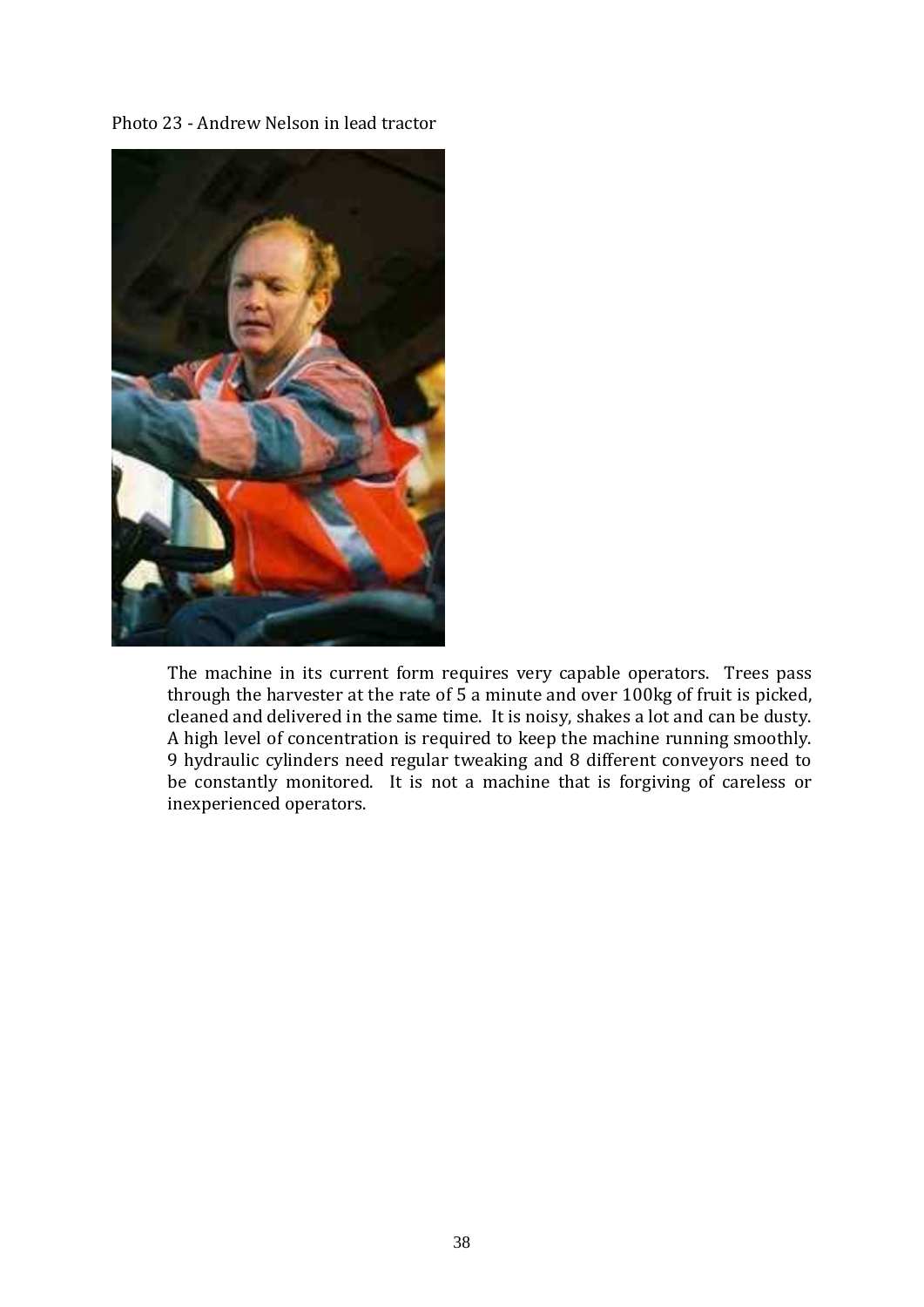Photo 24 - Looking through machine



Photo 25 - Line of trees ready for 2nd year harvest.

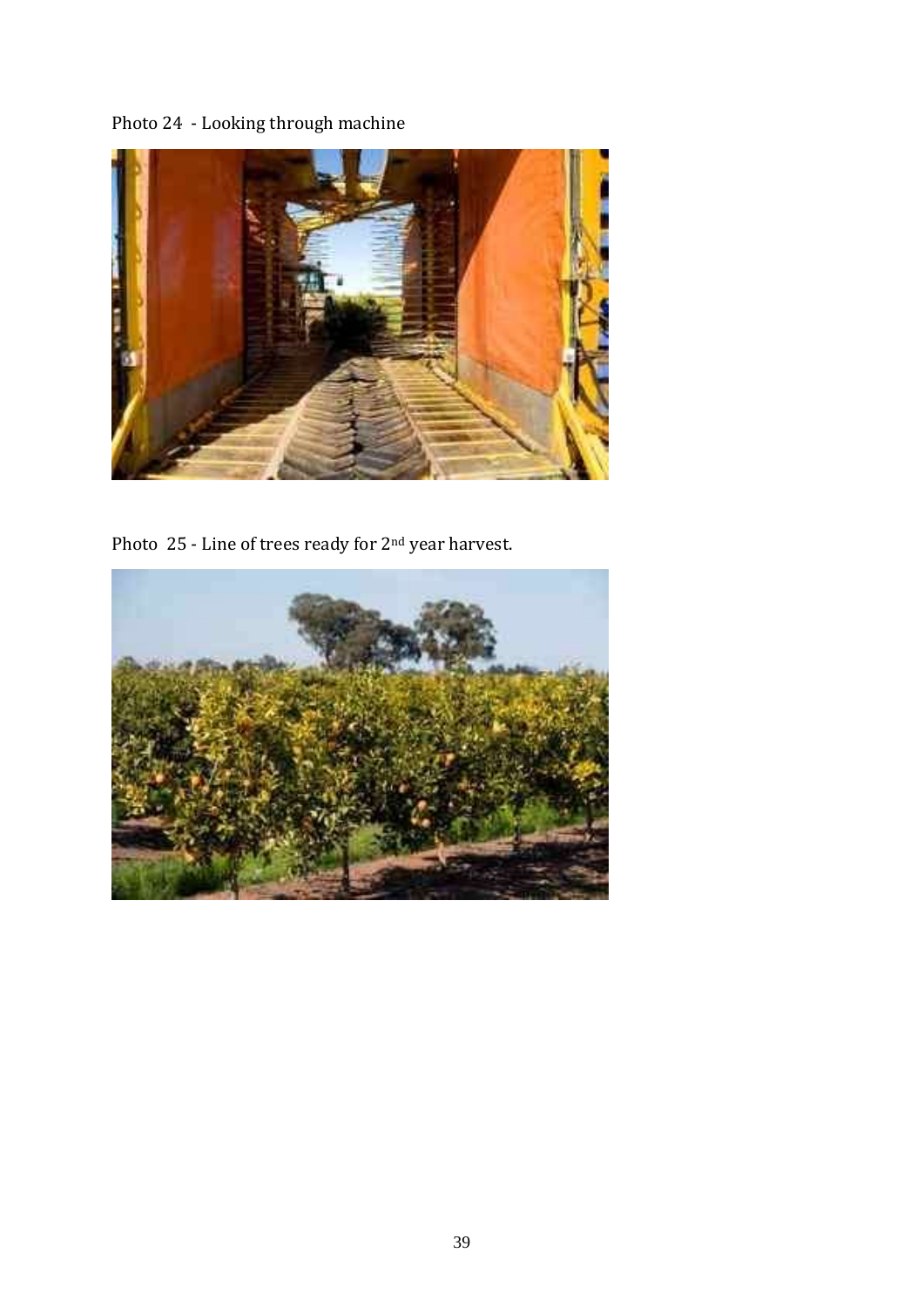Photo 26 - trees entering machine



Note the picking head operators cabin. Visibility of tree and picking rods is excellent.

Photo 27 - Action photo of harvester and chaser bin working together.

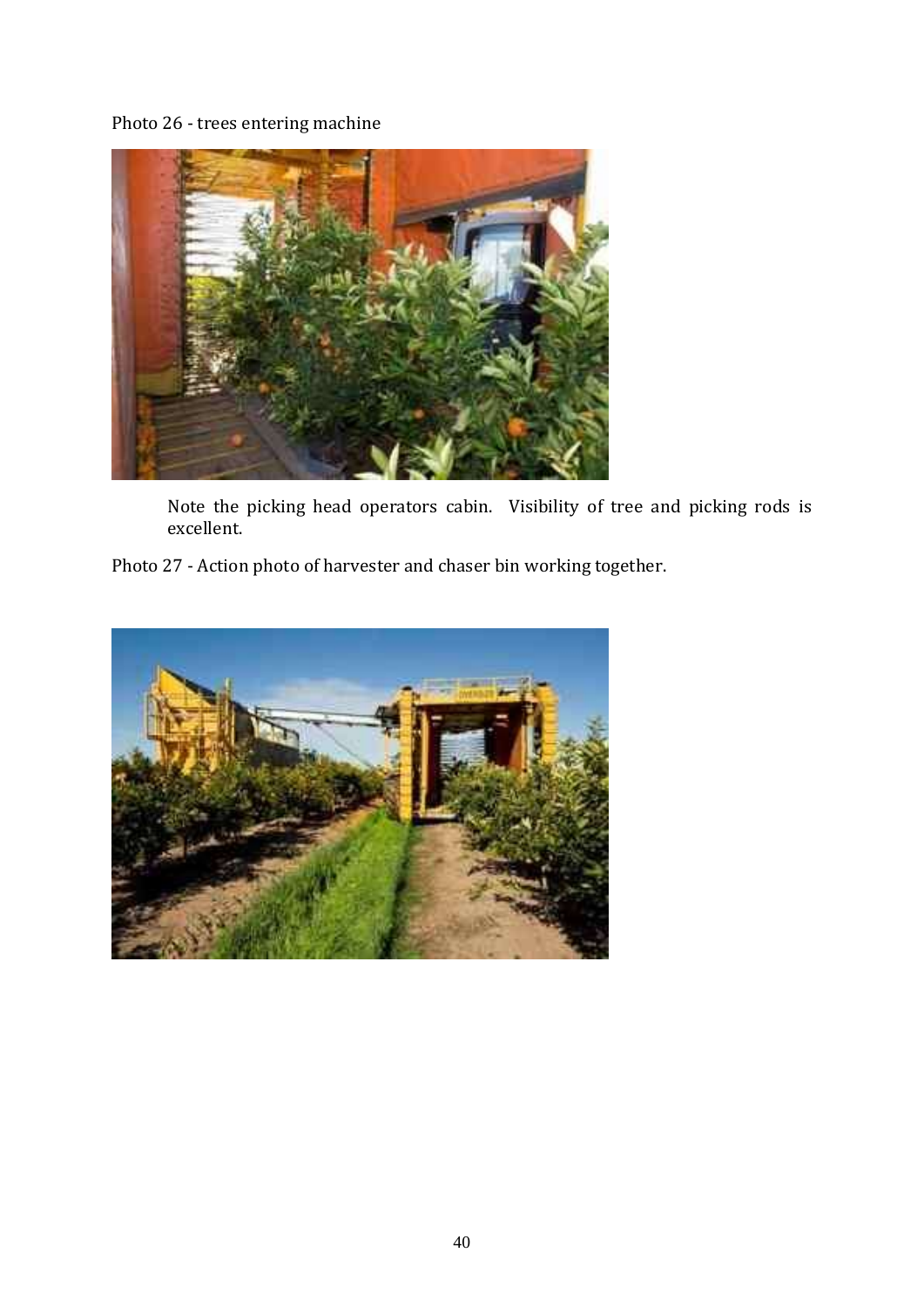

View from platform mounted on back of harvest trailer.

### *5. The Future*

Building prototype machinery is a difficult and expensive business. Generally only large machinery companies have the financial and engineering resources to sustain continued losses and the disappointment as bright ideas turn to powder in the harsh environment of Australian agriculture.

Nelson has always tried to keep machinery simple and robust, but greater demands seem to inevitably lead to more sophistication. We have been very fortunate that bad ideas have always been culled before harvest begins and to date we have never had a mechanism prove a failure on day one of harvest.

Good as this may sound the inverse is often true as well. We have rarely produced a mechanism that cannot have substantial improvements for the following season. Generally it's a matter of adding more bits to the mechanism rather than cutting whole pieces out and starting again. The business of constant development is very expensive.

Harvesting citrus mechanically isn't a very lucrative business. We charge growers slightly less than the cost of hand picking which is \$ 80 per tonne plus the cost of owning and moving hundreds of plastic bins. Growers pay all diesel bills and provide a tractor driver for the chaser bin tractor. The cost probably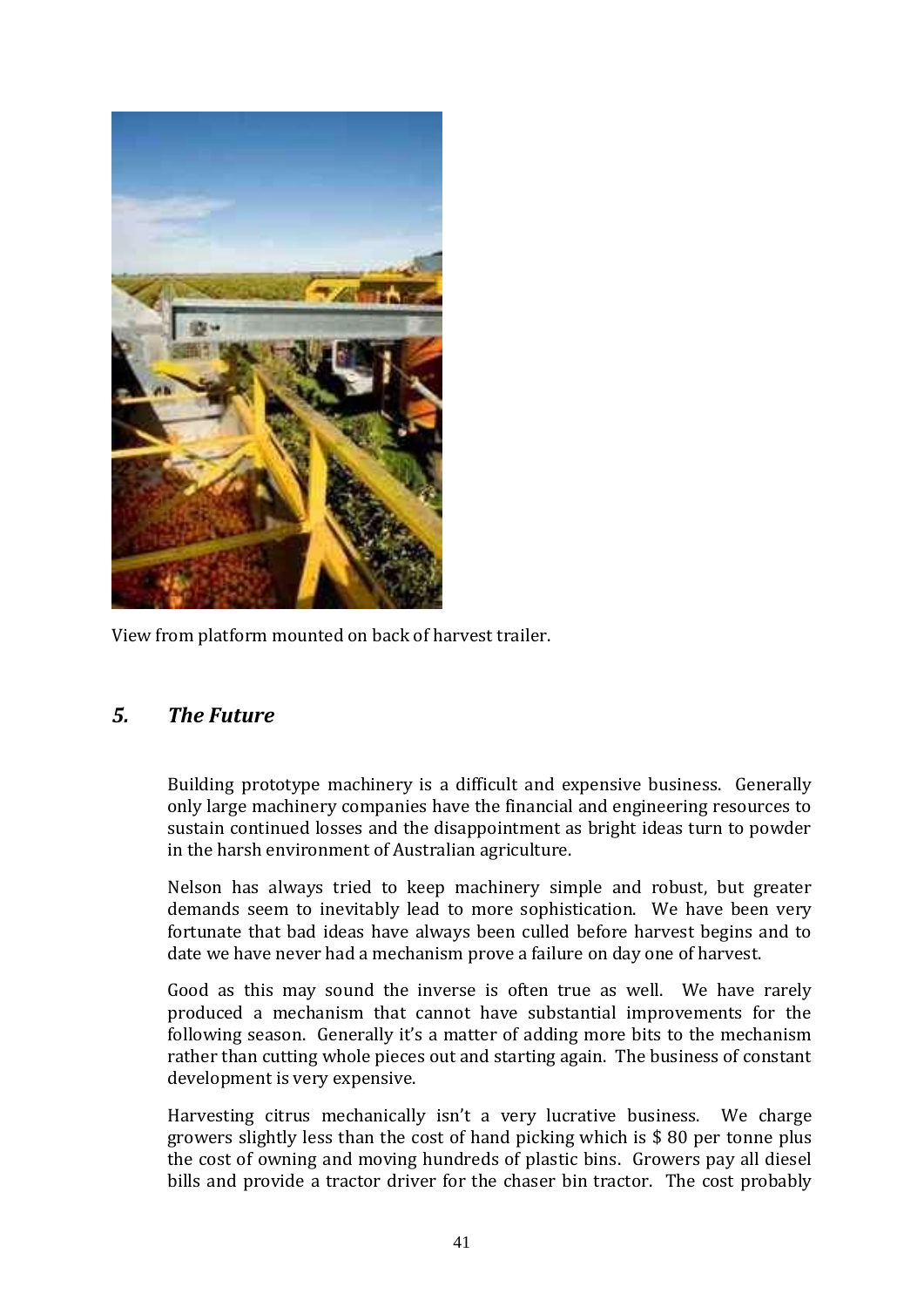ends up being comparable to the cost of hand labour. We are fortunate that the 3 main growers we work for consider us an investment for the future and are willing to support us when they already have the equipment for successful hand harvesting.

The company harvested 1155 tonne in season 2009. At \$75 a tonne it's a gross income of \$83,000. Clearly it's not enough to pay wages, overheads, repay debt and develop a harvester.

Putting aside for the moment the issue of harvesting fees, a critical factor for growers is to harvest fruit in what are short harvesting windows. It is in this regard that mechanical harvesting comes into its own. In its present form the machine can pick 5 times more than an average size crew ( 5 ) of gun pickers. Cold or wet conditions don,t slow us down and with lights we can work for as many hours per day as fruit conditions permit.

In season 2009 we worked from 26 July until 10 September.

- 45 days were available to work.
- We harvested for 37 of them.
- 3 days were forced holidays when the factories were not ready for receival.
- 4 days were spend either cleaning or travelling between properties.
- 1.5 days were spent fixing a major breakdown.

We harvested 1155 tonne with a daily average of 29.7 tonne.

In my experience as a contract harvester, these working day figures will be difficult to improve on. During the 45 days we did 320 engine hours harvesting and 40 hours travelling on bitumen roads (more than many farmers do in a year). An average of 8.6 harvesting hours per harvesting day.

Generally we were in the orchard for 12 hours to get the 8.6 harvesting hours. The biggest cause of lost time and lower than might be expected daily tonnages was the lack of a second tractor and chaser bin. The harvester stopped for between 30 and 40 minutes every time the trailer filled up. At an average of 4 trailer loads a day it equates to 2.3 hours per day

29.7 tonne per day divided by 8.6 hours is 3.4 tonne per hour.

#### *6. Status Quo Scenario For 2010.*

Assuming we add a second tractor and chaser bin to the harvesting operation but leave all other things as they are I estimate we will harvest an additional 30% of crop per working day.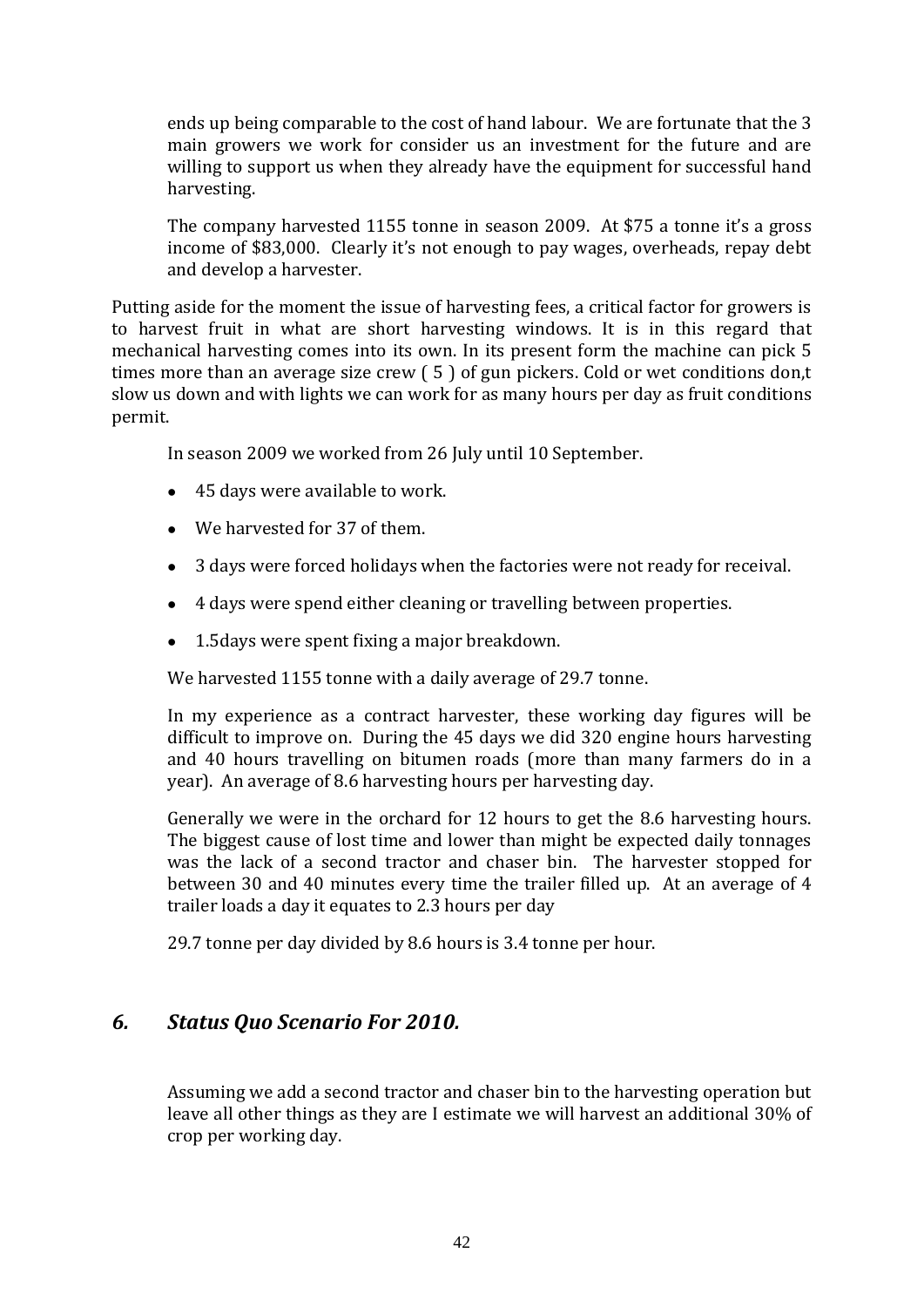Adding a second crew so the machine could be run from 7am to midnight takes the daily average to 54.5 tonne per day. I think it is very unlikely the machine will ever run from midnight to 7am during the winter months because the frosts and freezing conditions during those hours will be far too damaging to the fruit.

Assuming the harvest season in the Riverina can be stretched to 55 days (26 July to 20 September) it will allow the machine to harvest 2995 tonne.

All growers are reluctant to estimate yields 10 months in advance so what follows is an educated guess. My estimates for the 4 likely customers for our contracting service

| Grower 1 | 1200 tonne |
|----------|------------|
| Grower 2 | 1800 tonne |
| Grower 3 | 900 tonne  |
| Grower 4 | 800 tonne  |

Total 4700 tonne

A 1705 tonne shortage of harvesting capacity is serious enough, but the following year it is likely to be a 7000 tonne shortage.

It seems obvious that the next round of capacity increases need to start almost immediately.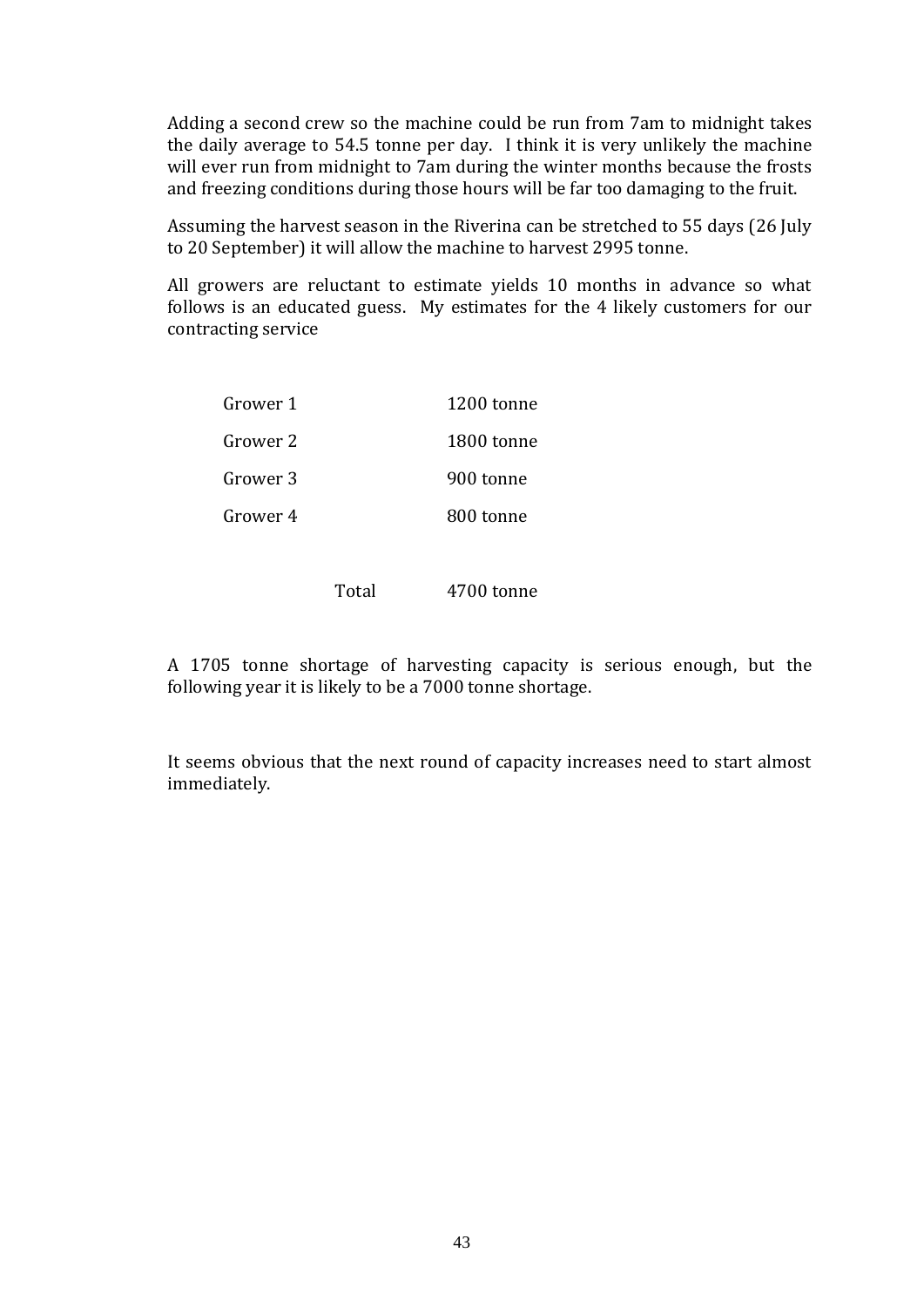## Photo 30 - Oranges as harvested

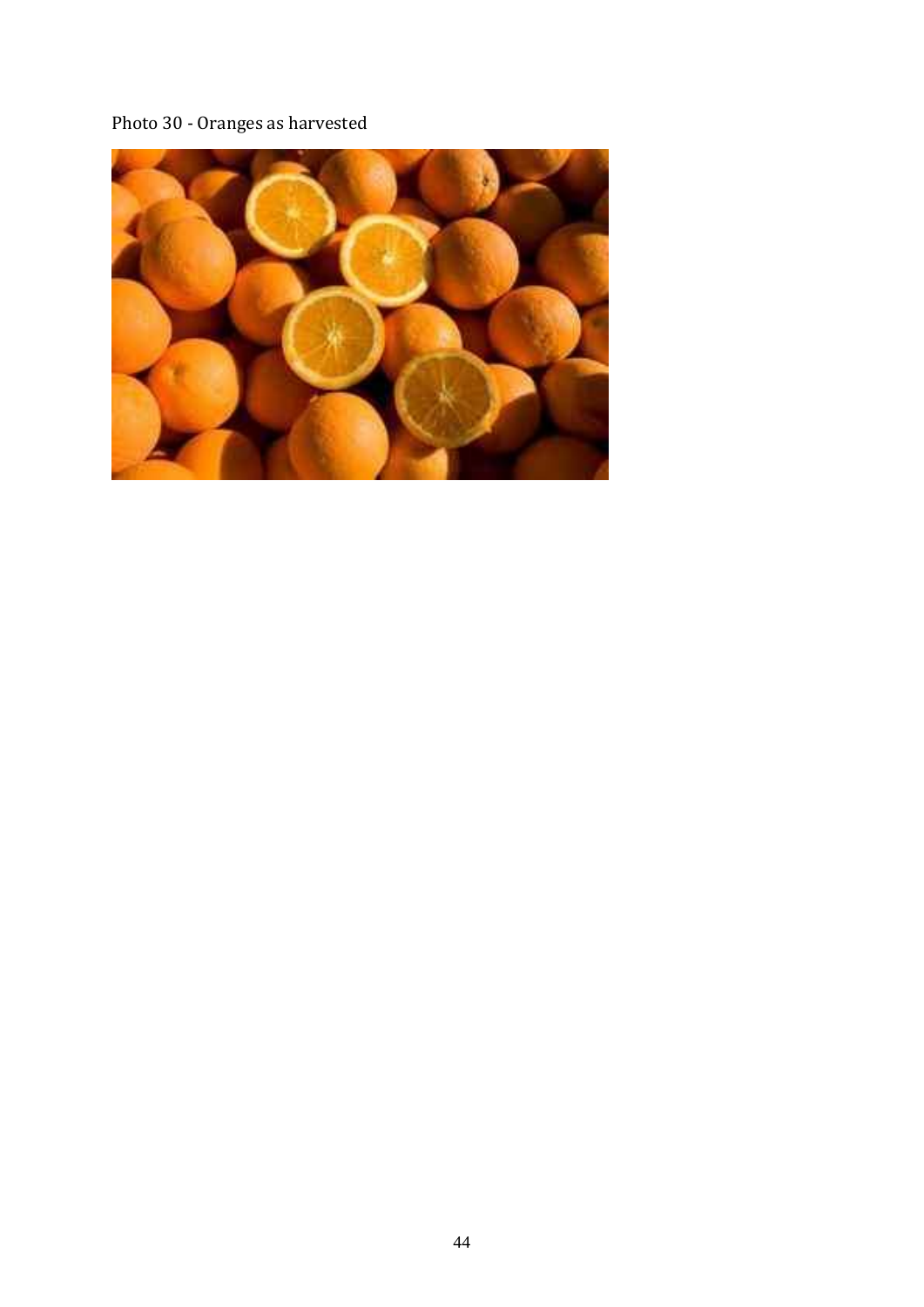## **TECHNOLOGY TRANSFER**

The 2008 trials were observed by a number of key growers and representatives of 2 juice companies.

The machine was then demonstrated at the 2008 Australian Citrus Industry Conference before 150 citrus growers, representatives of juicing companies, representatives of the NSW Department of Agriculture and other interested parties. A description of the machine, including several photographs, was contained in the Conference Brochure. Copies of a video recording were distributed to selected persons and are available to interested parties.

The 2009 Leeton preliminary trials were observed by some local growers and a representative of the local juice company.

The 2009 Forbes trials were observed by the participants at a field day. 30 growers and potential growers from Northern NSW and a representative from both the major juice factories attended

Almost all growers or potential growers planting, or proposing to plant, the new juicing varieties and intending to mechanically harvest are aware of the machine and are following its progress closely.

A photograph of the machine taken at the 2008 Australian Citrus Industry Conference appears on the current web site of Citrus Australia Limited.

A presentation will be made to the coming 2009 Conference to be held in November at Mildura Vic.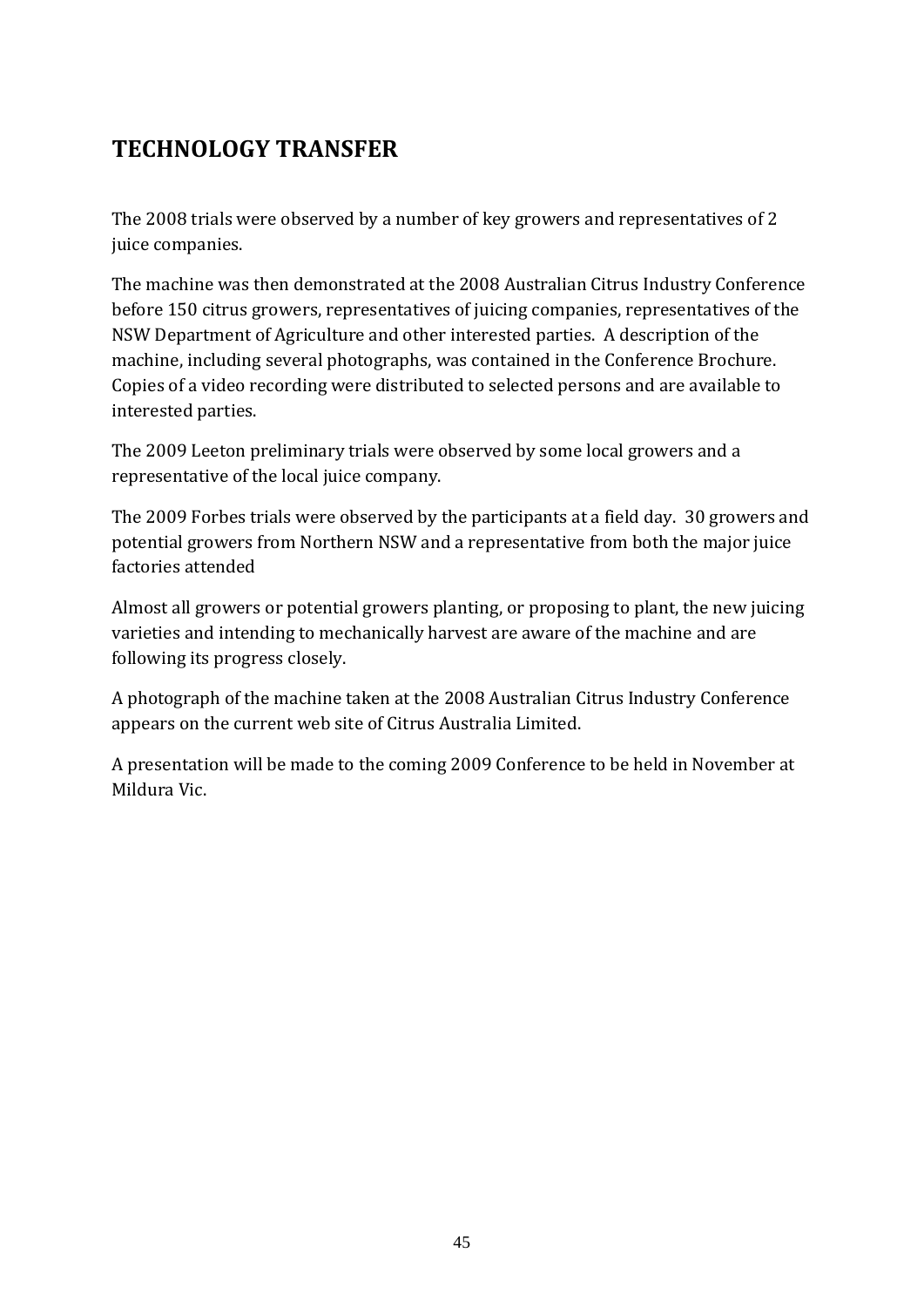## **RECOMMENDATIONS**

To achieve the best results from mechanical harvesting the grower must set out and plant his orchard having regard to the requirements of the mechanical harvester. The following factors should be considered:

- the ground must be reasonably level, if gently sloping, the slope must be consistent;
- the soil should be well drained;
- headlands must be wide enough for the machine preferably 15 metres;
- permanent obstructions e.g. irrigation equipment must be carefully positioned;
- the rows should be straight and long: 600 metres is fine, 1000 metres is better;
- the trees should be trained to 650mm before being allowed to branch;
- Tree spacing should not exceed 2400mm within the tree row. 2000mm seems best;
- the rows should be spaced to accommodate the machine which is 5.5m wide; and
- the trees should not be allowed to grow too tall.

Uniformity of the orchard will produce the best harvesting results.,

There is great wisdom in grower and mechanical harvester working together from an early stage to maximise productivity.